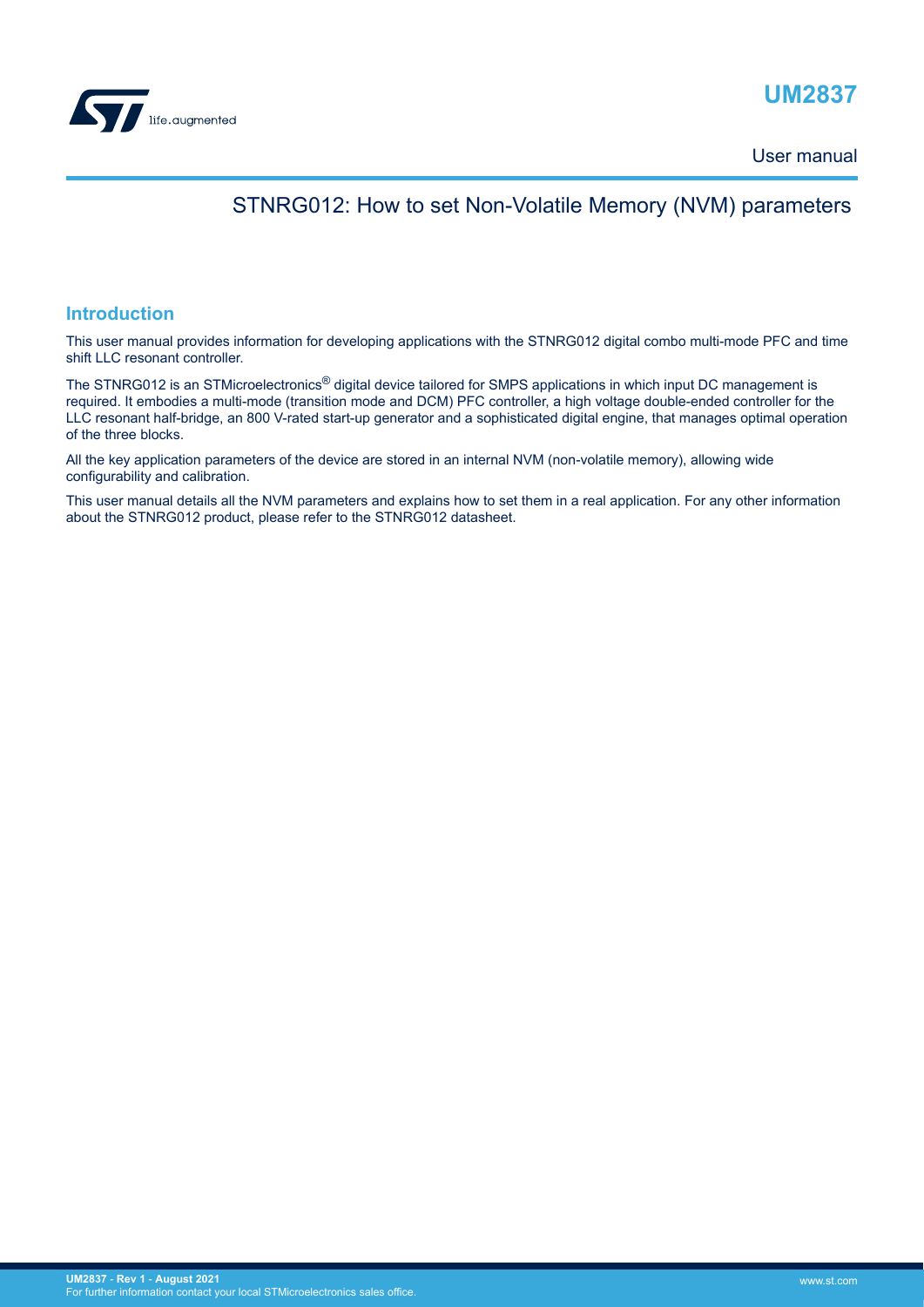# **1 Notes**

<span id="page-1-0"></span>*Eal* 

# **1.1 Parameters packing**

The parameters in the NVM are packed starting from the first one at the address 0x00, going through to the boundaries between bytes if required.

# **1.2 NVM configuration**

The NVM is divided into 4 parts called bank0, bank1, bank2 and bank3. Each bank size is 8 bytes:

- Bank0 contains mainly trimming and traceability information. For this reason, users cannot modify it.
- Bank1, 2 and 3 contain the parameters described in this document. The user can modify them to adapt the STNRG012 algorithms to its application.

# **1.3 GUI application**

In order to easily program the NVM during the development of a new application, a graphical user interface (GUI) has been developed. The GUI works strictly with a communication interface board and allows real-time monitoring of the device as well as NVM and EEPROM content checking and programming. For more information about the GUI and the interface board, please refer to the UM2342 - user manual: Getting started with the STEVAL-PCC020V1: USB to I²C UART interface board and associated GUI for STNRG products.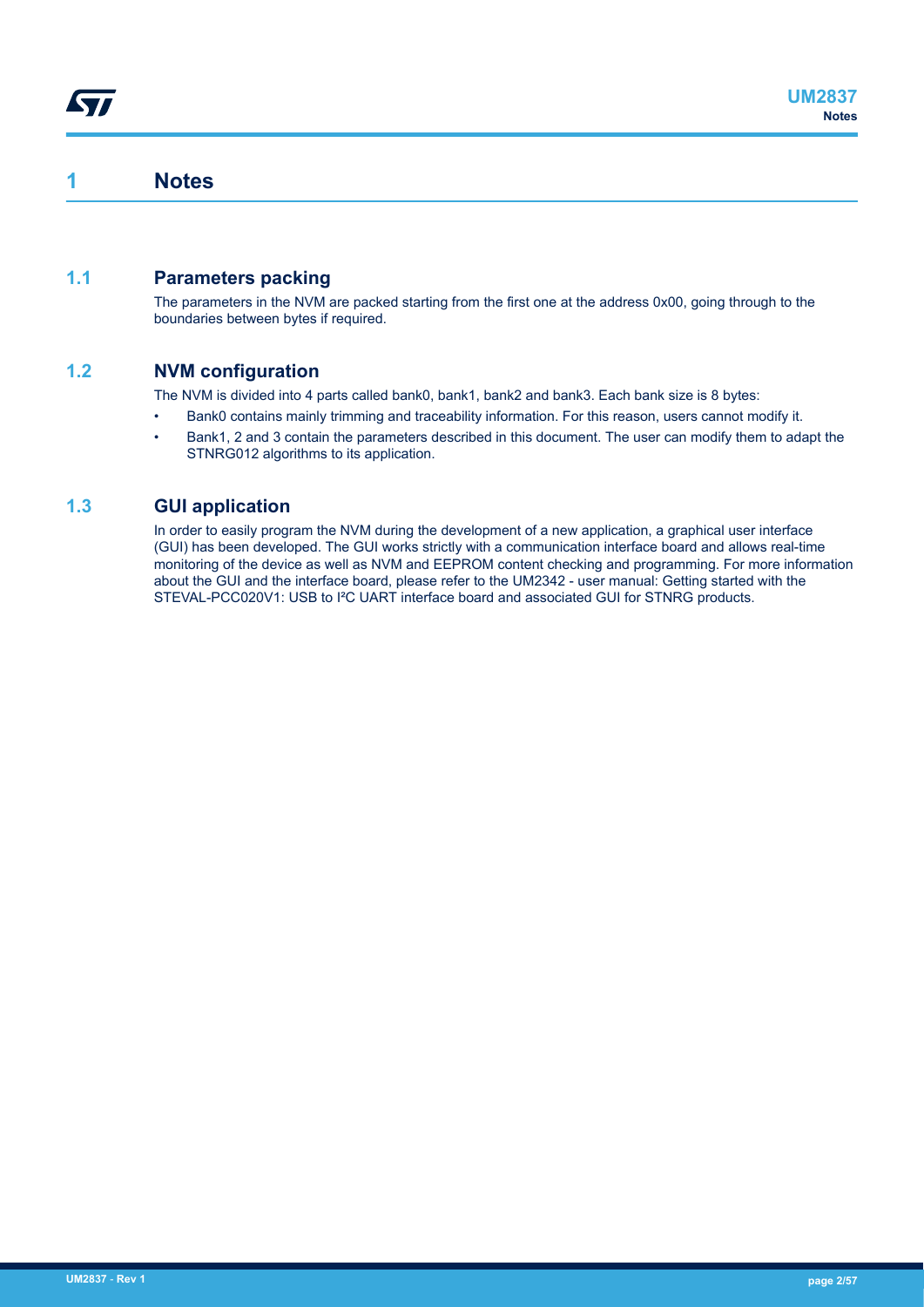# **2 Equations to set the parameters**

# **2.1 PFC**

<span id="page-2-0"></span>W

# **2.1.1 PFC power calculation**

The device uses an internal numerical representation of the power delivered. The relationship between the internal value and the true power is as follows:

$$
pinn = P \frac{L}{128 \cdot \text{LSB} \text{V in}^2 \cdot \text{Tck}}
$$

where:

- *pinn* is the internal numerical power estimation
- P is the real power level
- *L* is the PFC choke inductance value
- *LSBVin* = 1.89 V
- $Tck = 16.66$  ns

Note that this relation is a loose approximation due to the PFC parasitics, which offset the true power level.

# **2.1.2 PFC compensation parameters**

The PFC compensation is calculated at each line valley (i.e. input mains zero crossing). The device uses the following formula to calculate the power:

$$
pinn = \left(2 \cdot Kp + Ki \frac{1}{1 - z^{-1}}\right) \text{ err}
$$

where *err* is equal to the voltage error (target output voltage - real output voltage) divided by Verr<sub>LSB</sub> = 0.473 V (in case standard bulk partitioning resistors are used).

# **2.2 LLC**

The LLC compensation is based on analog circuitry at the secondary side. The time shift value applied by the controller is calculated using the sampled value on the LLC\_FB pin.

$$
TS = K \cdot \left(\frac{V_{FB}}{LSBV_{FB}} - FBos\right)
$$

where:

- *TS* = time shift value applied to LLC SMEDs (in 60 MHz clock ticks)
- K is a coefficient that changes according to the LLC switching frequency range used (see *[Section 3.4.1 LLC low frequency range](#page-25-0)*)
	- $K = 0.5$  for standard range
	- $K = 1$  for low frequency range
- $V_{FB}$  = voltage on the LLC FB pin
- $LSBV_{FB}$  = 2.44 mV (used to convert the LLC FB voltage value in the internal numerical format)
- *FBos* = fixed offset (68)

(2)

(1)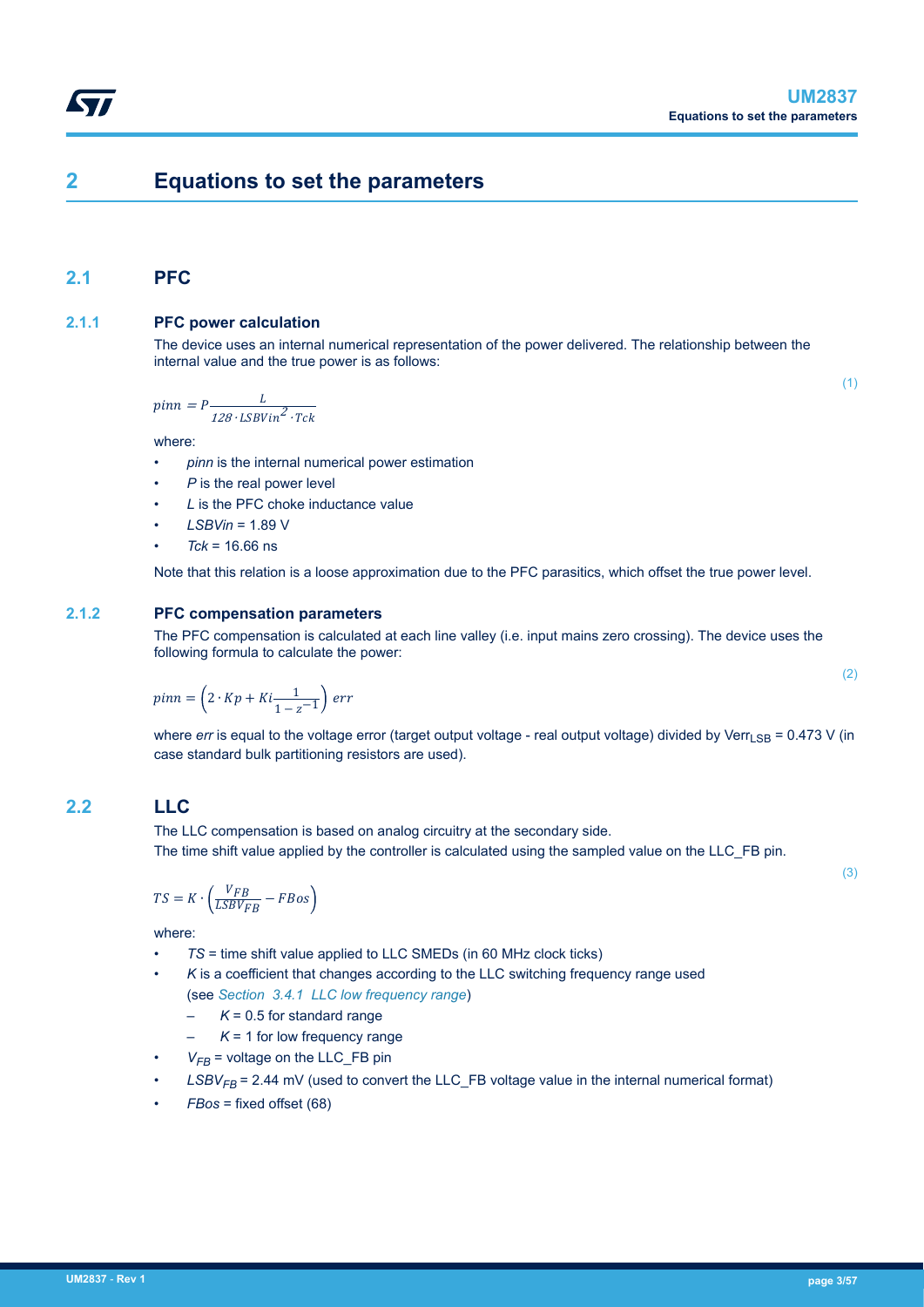# <span id="page-3-0"></span>**3 Parameters description**

# **3.1 General system configuration**

#### **3.1.1 Shutdown feature**

Size: 1 bit

Enables / disables the shutdown comparator connected to the LLC\_FB pin. Available values are:

. Disabled

. Enabled

The shutdown comparator is connected to the LLC\_FB pin. Its threshold is 125 mV. If the pin is brought below this threshold and the comparator is enabled, then the system shuts down as long as the pin voltage remains below this threshold.

This feature can be used to realize extra protection (e.g. OTP protection for power stage).

#### **Use**

It is suggested to disable the feature if the shutdown comparator is not used.

# **3.1.2 Non latched faults timer**

Size: 2 bits

Sets the time between retries in the non-latched (auto restart) mode.

Available values are:

. 546 ms

. 1.09 s

. 2.18 s

. 4.37 s

#### **3.1.3 ATE mode**

Size: 1 bit Enables / disables the ATE mode.

Available values are:

. Enabled

. Disabled

**Use**

ATE mode is required to read / write the NVM. Therefore, this parameter should be set to "Enabled".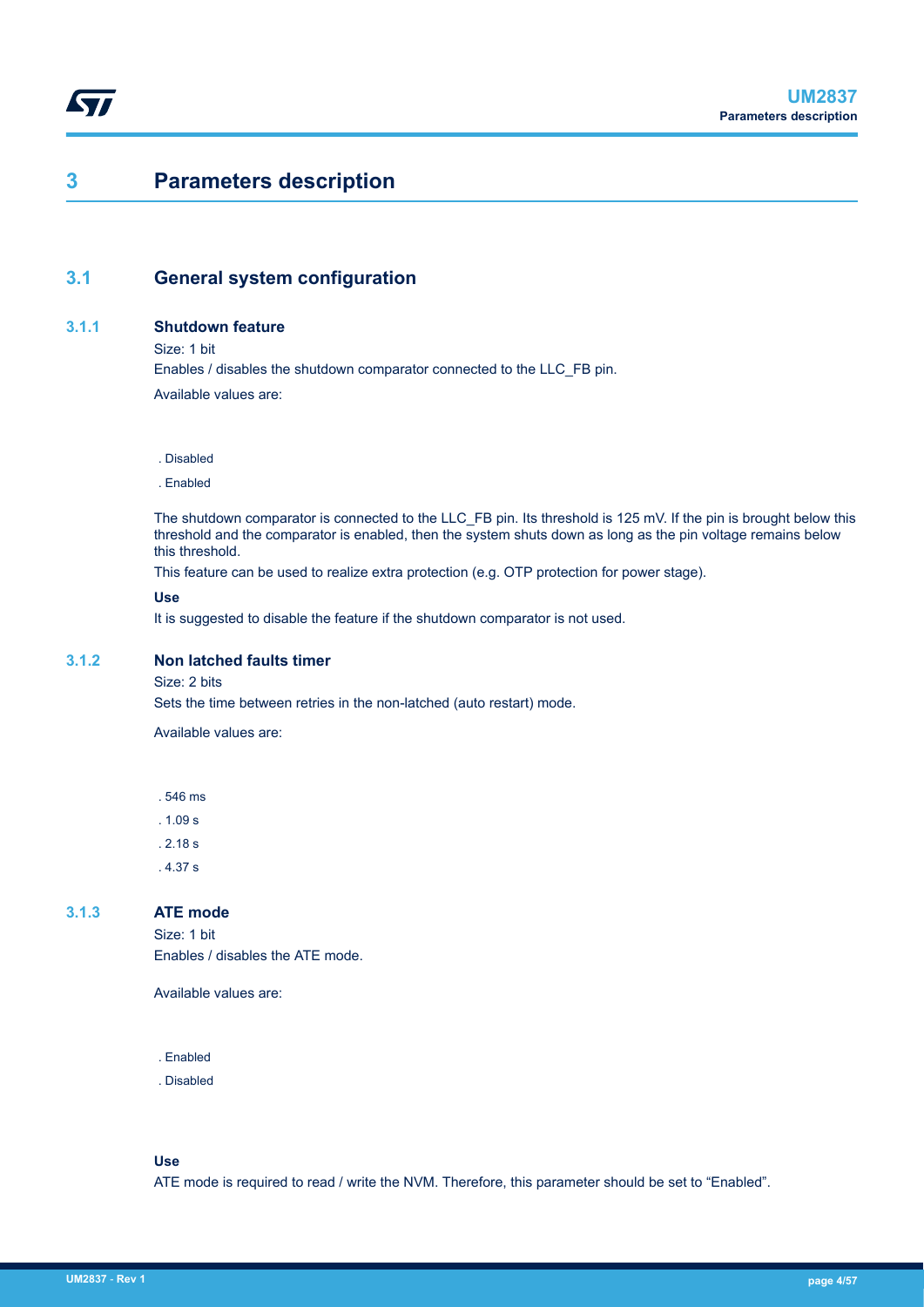<span id="page-4-0"></span>In case, after the correct programming of all NVM parameters, the user wants to keep such information protected, they can disable the ATE mode.

**Warning:** *Once the bit is set to disabled, it is impossible to access the NVM.*

#### **3.1.4 Patch upload from EEPROM**

Size: 1 bit

Enables / disables the patching feature.

Available values are:

. Disabled

. Enabled

If patching is disabled, the STNRG012 does not upload the patch from the external EEPROM.

#### **Use**

The default value is enabled (i.e. patching enabled). The user has to disable the patching feature if no EEPROM is installed on the application.

#### **3.1.5 System monitoring**

Size: 1 bit

Enables / disables the system monitoring.

Available values are:

- . Enabled
- . Disabled

Monitoring is the periodic unidirectional communication through the UART interface used by the STNRG012 to send out information (including the power estimation, PFC operating mode, etc.). If this feature is not requested, the user can disable it.

#### **3.1.6 VAC reading improvement**

Size: 1 bit

Enables / disables the VAC reading improvement feature.

Available values are:

. Disabled

. Enabled

If the feature is enabled, the IC sinks from the VAC pin  $V_{\text{AC-HV-SINK}}$  current during line synchronization at the startup and  $I_{XCD}$  current for about 3 ms in case of the brownout event, to avoid false brown-in. This ensures that voltage on the VAC/VDC pin has a regular waveform and compensates for the effect of an unbalanced Y-cap on the AC input (such unbalance generates a charge pump effect that increases the VAC voltage).

#### **Use**

It is suggested to keep the feature enabled.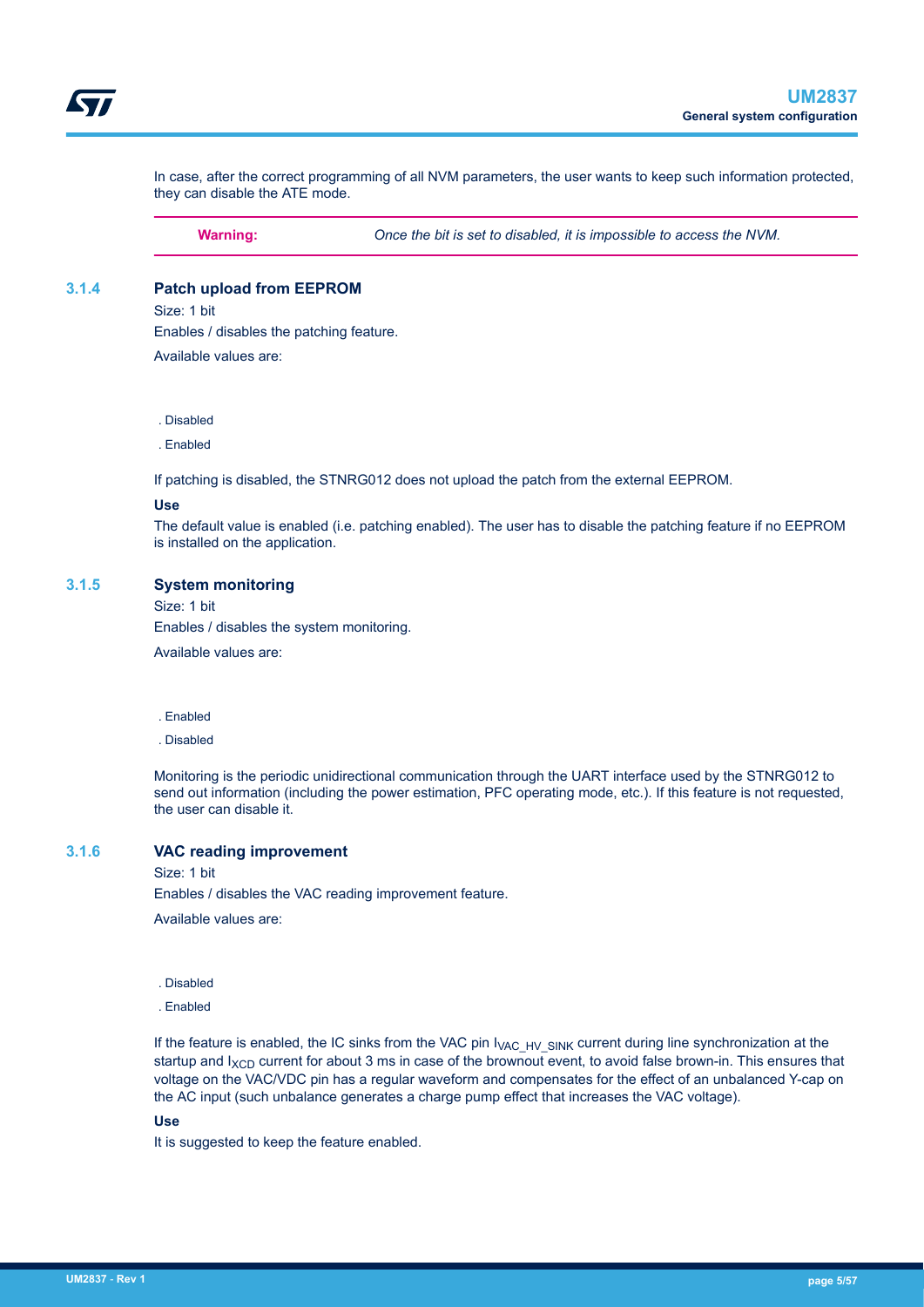# <span id="page-5-0"></span>**3.2 Faults parameters**

#### **3.2.1 LLC OVP detection**

Size: 1 bit Enables / disables the LLC OVP comparator.

Available values are:

#### . Disabled

. Enabled

The LLC OVP comparator is connected to the LLC\_AUX pin and its threshold is 2.5 V.

# **3.2.2 Surge detection**

Size: 1 bit Enables / disables the surge comparator.

Available values are:

. Disabled

. Enabled

The surge comparator is connected to the VAC pin and its threshold is 430 V.

#### **3.2.3 PFC OC2 detection**

Size: 1 bit Enables / disables the PFC OC2 comparator.

Available values are:

. Disabled

. Enabled

The PFC OC2 comparator is connected to the PFC\_CS pin and its threshold is 900 mV.

# **3.2.4 Max number of PFC OC2**

Size: 2 bits

Sets the number of consecutive PFC OC2 events before shutting down.

Available values are:

- . 1
- . 2
- . 3
- . 4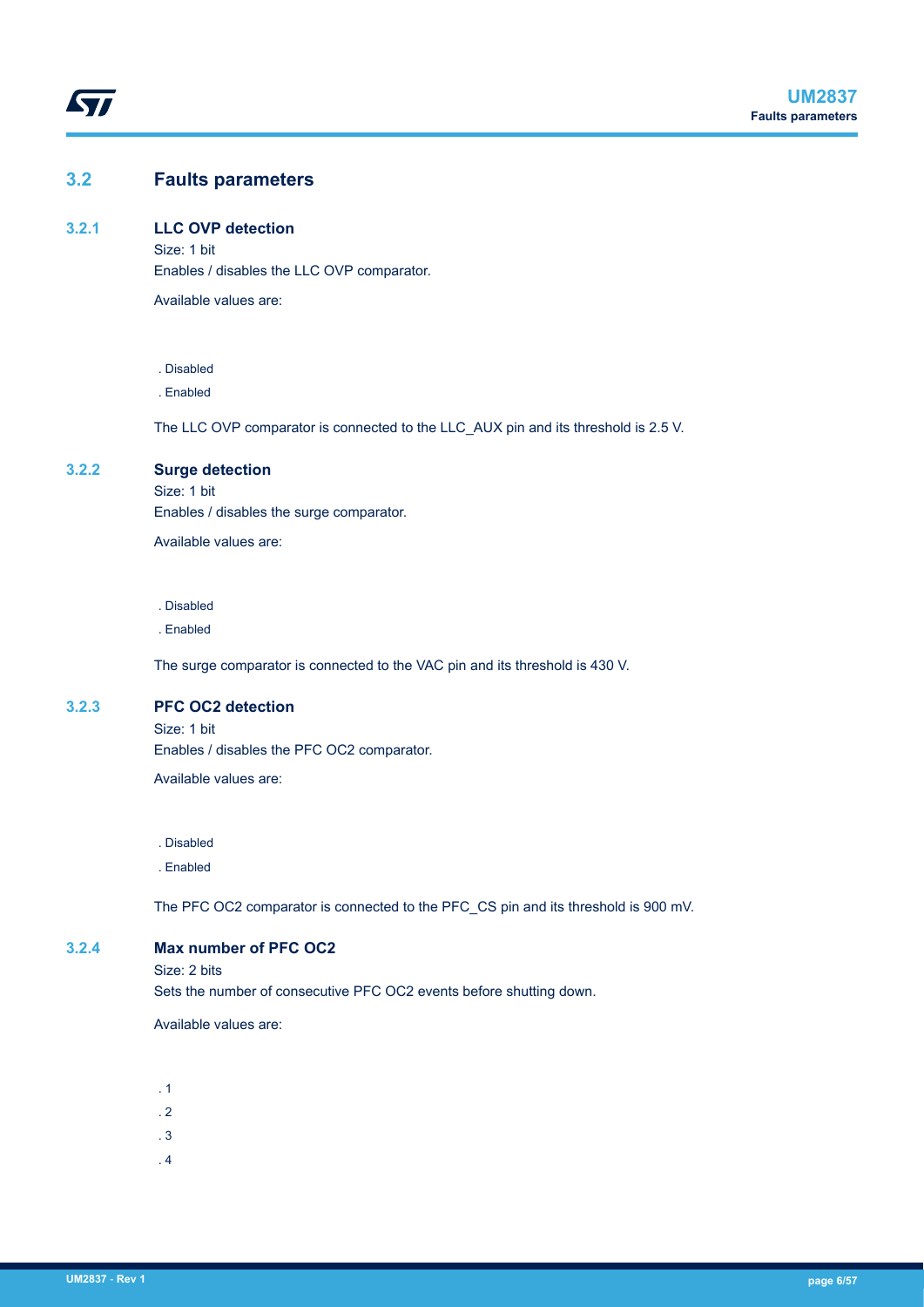<span id="page-6-0"></span>

#### **Use**

The suggested value is "2", since it is a good compromise between the noise rejection and protection reactiveness.

The value "1" can be used if minimum intervention time is required; in this case, be aware that noise could trigger the protection.

Higher values can be used in case of noisy boards (in this case, the reaction to real OCP2 events is slower).

#### **3.2.5 LLC OC2 detection**

Size: 1 bit

Enables / disables the LLC OC2 comparator.

Available values are:

. Disabled

. Enabled

The LLC OC2 comparator is connected to the LLC\_CS pin and its threshold is 700 mV.

# **3.2.6 Max number of LLC OC2**

Size: 2 bits

Sets the number of consecutive LLC OC2 events before shutting down.

Available values are:

- . 1
- . 2
- . 4
- . 8
- 

## **Use**

The suggested value is "2", since it is a good compromise between the noise rejection and protection reactiveness.

The value "1" can be used if minimum intervention time is required; in this case, pay attention because some noise could trigger the protection.

# **3.2.7 PFC HW OVP detection**

Size: 1 bit

Enables / disables the hardware PFC OVP comparator.

Available values are:

. Disabled

. Enabled

The PFC OVP comparator is the hardware protection against bulk overvoltage. It is connected to the PFC\_FB pin and its threshold is set at 2.3 V.

If the PFC HW OVP protection is triggered during the running state of the PFC, the device turns off the PFC until the next line valley. The device shuts down for PFC HW OVP (not latched fault) only if each of the following three conditions are triggered:

• the PFC\_OVP HW comparator is triggered during the PFC startup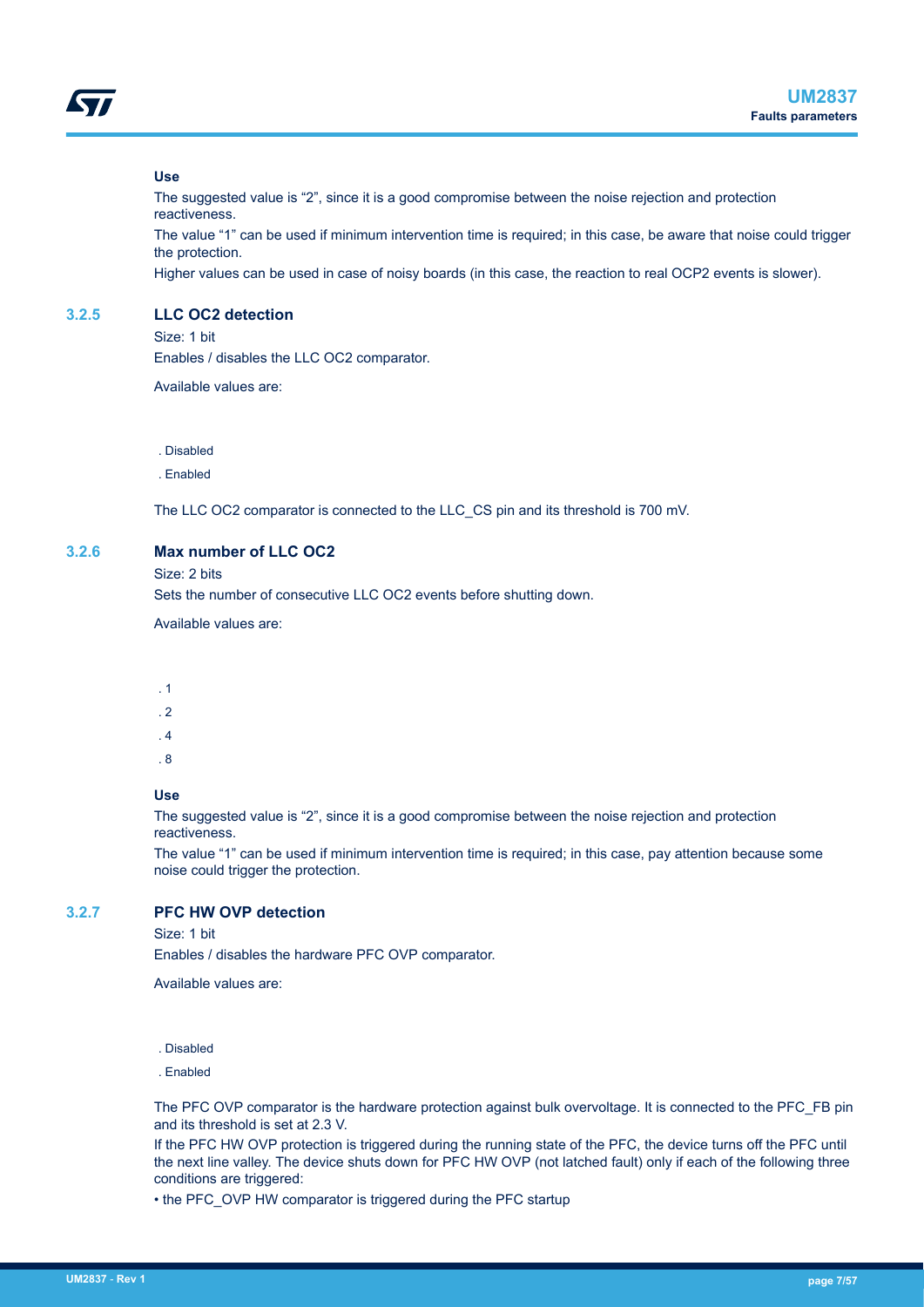- <span id="page-7-0"></span>• the feedback disconnection faults are enabled
- PFC\_CS comparator is not triggered during PFC start-up phase

Please consider that in all other cases the device does not enter fault state so the half-bridge input voltage could be higher than the PFC\_OVP HW threshold with the output still in regulation.

#### **Use**

It is suggested to leave the PFC OVP comparator enabled.

#### **3.2.8 Disconnection faults detection**

Size: 1 bit

Enables / disables the feedback disconnection faults detection.

Available values are:

. Disabled

. Enabled

**Use**

It is suggested to enable the feedback disconnection faults detection.

*Note: Disconnection faults have always "latched" behavior with the exception of LLC\_CS disconnection.*

#### **3.2.9 PFC OC2 behavior**

Size: 1 bit

Sets the behavior of PFC OC2 protection.

Available values are:

#### . Not latched

. Latched

If the fault is set as "Not latched" the system tries to restart after the time defined by the "Non latched faults timer" parameter.

If the fault is set as "Latched" the switching activity remains off and the  $V_{CC}$  remains between 15 V and 17 V using the HV start-up generator (as long as the mains is connected).

# **3.2.10 PFC UVP behavior**

Size: 1 bit Sets the behavior of the PFC UVP.

Available values are:

. RESERVED

. Immediate

The PFC UVP shall be set to "Immediate": the device shuts down the power supply if the PFC UVP is triggered. In this case the un-latch timer depends on the NVM parameter PFC UVP auto-restart timer (*see* [3.2.11\)](#page-8-0). Please remember that because of the LLC OC2 protection and the ACP feature that the system is still protected against overstresses.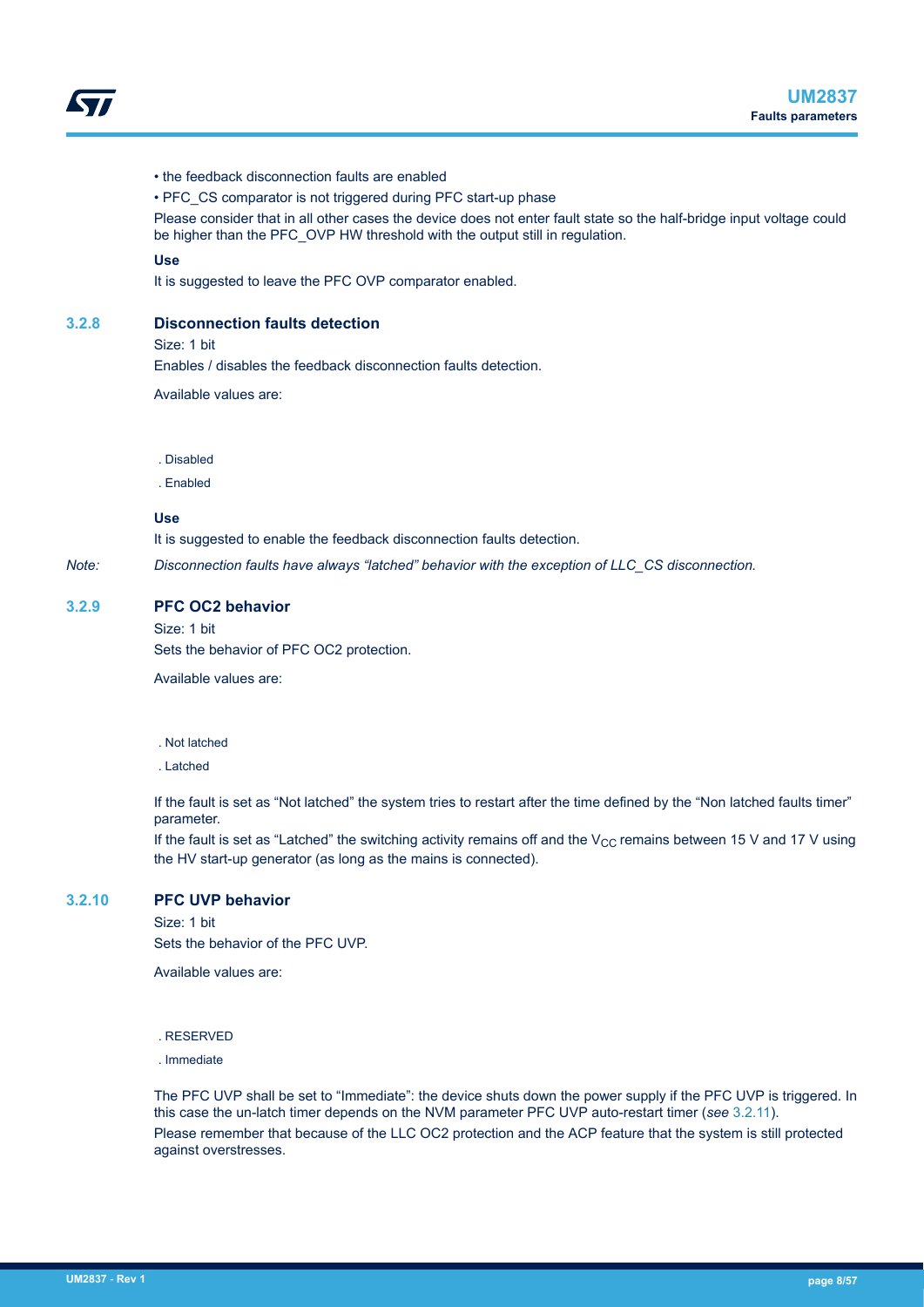<span id="page-8-0"></span>

# **3.2.11 PFC UVP auto-restart timer**

#### Size: 1 bit

Sets the auto-restart timer of the PFC UVP in case the fault is triggered during LLC running phase (i.e. not at soft-start phase, ACP phase and burst phase).

Available values are:

. Non latched faults timer (*see* [3.1.2](#page-3-0))

. 100 ms

In case the PFC UVP is not triggered during LLC running phase the auto-restart timer is the non latched fault timer (*see* [3.1.2\)](#page-3-0).

#### **3.2.12 LLC SS timeout behavior**

Size: 1 bit

Sets the behavior of the LLC soft-start timeout protection.

Available values are:

. Not latched

. Latched

If the fault is set as "Not latched" the system tries to restart after the time defined by the "Non latched faults timer" parameter.

If the fault is set as "Latched" the switching activity remains off and the  $V_{CC}$  remains between 15 V and 17 V using the HV start-up generator (as long as there is the mains connected).

### **3.2.13 LLC ACP behavior**

Size: 1 bit

Sets the behavior of the LLC ACP (both "Soft" and "Hard").

Available values are:

. Not latched

. Latched

If the fault is set as "Not latched" the system tries to restart after the time defined by the "Non latched faults timer" parameter.

If the fault is set as "Latched" the switching activity remains off and the  $V_{CC}$  remains between 15 V and 17 V using the HV start-up generator (as long as there is the mains connected).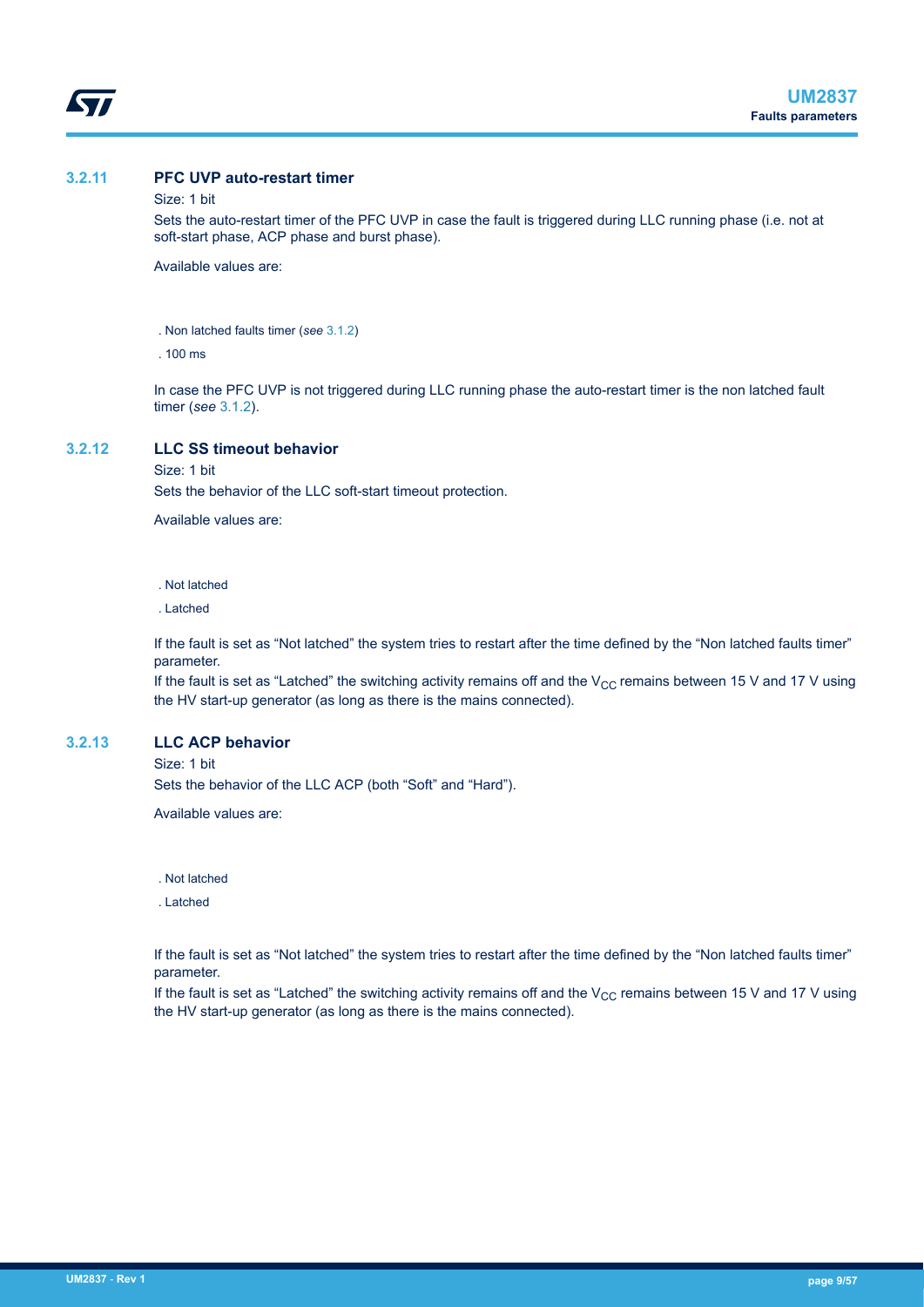#### <span id="page-9-0"></span>**3.2.14 LLC OC2 behavior**

Size: 1 bit Sets the behavior of the LLC OC2 protection.

Available values are:

- . Not latched
- . Latched

If the fault is set as "Not latched" the system tries to restart after the time defined by the "Non latched faults timer" parameter.

If the fault is set as "Latched" the switching activity remains off and the  $V_{CC}$  remains between 15 V and 17 V using the HV start-up generator (as long as there is the mains connected).

#### **3.2.15 LLC OLP behavior**

Size: 1 bit

Sets the behavior of the LLC overload protection (OLP).

Available values are:

. Not latched

. Latched

If the fault is set as "Not latched" the system tries to restart after the time defined by the "Non latched faults timer". If the fault is set as "Latched" the switching activity remains off and the  $V_{CC}$  remains between 15 V and 17 V using the HV start-up generator (as long as there is the mains connected).

# **3.2.16 LLC OVP behavior**

Size: 1 bit

Sets the behavior of the LLC OVP.

Available values are:

. Not latched

. Latched

If the fault is set as "Not latched" the system tries to restart after about 34 ms.

If the fault is set as "Latched" the switching activity remains off and the  $V_{CC}$  remains between 15 V and 17 V using the HV start-up generator (as long as there is the mains connected).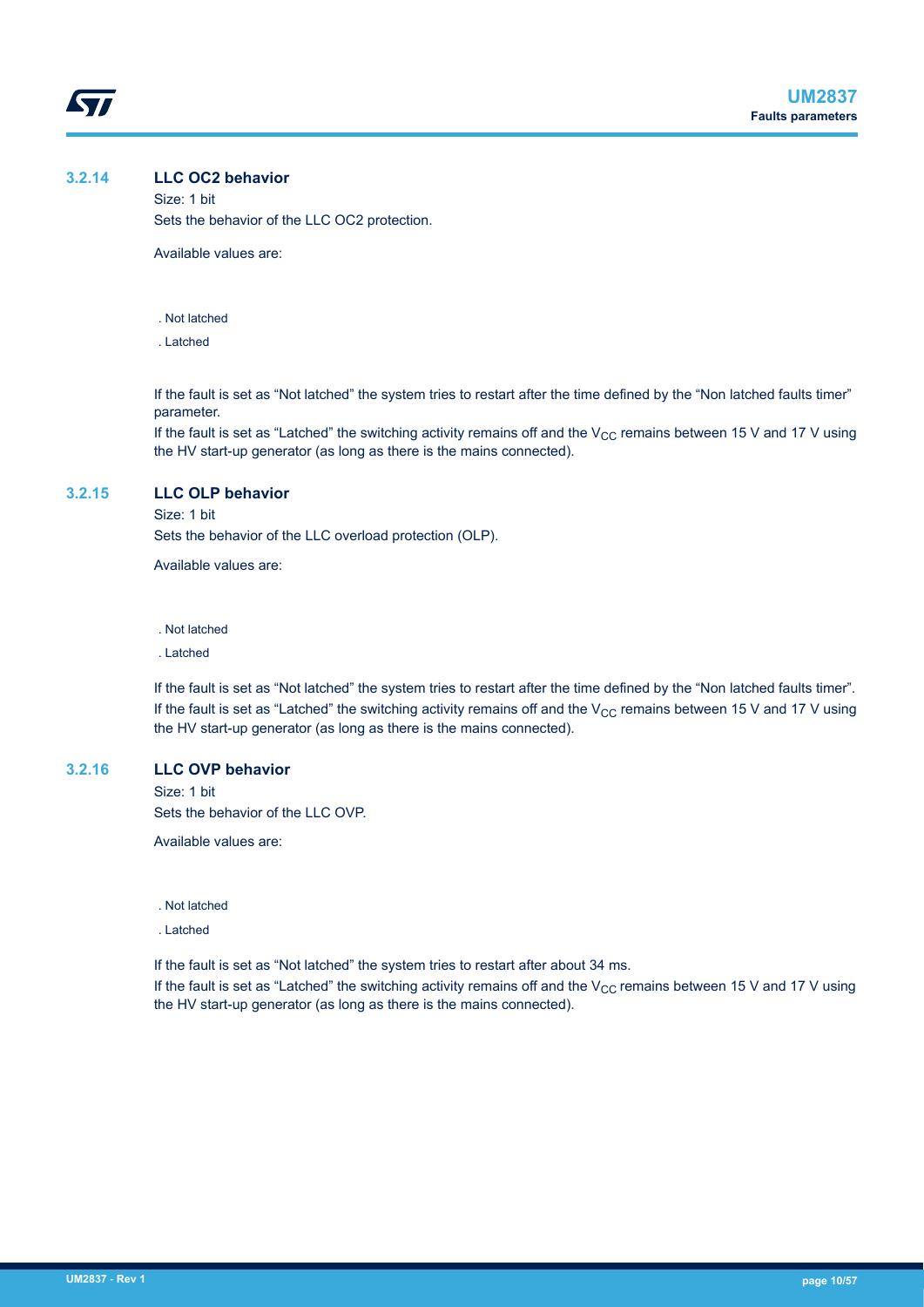# <span id="page-10-0"></span>**3.3 PFC parameters**

## **3.3.1 PFC Ki**

Size: 3 bits

Sets the integral constant of the PFC compensation filter.

Available values are:



# **3.3.2 PFC Kp**

Size: 3 bits

Sets the proportional constant of the PFC compensation filter. Available values are:

| .8      |   |  |  |  |
|---------|---|--|--|--|
| .12     |   |  |  |  |
| .16     |   |  |  |  |
| .24     |   |  |  |  |
| .32     |   |  |  |  |
| .48     |   |  |  |  |
| .64     |   |  |  |  |
| .96     |   |  |  |  |
| _______ | . |  |  |  |

*Note: The device uses 2 \* Kp for calculations (see [Section 2.1.2 ,PFC compensation parameters\)](#page-2-0).*

# **3.3.3 PFC boost exiting burst**

Size: 1 bit

Enables / disables the PFC improved dynamic response exiting burst mode.

Available values are:

. Disabled

. Enabled

#### **Use**

This feature prevents bulk voltage undershoots in the case of a high load transient from the burst mode.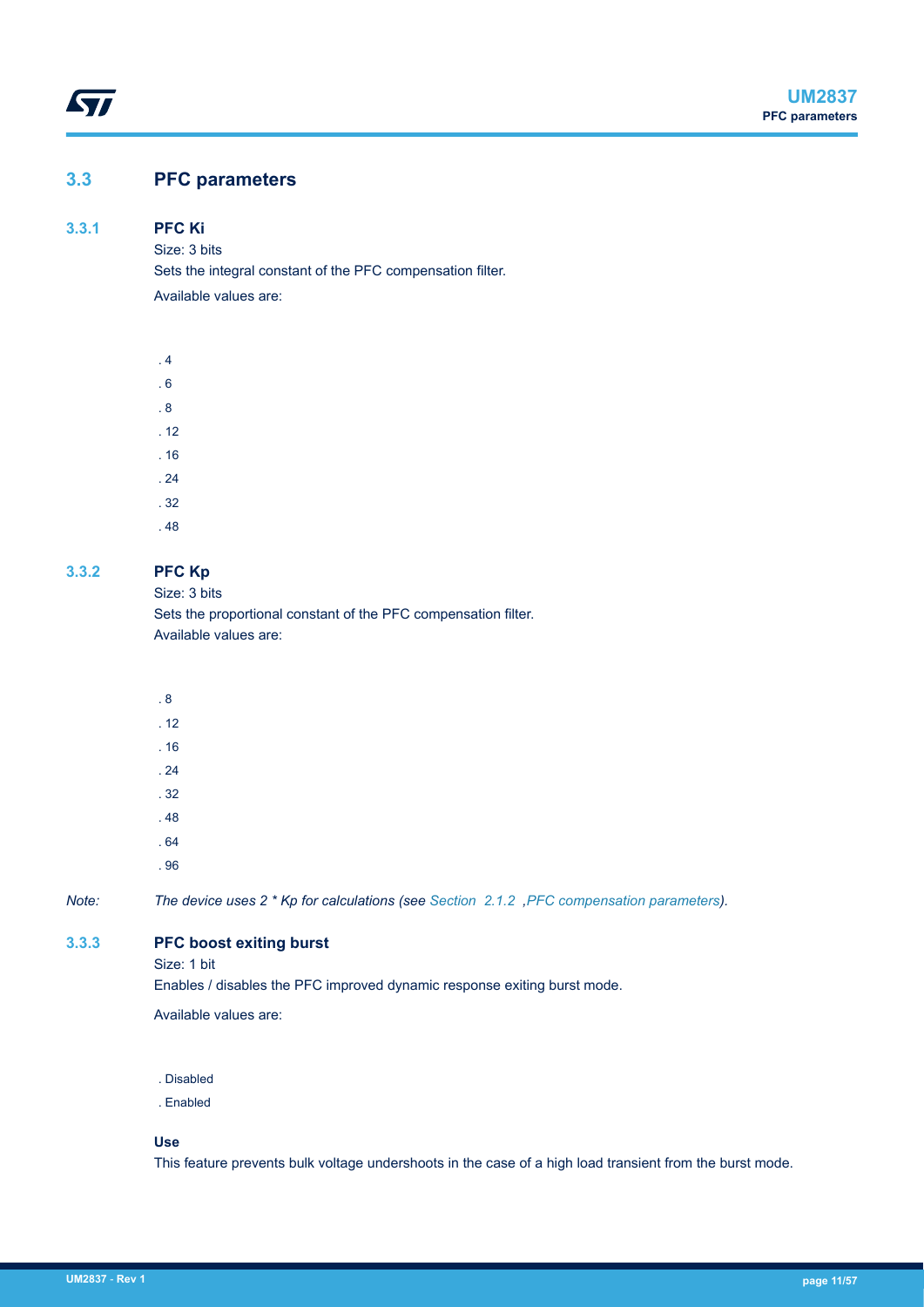<span id="page-11-0"></span>It is suggested to disable or enable the PFC SW OVP if the feature is disabled or enabled (see [Section 3.3.22 PFC SW OVP threshold \(delta\)](#page-24-0) for details).

#### **3.3.4 PFC MOSFET LEB**

Size: 2 bits

Sets the PFC MOSFET minimum on-time (also called LEB, i.e. "Leading Edge Blanking").

Available values are:

- . 133 ns
- . 200 ns
- . 267 ns
- . 400 ns

This time is used to filter the spike on the PFC\_CS pin at the PFC MOSFET turn-on. During this time the PFC\_CS comparator output (THD improver) is ignored.

#### **Use**

Adjust the blanking time according to design requirements.

The middle value 267 ns can be used as a starting point and then, after looking at the PFC\_CS waveform during the PFC operation, it can be adjusted.

#### **3.3.5 PFC THD improver base**

Size: 3 bits

Sets the base value for the ReCOT functionality (THD improver). Available values are:

- . 0 mV
- . 2 mV
- . 4 mV
- . 6 mV
- . 8 mV
- . 10 mV
- . 12 mV
- . 14 mV

The parameter sets the PFC\_CS comparator threshold.

#### **Use**

This parameter can be tuned to improve the THD of the system. Together with the "PFC THD improver gain", this parameter can be used to improve the distortion and power factor of the PFC observing the current waveform and THD/PF measurements.

If "THD optimizer" is enabled the suggestion is to decrement by 1 the "PFC THD improver base".

#### **3.3.6 PFC THD optimizer**

#### Size: 1 bit

Enables / disables the PFC THD optimizer algorithm (see [3.3.7,](#page-13-0) [PFC THD improver gain](#page-13-0) for details).

Available values are: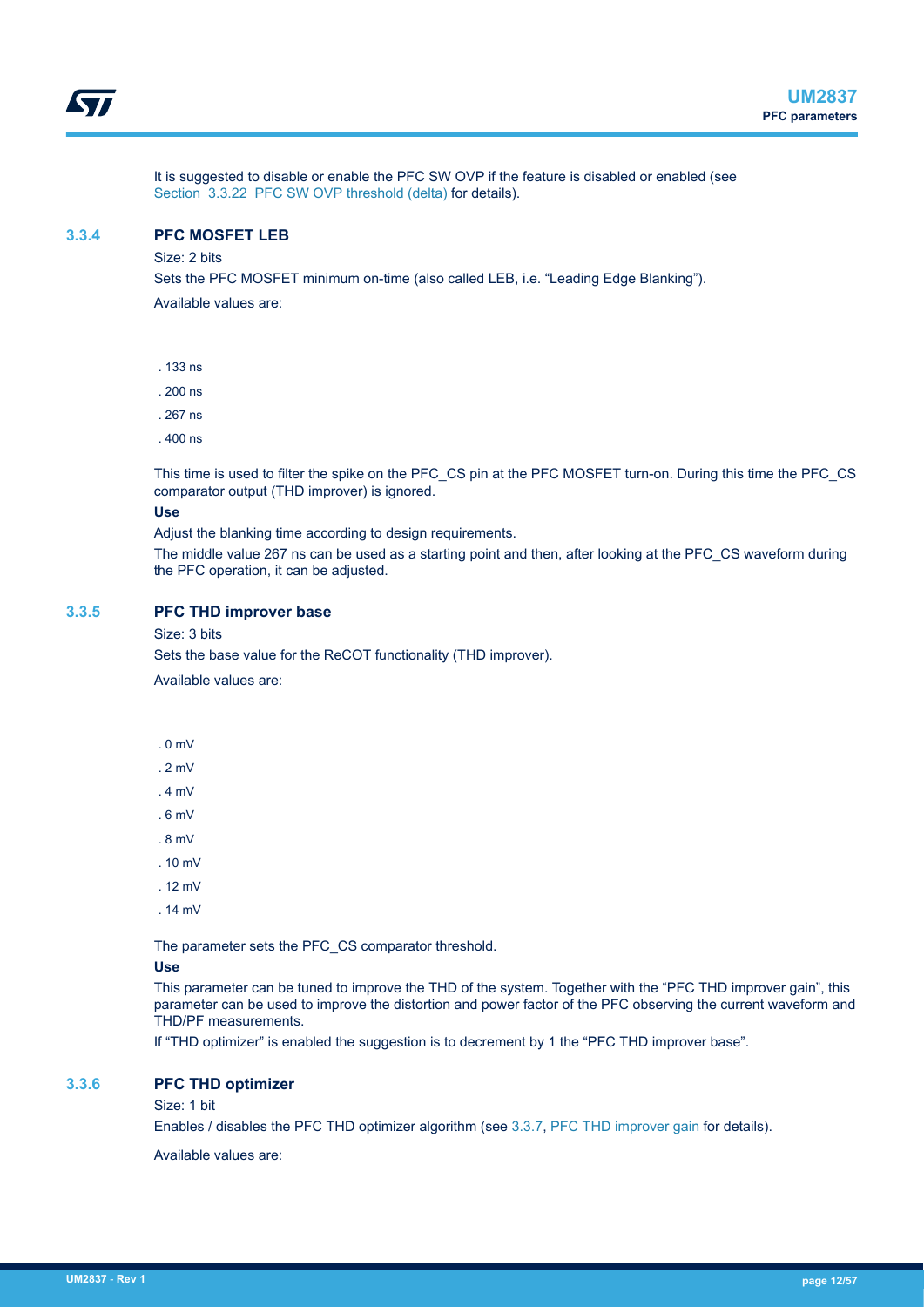

. Disabled

. Enabled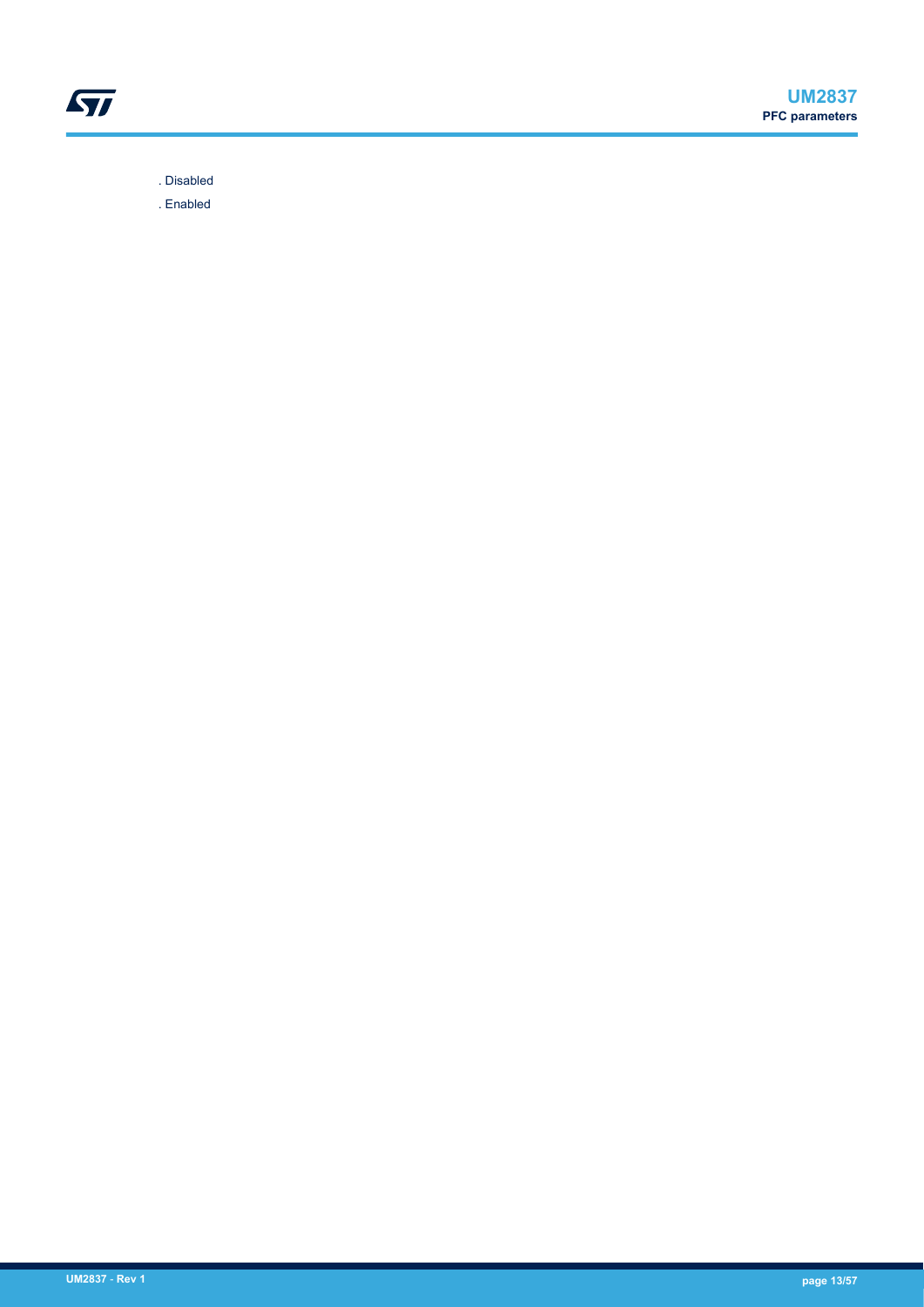# <span id="page-13-0"></span>**3.3.7 PFC THD improver gain**

#### Size: 3 bits

If the THD optimizer is disabled, this parameter sets the slope of the ReCOT functionality (THD improver) to compensate for the current in the input capacitors.

If the THD optimizer is enabled, this parameter sets the parameter for the THD optimizer algorithm.

The standard eCOT uses the same current threshold (THD improver base parameter) during all the half-cycle. The solution modifies the current threshold during the half-cycle. In particular, the THD optimizer algorithm increases the current level near the valley and decreases near the peak. Moreover, the modulation emphasizes increasing the valleys skipped. The algorithm is used in DCM too.





Available values for THD optimizer disable are:

. 0 - gain disabled

. 1

- . 2
- . 3
- . 4
- . 5
- . 6

. 7

The threshold level difference between the beginning and the end of the line cycle is:

$$
Vramp = \frac{igain \cdot \sqrt{2}Vin \cdot 3 \cdot 9mV}{256 \cdot 484.5V / 256}
$$
\n<sup>(4)</sup>

i.e.

$$
Vramp = igain \cdot Vin \cdot 11.38 \cdot 10^{-6}
$$
\n<sup>(5)</sup>

Which acts as a negative capacitance of the value

$$
Cneg = 2 \cdot 10^{-6} \frac{gain}{\pi f_{line} R_{sense}} \tag{6}
$$

**Use** – THD optimizer disabled

Together with the "PFC THD improver base", this parameter can be used to improve the distortion and power factor of the PFC.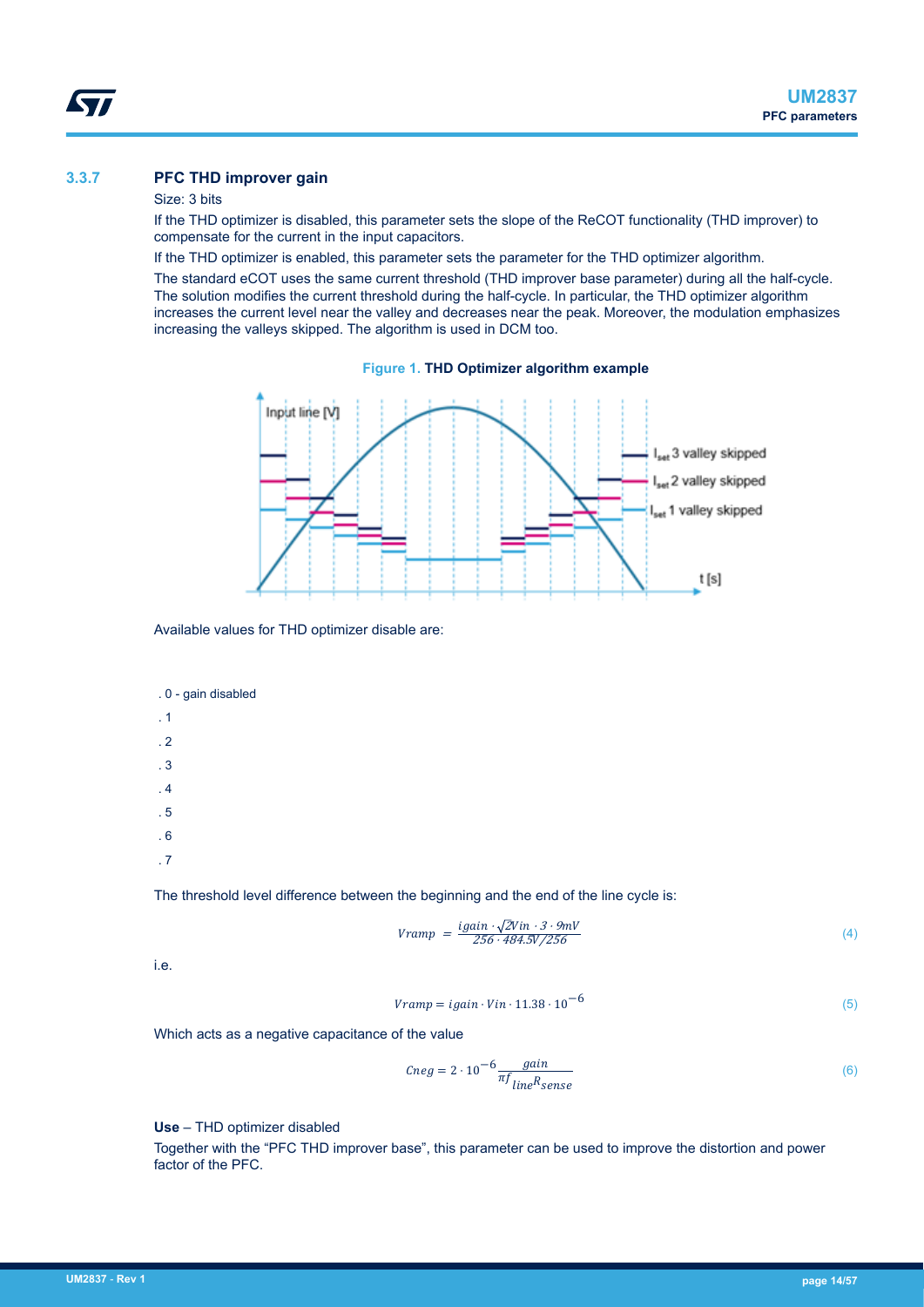<span id="page-14-0"></span>The value can be initially calculated with [Eq. \(6\)](#page-13-0) to compensate for the capacitance at the PFC input and EMI filter and then tune it by observing the current waveform at the converter input and THD/PF measurements to find the optimum point.

**Use** – THD optimizer enabled

Together with the "PFC THD improver base" and "THD optimizer", this parameter can be used to improve the distortion of the PFC over all the range.

We suggest tuning this parameter starting from 0 to 7.

#### **3.3.8 PFC maximum power**

Size: 5 bits

Sets the upper clamp of the PI filter, i.e. the maximum power that the PFC can provide.

Available values are:

| $-4096$ | .8192    |
|---------|----------|
| $-4352$ | .8704    |
| $-4608$ | .9216    |
| $-4864$ | .9728    |
| $-5120$ | .10240   |
| $-5376$ | .10752   |
| $-5632$ | .11264   |
| $-5888$ | .11776   |
| $-6144$ | .12288   |
| $-6400$ | .12800   |
| $-6656$ | $-13312$ |
| $-6912$ | $-13824$ |
| .7168   | $-14336$ |
| $-7424$ | .14848   |
| $-7680$ | .15360   |
| $-7936$ | .15872   |

#### **Use**

Select a value higher than the nominal power, in order to be able to respond to transients. To initially set up this value, set it to twice the maximum power estimation using [Section 2.1.1 PFC power](#page-2-0) [calculation.](#page-2-0)

Then fine-tune it by:

- Turning on the board with the maximum load
- Reading the input power raw value using the GUI (*see Fig*. [2](#page-15-0) for details)
- Setting the parameter to input power raw value + 30%

The value can be further adjusted by looking at the PFC stage transient response.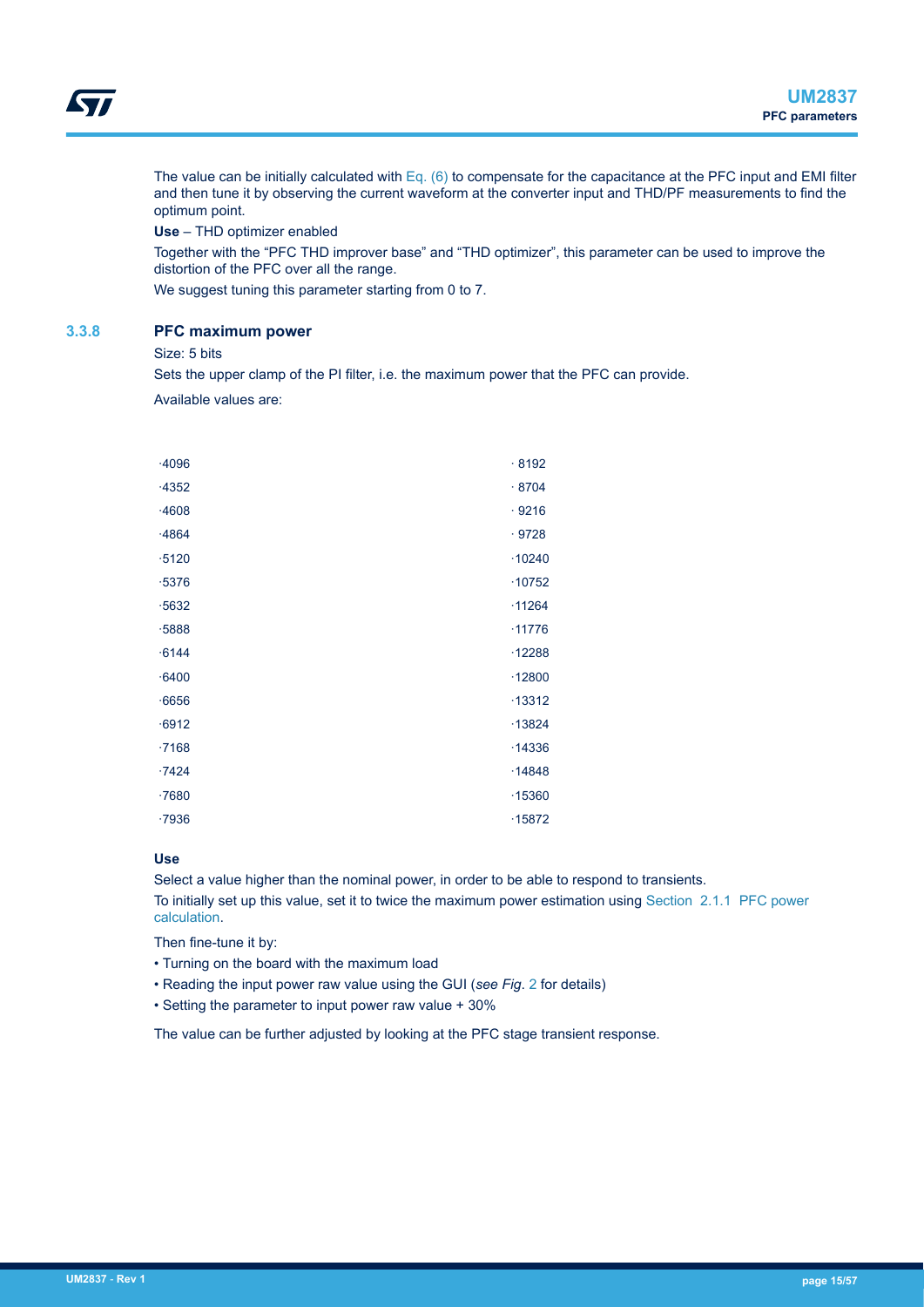<span id="page-15-0"></span>

| 477 STNRG012_Cut2 GUI - V2.201 (2020 Aug' 25th) - ** DEBUG mode **                                                                                                                                                                                                                                                                                                                                                                                                                  |                                                                                                                 |                                                                 | $\times$<br>п     |
|-------------------------------------------------------------------------------------------------------------------------------------------------------------------------------------------------------------------------------------------------------------------------------------------------------------------------------------------------------------------------------------------------------------------------------------------------------------------------------------|-----------------------------------------------------------------------------------------------------------------|-----------------------------------------------------------------|-------------------|
| <b>COM Port</b><br>Application<br><b>ATE Mode</b><br><b>Tools</b>                                                                                                                                                                                                                                                                                                                                                                                                                   |                                                                                                                 |                                                                 |                   |
| Metering Event History                                                                                                                                                                                                                                                                                                                                                                                                                                                              |                                                                                                                 |                                                                 |                   |
| Power Metering<br>O                                                                                                                                                                                                                                                                                                                                                                                                                                                                 | <b>PFC Operating Mode</b><br>200                                                                                | <b>Skipping Area</b>                                            |                   |
| <b>Power</b><br>26.6<br>[Watt]                                                                                                                                                                                                                                                                                                                                                                                                                                                      | <b>Transition Mode</b>                                                                                          | $0$ (full)                                                      |                   |
| Vin [Vrms]<br>70<br>280<br>115                                                                                                                                                                                                                                                                                                                                                                                                                                                      | <b>PFC</b><br><b>PFC</b><br>Deep<br>OC <sub>2</sub><br><b>DCM</b><br>OC <sub>1</sub><br>$\mathbf{0}$<br>n.<br>n | <b>AC</b><br><b>LLC</b><br><b>SURGE</b><br><b>ACP</b><br>0<br>n | Res               |
| Traces                                                                                                                                                                                                                                                                                                                                                                                                                                                                              |                                                                                                                 |                                                                 |                   |
| $\boxdot$ Generic<br>Command                                                                                                                                                                                                                                                                                                                                                                                                                                                        |                                                                                                                 | Send<br>$\checkmark$                                            | Clr               |
| $11:28:32:42$ -> Found 103 parameters<br>STNRG<-PC<br>11:28:32:48<br>STNRG->PC<br>11:28:32:84 SiLabs CP2102 Driver found - assuming this is the STM32 board<br><b>STNRG</b> logs<br>$\overline{\phantom{a}}$<br>11:28:32:89 HW:STM32 - HVDPS interface<br>11:28:32:89 FW:3.7.14835 Date:May 12 2020 11:38:58<br>Waming<br>$\overline{\phantom{a}}$<br>11:28:44:70 BlackBox Messages : received Fault History<br>$\Box$ Debug<br>11:28:44:71 BlackBox Messages : received TimeRecord |                                                                                                                 |                                                                 | ۸<br>$\checkmark$ |
| <b>Disable STNRG Power Messages</b><br>Rx<br><b>Display PowerGraph</b>                                                                                                                                                                                                                                                                                                                                                                                                              | <b>STNRG Vcc</b><br><b>15.32V</b><br>Force VCC                                                                  |                                                                 | life.augmented    |
| <b>Running Mode</b><br>COM3 19200bps (STM32 i/f)                                                                                                                                                                                                                                                                                                                                                                                                                                    | <b>RX</b> disabled<br>$ROMID = ??$                                                                              |                                                                 | и,                |

#### **Figure 2. STNRG012 GUI; circled in red the raw value of the input power**

## **3.3.9 PFC pss**

# Size: 3 bits

Sets the PFC power during the soft-start. Available values are:

#### . 640

. 1280

. 1920

- . 2560
- . 3200
- . 3840
- . 4480
- . 5120

The higher the value, the higher the on-time of the PFC MOSFET during the soft-start phase.

#### **Use**

Choose the value that allows reaching the required PFC soft-start time.

The faster the soft-start time required, the higher the PFC current is.

Using a high value can lead to overshoots (the bulk voltage increases at every line cycle).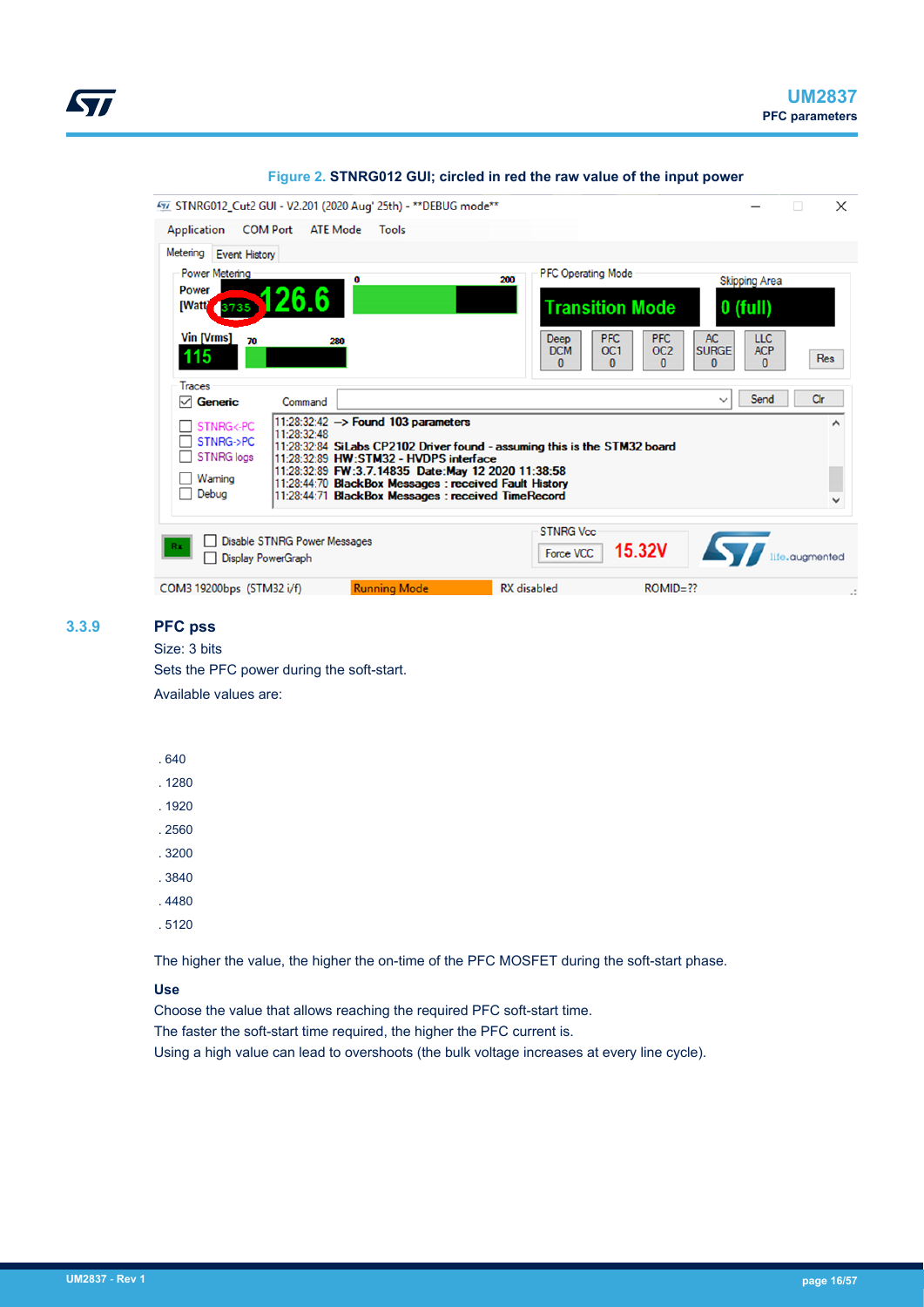# **3.3.10 PFC pcc**

<span id="page-16-0"></span>ST

Size: 2 bits

Sets the PFC reference power during burst mode operation. Available values are:

- . 3218
- . 5558
- . 7898
- . 10238

The higher the value, the higher the maximum on-time of the PFC MOSFET during the burst mode operation. This means that the transferred power is also higher.

The algorithm adjusts the on-time of the PFC MOSFET according to the required power, in order to reduce the acoustic noise.

#### **Use**

Select the lowest value that allows correct bulk voltage regulation at the no-load and minimum AC voltage condition.

# **3.3.11 PFC min pin vskip**

#### Size: 5 bits

Sets the internal power threshold at which the mode is changed towards DCM (i.e. one more valley is skipped). Available values are:

| "LLC low frequency range" | "LLC low frequency range" |  |
|---------------------------|---------------------------|--|
| = disabled                | $=$ enabled               |  |
|                           |                           |  |
| $-1280$                   | .2304                     |  |
| .1344                     | .2368                     |  |
| $\cdot$ 1408              | $\cdot$ 2432              |  |
| $-1472$                   | .2496                     |  |
| .1536                     | $-2560$                   |  |
| .1600                     | $-2624$                   |  |
| .1664                     | $-2688$                   |  |
| .1728                     | $-2752$                   |  |
| .1792                     | $-2816$                   |  |
| .1856                     | $-2880$                   |  |
| .1920                     | $-2944$                   |  |
| .1984                     | $-3008$                   |  |
| $-2048$                   | $-3072$                   |  |
| $-2112$                   | $-3136$                   |  |
| $-2176$                   | $-3200$                   |  |
| $-2240$                   | $-3264$                   |  |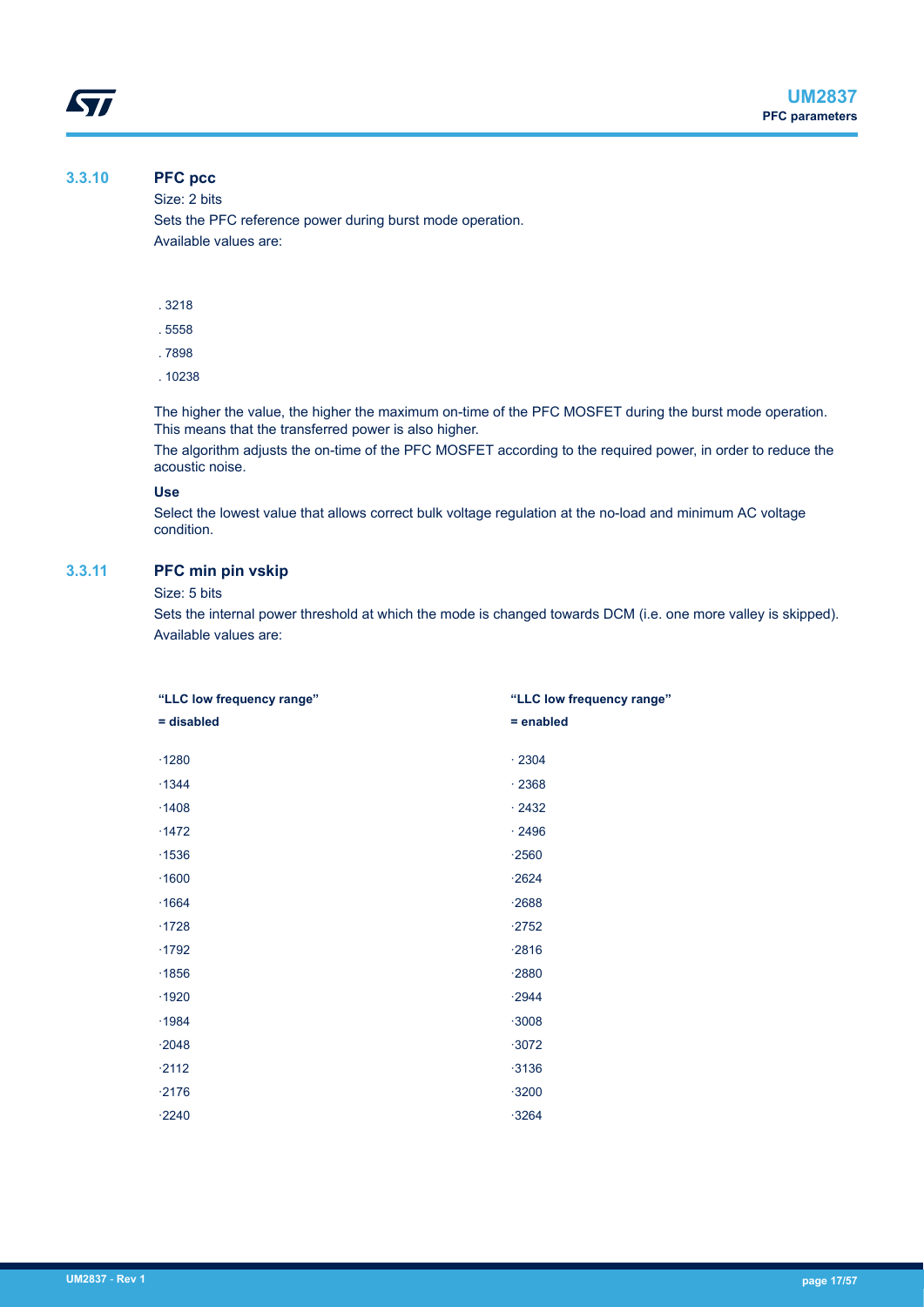#### <span id="page-17-0"></span>**Use**

This parameter is mainly used to guarantee a fast reaction to transients, forcing the PFC to increase the number of valleys or to switch to DCM when the internal power value plus nValleys \* "PFC Delta Pin Vskip" is lower than this parameter.

The frequency based mode change measures the frequency at each half-line cycle, then, if the frequency is out of the "PFC Min Tsw Vskip" or "PFC Max Tsw Vskip" value range, it increments or decrements the number of valleys by one. By only relying on the frequency it would require 4 half-line cycles to change from TM to DCM, potentially causing an overshoot on the Vbus.

The threshold should be kept low enough so that in steady-state the frequency dominates the mode change.

#### **3.3.12 PFC max pin vskip (delta)**

#### Size: 5 bits

Sets the internal power threshold at which the mode is changed toward TM (i.e. one less valley is skipped). Available values are:

| "LLC low frequency range" |  |
|---------------------------|--|
| $=$ enabled               |  |
| $-3328$                   |  |
| $-3456$                   |  |
| $-3584$                   |  |
| $-3712$                   |  |
| $-3840$                   |  |
| $-3968$                   |  |
| .4096                     |  |
| $-4224$                   |  |
| $-4352$                   |  |
| $-4480$                   |  |
| .4608                     |  |
| $-4736$                   |  |
| $-4864$                   |  |
| $-4992$                   |  |
| $-5120$                   |  |
| $-5248$                   |  |
|                           |  |

The parameter in the NVM is a positive delta with respect to the "PFC Min Tsw Vskip". The real value used during the code execution is therefore

" $PFC Max Pin Vskip'' = "PFC Min Pin Vskip + "PFC Max Pin Vskip (delta")$  (7)

#### **Use**

This parameter is mainly used to guarantee a fast reaction to transients, forcing the PFC to reduce the number of valleys or to switch to the transition mode when the internal power value plus nValleys \* "PFC Delta Pin Vskip" is greater than this parameter.

The frequency based mode change measures the frequency at each half-line cycle, then, if the frequency is out of the "PFC Min Tsw Vskip" or "PFC Max Tsw Vskip" values, it increments or decrements the number of valleys by one. By only relying on frequency it would require 4 half-line cycles to change from DCM to TM, potentially causing a dip on the Vbus.

The threshold should be kept high enough so that in the steady-state the frequency dominates the mode change.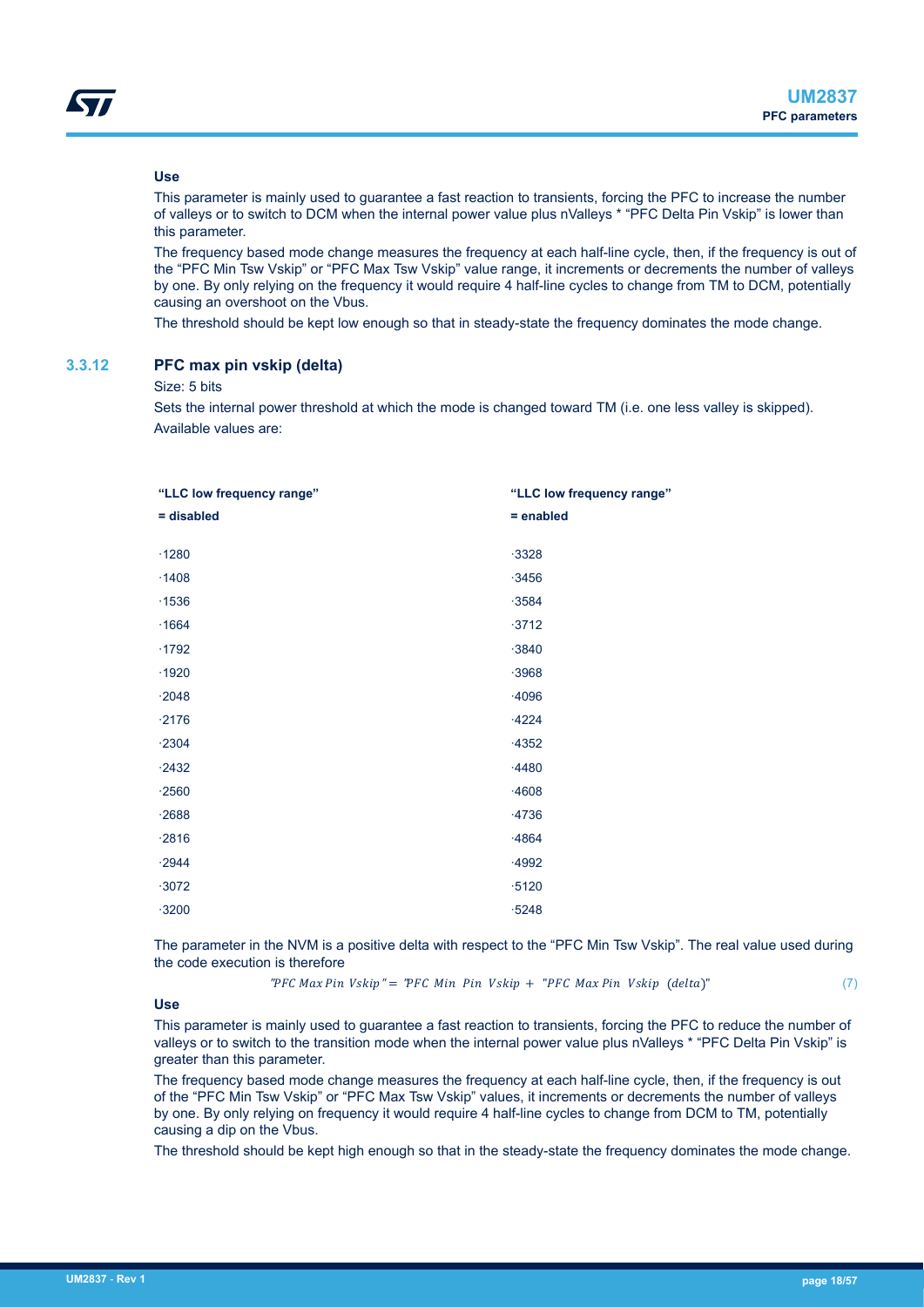# **3.3.13 PFC delta pin vskip**

<span id="page-18-0"></span>*STI* 

#### Size: 5 bits

Sets a correction factor used when switching between valley-skipping modes. Available values are:

| "LLC low frequency range" | "LLC low frequency range" |  |
|---------------------------|---------------------------|--|
| = disabled                | = enabled                 |  |
|                           |                           |  |
| $\cdot$ 160               | .416                      |  |
| $\cdot$ 176               | .432                      |  |
| $\cdot$ 192               | .448                      |  |
| $\cdot$ 208               | .464                      |  |
| $-224$                    | $-480$                    |  |
| $-240$                    | $-496$                    |  |
| $-252$                    | $\cdot 512$               |  |
| $-272$                    | $-528$                    |  |
| $-288$                    | $-544$                    |  |
| $-304$                    | .560                      |  |
| $-320$                    | $\cdot$ 576               |  |
| $-336$                    | $-592$                    |  |
| $-352$                    | .608                      |  |
| $-368$                    | $-624$                    |  |
| $-384$                    | $-640$                    |  |
| $-400$                    | $-656$                    |  |

#### **Use**

This parameter should be approximately set to the reduction of output power determined by the addition of one valley.

The device uses this parameter to reduce the discontinuity on the output power when changing the number of valleys skipped.

# **3.3.14 PFC maximum DCM power**

## Size: 5 bits

Sets the power threshold to switch from the DCM to the valley-skipping mode. Sets also the on-time duration of the PFC gate drive while in the DCM mode.

Available values are: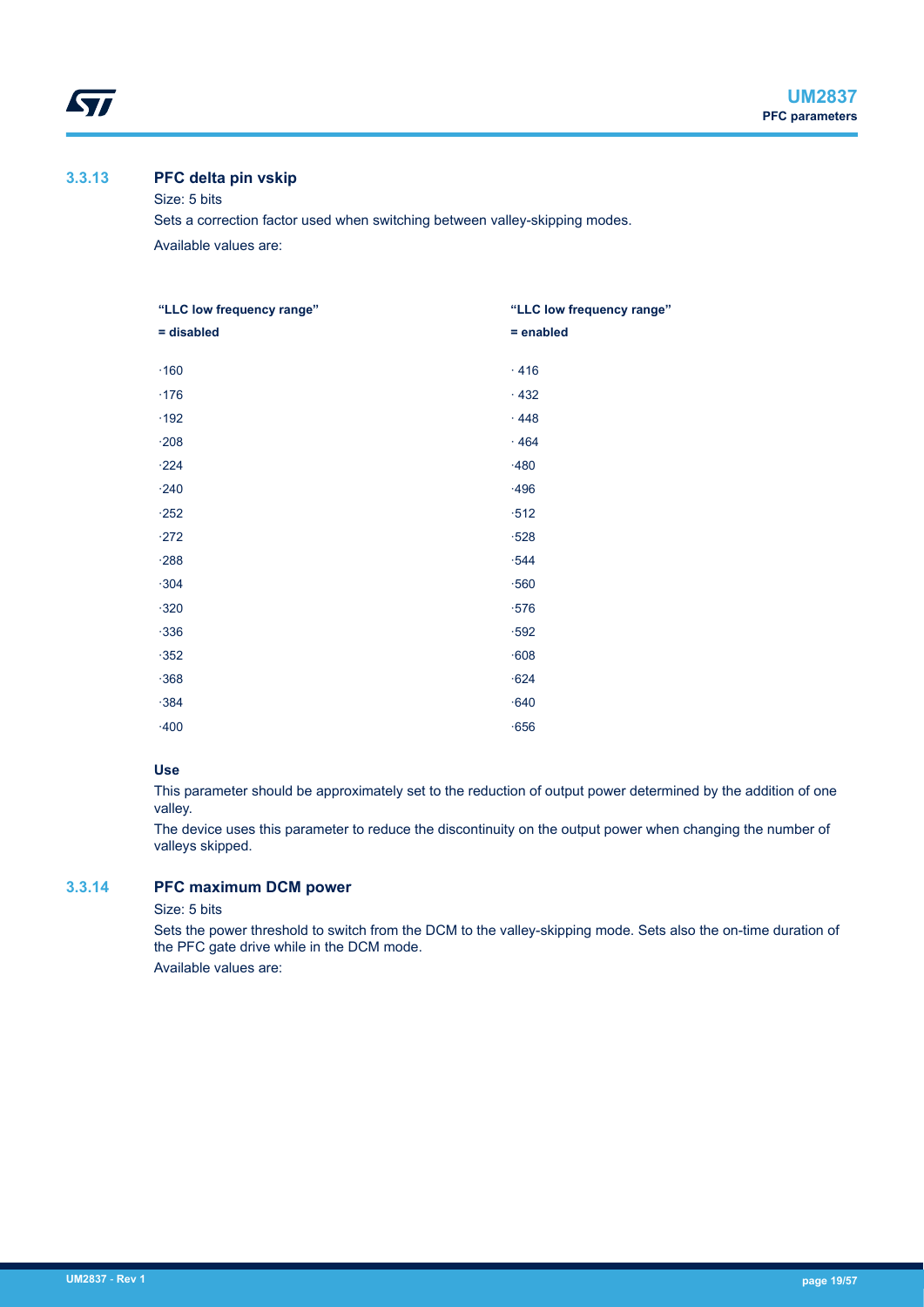| "LLC low frequency range" | "LLC low frequency range" |
|---------------------------|---------------------------|
| = disabled                | $=$ enabled               |
|                           |                           |
| $\cdot$ 1024              | $\cdot$ 2560              |
| .1088                     | .2816                     |
| $\cdot$ 1152              | .3072                     |
| $\cdot$ 1216              | .3328                     |
| $\cdot$ 1280              | $-3584$                   |
| $-1344$                   | $-3840$                   |
| $\cdot$ 1408              | $-4096$                   |
| $-1472$                   | $-4352$                   |
| $-1536$                   | $-4608$                   |
| $\cdot$ 1664              | $-5120$                   |
| $\cdot$ 1792              | $-5632$                   |
| $-1920$                   | $-6144$                   |
| $-2048$                   | $-6656$                   |
| $-2176$                   | .7168                     |
| $-2304$                   | $-7680$                   |
| $-2432$                   | $-8192$                   |
|                           |                           |

In DCM mode, the MOSFET on-time is calculated with the following formula:

 $Ton = \frac{PFC\text{ Maximum DCM power} \cdot 2}{W\sqrt{2}}$ Vin<sup>2</sup>

(8)

ST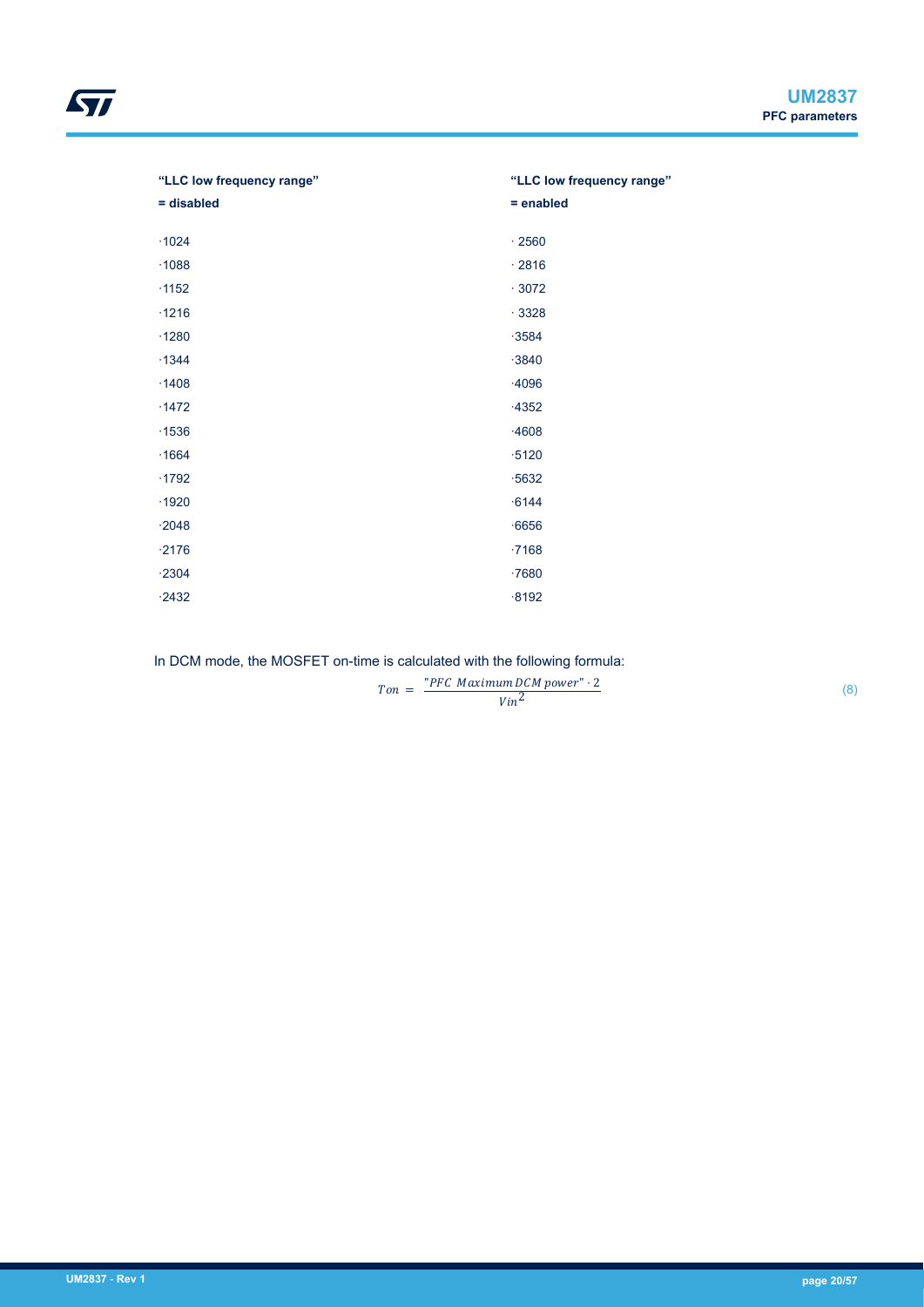# <span id="page-20-0"></span>**3.3.15 PFC min tsw VSKIP**

# Size: 5 bits

Sets the minimum switching period (i.e. the maximum switching frequency) for the valley-skipping mode. Available values are:

| $-234$ kHz      | $\cdot$ 117 kHz |
|-----------------|-----------------|
| $-221$ kHz      | $\cdot$ 110 kHz |
| $-208$ kHz      | $\cdot$ 104 kHz |
| $\cdot$ 197 kHz | $-99$ kHz       |
| $\cdot$ 188 kHz | $-94$ kHz       |
| ·179 kHz        | $-89$ kHz       |
| $\cdot$ 170 kHz | $-85$ kHz       |
| $\cdot$ 163 kHz | $-82$ kHz       |
| $\cdot$ 156 kHz | $-78$ kHz       |
| $\cdot$ 150 kHz | $-75$ kHz       |
| $-144$ kHz      | $-72$ kHz       |
| $\cdot$ 139 kHz | $-69$ kHz       |
| $-134$ kHz      | $-67$ kHz       |
| $\cdot$ 129 kHz | $-65$ kHz       |
| $\cdot$ 125 kHz | $-63$ kHz       |
| $\cdot$ 121 kHz | $-60$ kHz       |

The period is measured at the peak of the mains sinusoidal voltage. If the measured period is lower than this value, the system increases the number of valleys, towards DCM. The corresponding frequency values are shown above.

#### **Use**

This value, together with the "PFC Max Tsw Vskip", is used to set the range of PFC switching frequency; therefore, it is important to optimize the efficiency of the PFC.

The max. value should be at least 1.5 times the min. value to avoid the system continuously switching between different modes.

#### **3.3.16 PFC max tsw vskip**

Size: 5 bits

Sets the maximum switching period (i.e. the minimum switching frequency) for the valley-skipping mode.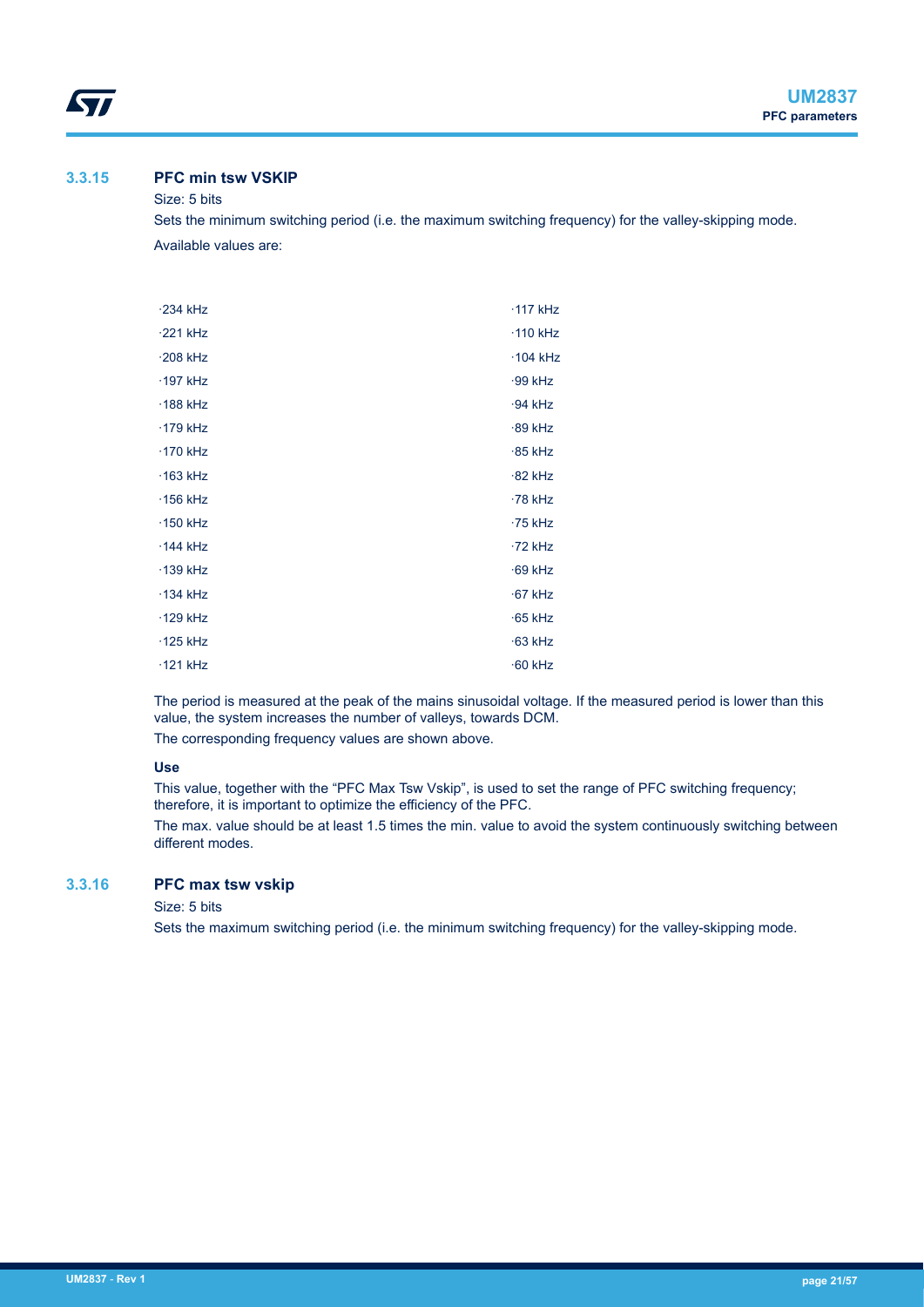Available values are:

*kyi* 

| $\cdot$ 101 kHz | $-54$ kHz |
|-----------------|-----------|
| $-96$ kHz       | $-51$ kHz |
| $-91$ kHz       | $-49$ kHz |
| $-87$ kHz       | $-46$ kHz |
| $-83$ kHz       | $-44$ kHz |
| $-80$ kHz       | $-42$ kHz |
| $-77$ kHz       | $-40$ kHz |
| $-74$ kHz       | $-39$ kHz |
| $-71$ kHz       | $-37$ kHz |
| $-68$ kHz       | $-36$ kHz |
| $-66$ kHz       | $-34$ kHz |
| $-64$ kHz       | $-33$ kHz |
| $-61$ kHz       | $-32$ kHz |
| $-60$ kHz       | $-31$ kHz |
| $-58$ kHz       | $-30$ kHz |
| $\cdot$ 56 kHz  | $-29$ kHz |

The period is measured at the peak of the mains sinusoidal voltage. If the measured period is higher than this value, the system decreases the number of valleys, towards TM.

The corresponding frequency values are shown above.

#### **Use**

This value, together with the "PFC Min Tsw Vskip", is used to set the range of PFC switching frequency; therefore, it is important to optimize the efficiency of the PFC.

The max. value should be at least 1.5 times the min. value to avoid the system continuously switching between different modes.

Please note that PFC Max Tsw Vskip and PFC Min Tsw Vskip are used only for AC input voltage below 245 Vac (if PFC High Voltage Range is set to 0), or AC input voltage below 290 Vac (if PFC High Voltage Range is set to 1).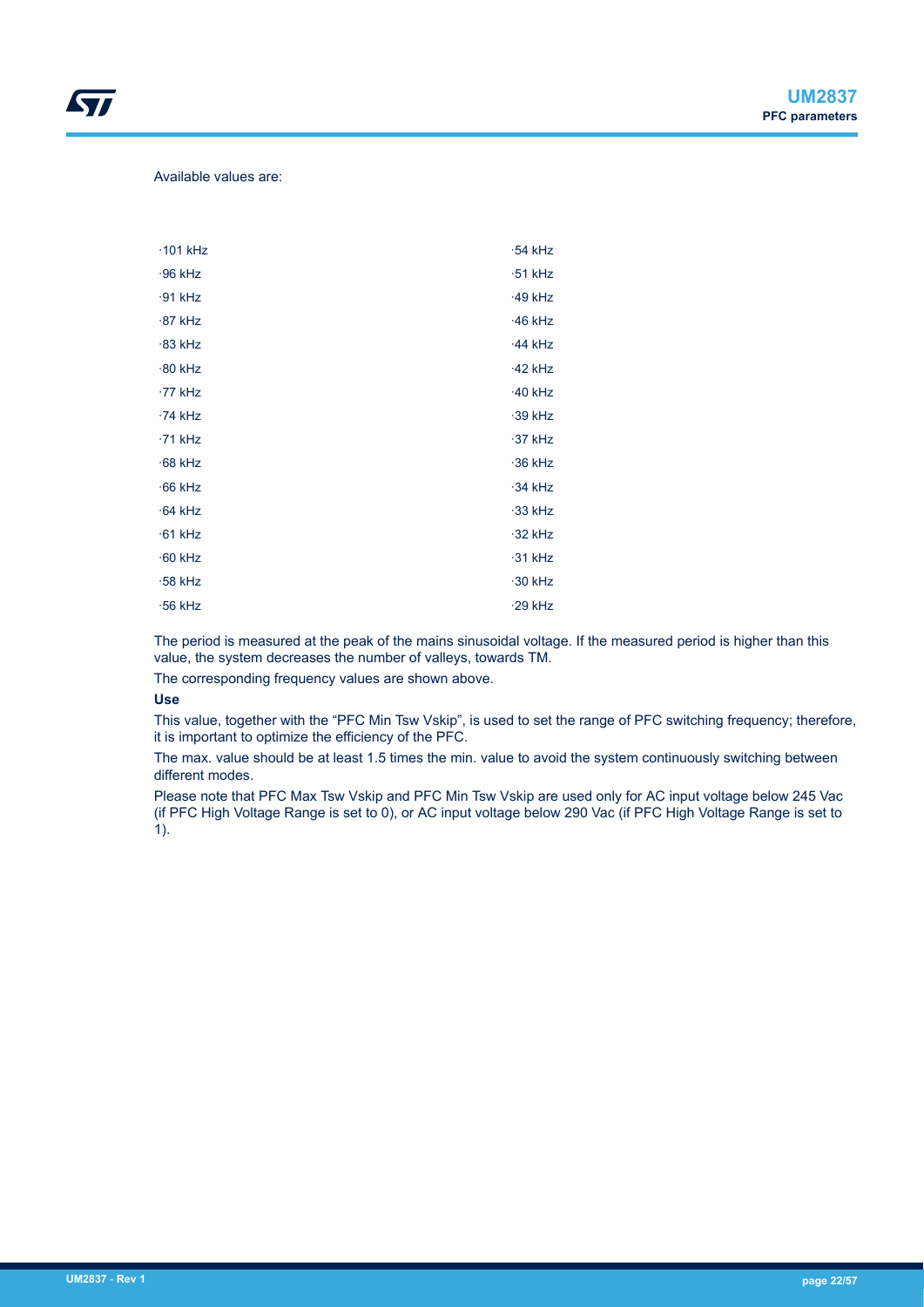<span id="page-22-0"></span>

## **3.3.17 Skipping area setting**

#### Size: 3 bits

Sets the allowed skipping area levels and, consequently, the power level at which the PFC starts reducing the conduction phase to a part of the AC line half-cycle (skipping area feature).

Available values are:

- . 0 Skipping area enabled level from 1 to 6 (6 is the deepest skipping area level)
- . 1 Skipping area enabled level from 2 to 6
- . 2 Skipping area enabled level from 3 to 6
- . 3 Skipping area enabled level from 4 to 6
- . 4 Skipping area enabled level from 5 to 6
- . 5 Skipping area enabled level from 6 to 6
- . 6 no skipping area
- . 7 no skipping area

Related skipping area input thresholds:

. 0 1792

- . 1 1568
- . 2 1288
- . 3 960
- . 4 584
- . 5 320
- . 6 no skipping area
- . 7 no skipping area

#### **Use**

This parameter can be used to:

- improve efficiency at the power levels at which harmonic contents are not subject to regulation (e.g. below 75 W)

- avoid a high ripple of bulk voltage when working at high mains; it is suggested to set this value to "5" enabling only the lower skipping area level.

It is suggested to keep a 20% margin to take into account variations from unit to unit (e.g. set the threshold to 60 W to assure it is out of this mode at 75 W).

Test the exit point from the skipping area mode at the nominal mains voltages to check that the system returns to the continuous switching mode below 75 W.

Setting this parameter to "7" or "6" disables the skipping area feature, in case good THD and PF are required even at very low loads.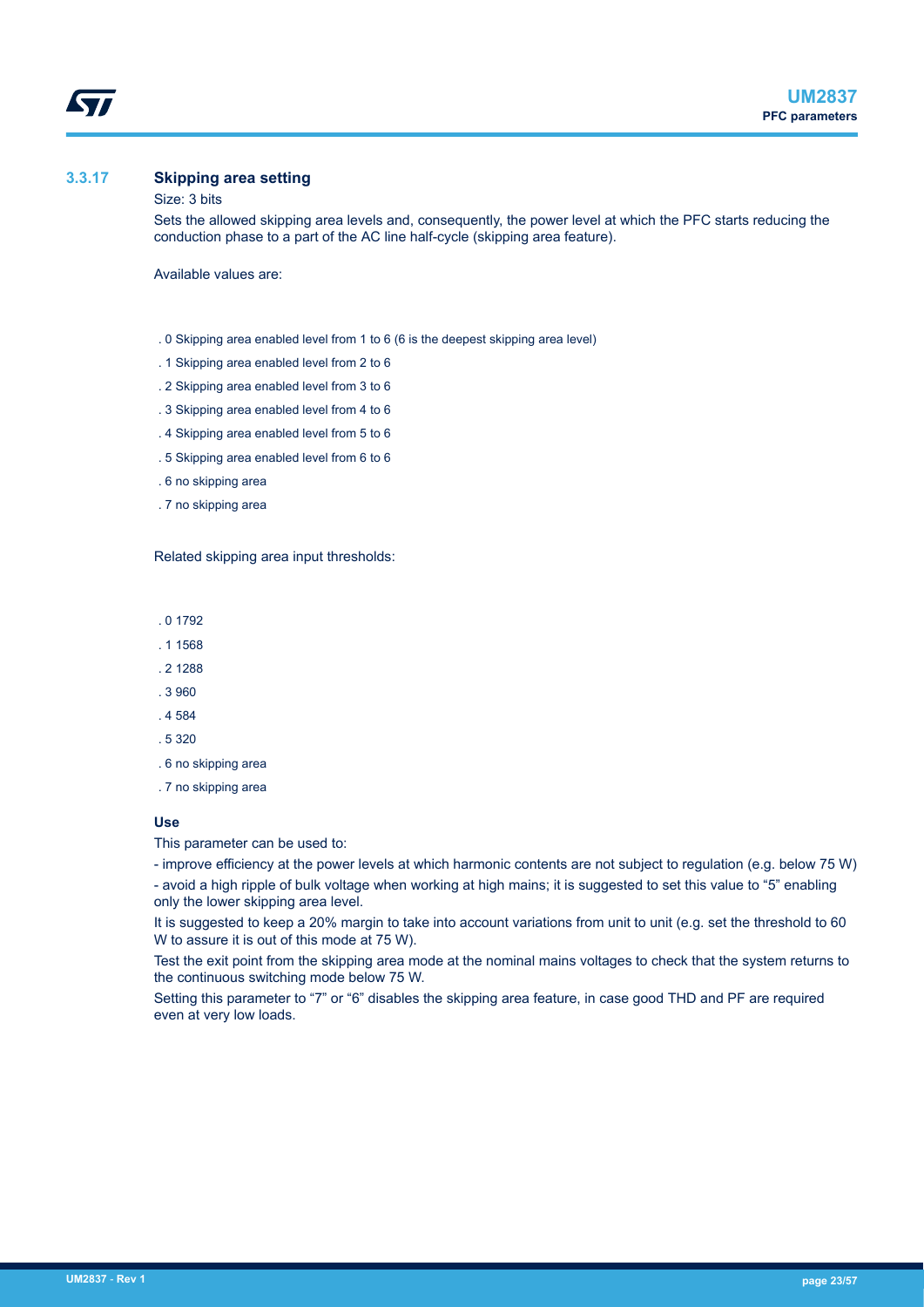#### <span id="page-23-0"></span>**3.3.18 PFC high voltage range**

Size: 2 bits Sets the percentage increasing of PFC output voltage. Available values are:

- . 0 PFC High Voltage Range disabled
- . 1 +11%
- . 2 RESERVED
- . 3 RESERVED

This is the percentage level to add to the nominal PFC output voltage set by the parameter (see Section 3.3.19 PFC vout target for details).

#### **Use**

The parameter at Section 3.3.19 PFC vout target is set considering the resistor partition value such as the standard application working at 400 V. In case the partition is changed the user should change this parameter as a consequence. If the partition is changed in order to have the nominal voltage at around 444 V the parameter shall be set to 1. Considering the 400 V as reference:

 $1 - +11\% \Rightarrow 400V \times 11 = 444V$ 

#### **3.3.19 PFC vout target**

Size: 3 bits Sets the nominal PFC output voltage.

Available values are:

- . 1.946 V 377 V
- . 1.965 V 381 V
- . 1.985 V 385 V
- . 2.004 V 388 V
- . 2.024 V 392 V
- . 2.063 V 400 V
- . 2.102 V 407 V
- . 2.141 V 415 V

This is the voltage level at which the PFC stage regulates its output, in all operating conditions.

#### **Use**

Set the PFC output voltage according to the application specs.

The values on the left refer to the PFC\_FB pin, that corresponds to values on the right if the bulk voltage divider is designed with the standard ratio k =  $5.16 \cdot 10^{-3}$  (i.e. 484.5 V on the bulk voltage corresponds to 2.5 V on the PFC\_FB pin).

If other bulk voltage dividers are used, the values on the left can be used to set the output voltage. In this case, consider that the PFC HW OVP comparator has a fixed threshold of 2.3 V.

#### **3.3.20 PFC vout SS end (delta)**

Size: 2 bits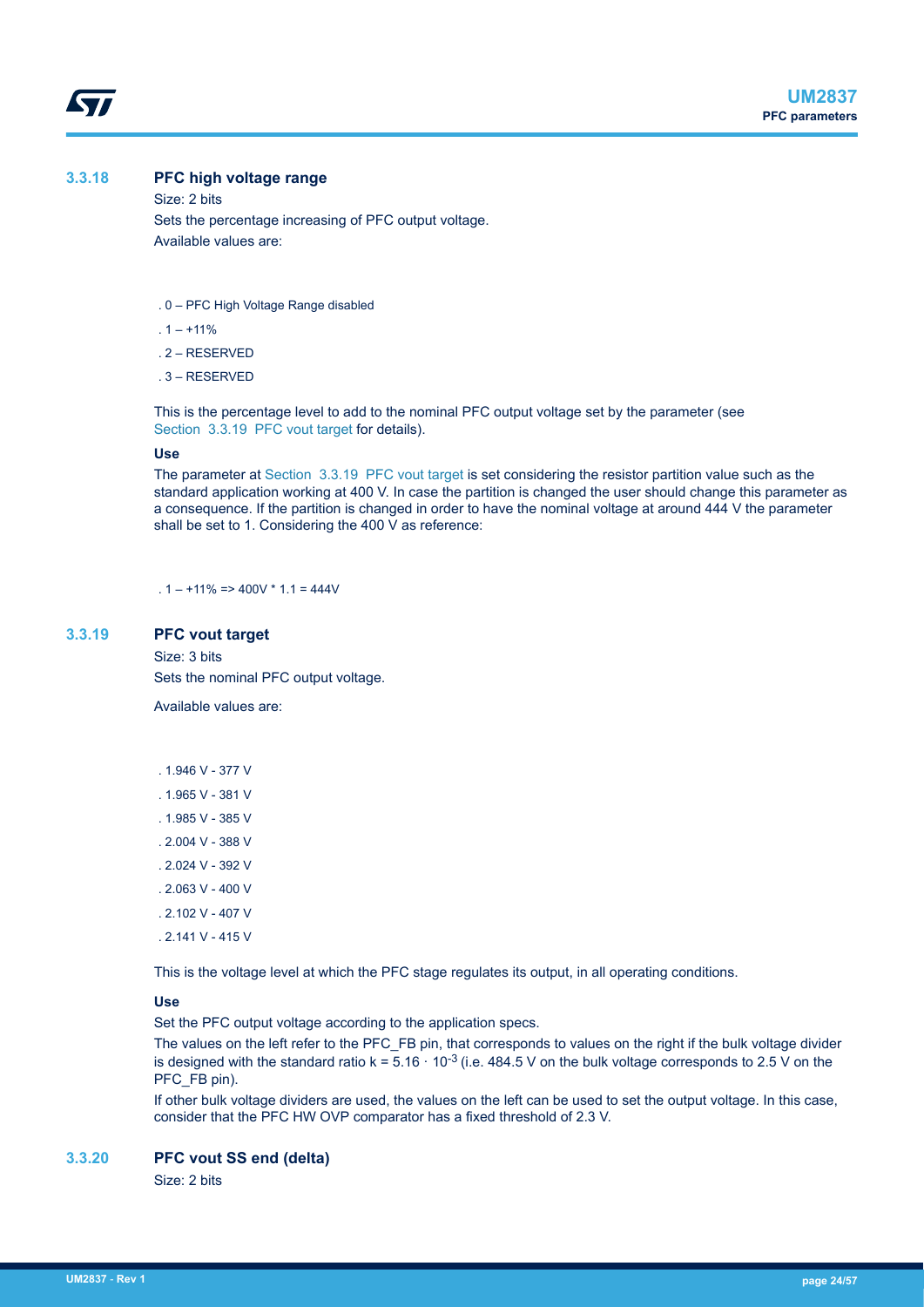<span id="page-24-0"></span>Sets the voltage at which the PFC terminates the soft-start and the system begins the LLC soft-start.

Available values are:

. 19.5 mV - 3.8 V . 29.3 mV - 5.7 V

- . 39.1 mV 7.6 V
- . 58.6 mV 11.4 V

# **Use**

The above values are intended as a negative delta with respect to the "PFC Vout target" parameter. The PFC soft-start end voltage is therefore:

 $TFC Vout SS end " = "PFC Vout target " - "PFC Vout SS end (delta)"$  (9)

The values on the left refer to the PFC\_FB pin, that corresponds to values on the right if the bulk voltage divider is designed with the standard ratio  $k = 5.16 \cdot 10^{-3}$  (i.e. 484.5 V on the bulk voltage corresponds to 2.5 V on the PFC\_FB pin).

If other bulk voltage dividers are used, the values on the left can be used to set the output voltage.

#### **3.3.21 PFC UVP threshold (delta)**

Bits: 3

Sets the UVP level for PFC output voltage.

Available values are:

. 0.156 V - 30 V . 0.234 V - 45 V  $0.313$  V - 61 V . 0.391 V - 76 V . 0.469 V - 91 V . 0.547 V - 106 V . 0.625 V - 121 V . 0.703 V - 136 V

#### **Use**

The above values are intended as a negative delta with respect to the "PFC Vout target" parameter. In fact, the UVP threshold is defined as

"PFC UVP threshold" = "PFC Vout target" - "PFC UVP threshold  $(delta)^{n}$  (10)

The values on the left refer to the PFC\_FB pin, that corresponds to values on the right if the bulk voltage divider is designed with the standard ratio  $k = 5.16 \cdot 10^{-3}$  (i.e. 484.5 V on the bulk voltage corresponds to 2.5 V on the PFC\_FB pin).

If other bulk voltage dividers are used, the values on the left can be used to set the output voltage.

## **3.3.22 PFC SW OVP threshold (delta)**

Size: 2 bits Sets the PFC SW OVP level.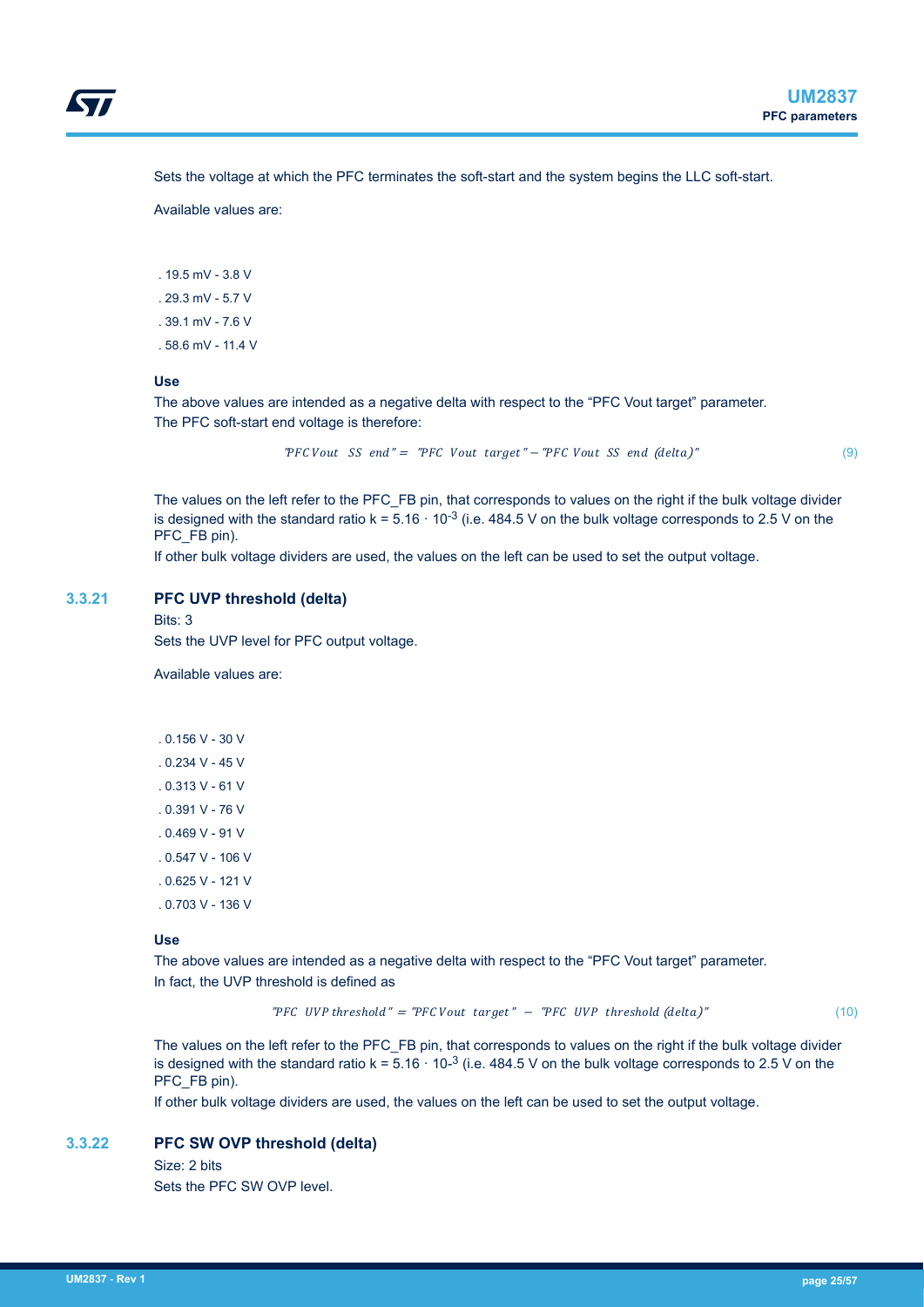<span id="page-25-0"></span>Available values are:

. 51.3 mV - 10 V

- . 78.1 mV 15 V
- . 105 mV 20 V
- . SW OVP disabled

#### **Use**

The above values are intended as a positive delta with respect to the "PFC Vout target" parameter. In fact, the SW OVP threshold is defined as

"PFC SW OVP threshold" = "PFC Vout target"– "PFC SW OVP threshold  $(delta)^{n}$  (11)

The values on the left refer to the PFC\_FB pin, that corresponds to values on the right if the bulk voltage divider is designed with the standard ratio k =  $5.16 \cdot 10^{-3}$  (i.e. 484.5 V on the bulk voltage corresponds to 2.5 V on the PFC\_FB pin).

If other bulk voltage dividers are used, the values on the left can be used to set the output voltage. It is suggested to keep the SW OVP enabled with the maximum value 105 mV - 20 V, especially if the "PFC boost exiting burst" feature is enabled.

# **3.4 LLC parameters**

#### **3.4.1 LLC low frequency range**

Size: 1 bit

Enables / disables the low LLC switching frequency range selection.

Available values are:

. Enabled

. Disabled

This parameter is used to select the operating frequency range for the LLC. In more detail, if it is set as disabled the frequency range is the standard one.

In case an application is designed for a low operating switching frequency range, setting this parameter to "Enable" allows using an appropriate range for some of the timing parameters.

#### **Use**

As a rule of thumb, considering a system designed to work near resonance in nominal condition, if the resonance frequency is greater than 70 kHz the standard range can be used.

In case the resonance frequency is lower than 60 kHz, the low frequency range is suggested.

#### **3.4.2 LLC HVG first ton**

Size: 4 bits Sets the total on-time of the first LLC HVG. Available values are:

. 133.3 ns

. 200 ns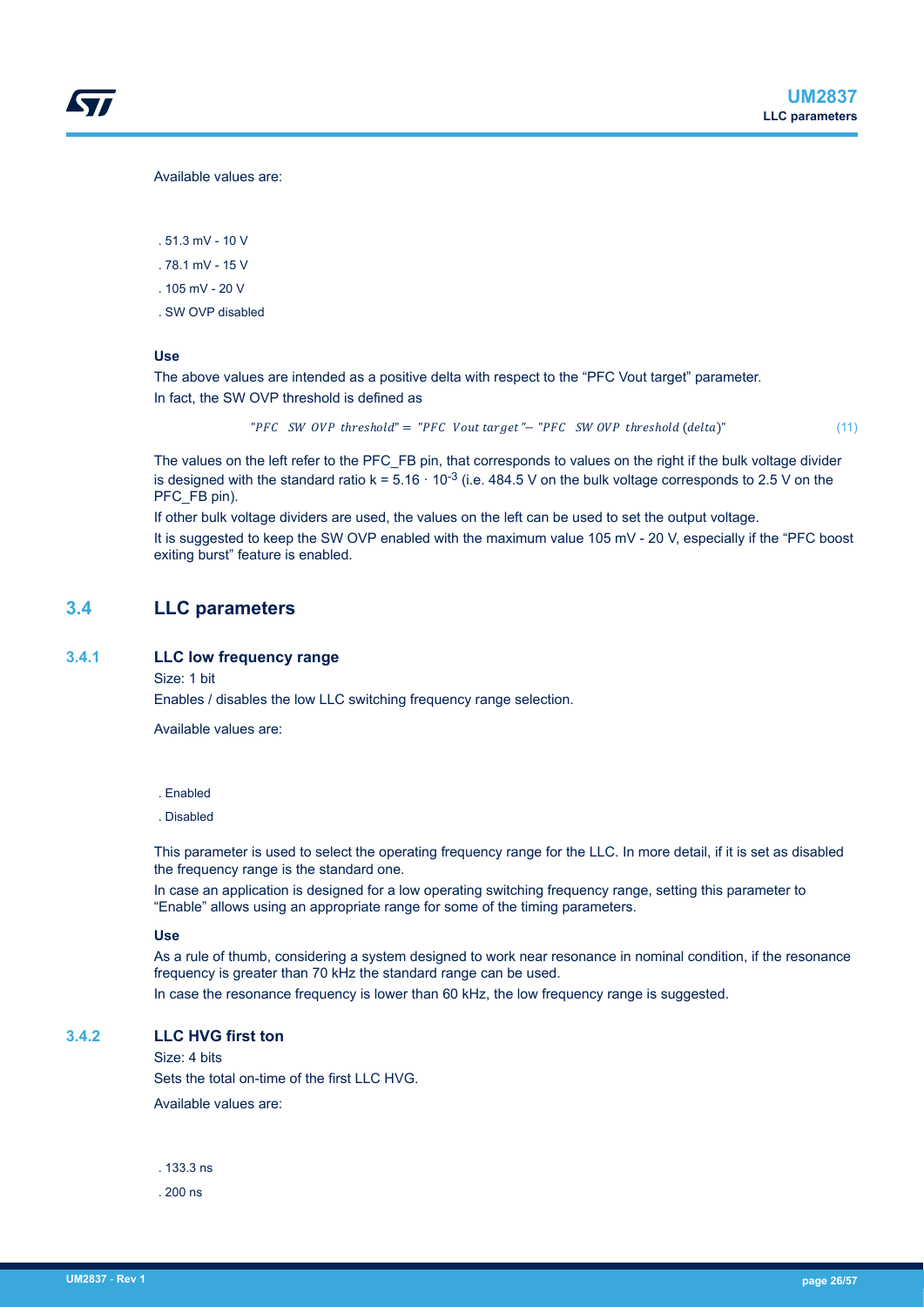. 266.7 ns . 333.3 ns

ST

. 400 ns

. 466.7 ns

. 533.3 ns

. 600 ns

. 666.7 ns

. 800 ns

. 933.3 ns

. 1067 ns

. 1200 ns

. 1333 ns

. 1467 ns

. 1600 ns

At the LLC turn-on, during the safe-start phase, this is the total on-time of the first pulse of the high-side gate drive. Typically, higher values have to be used with high  $L_{ik}$  resonant tanks.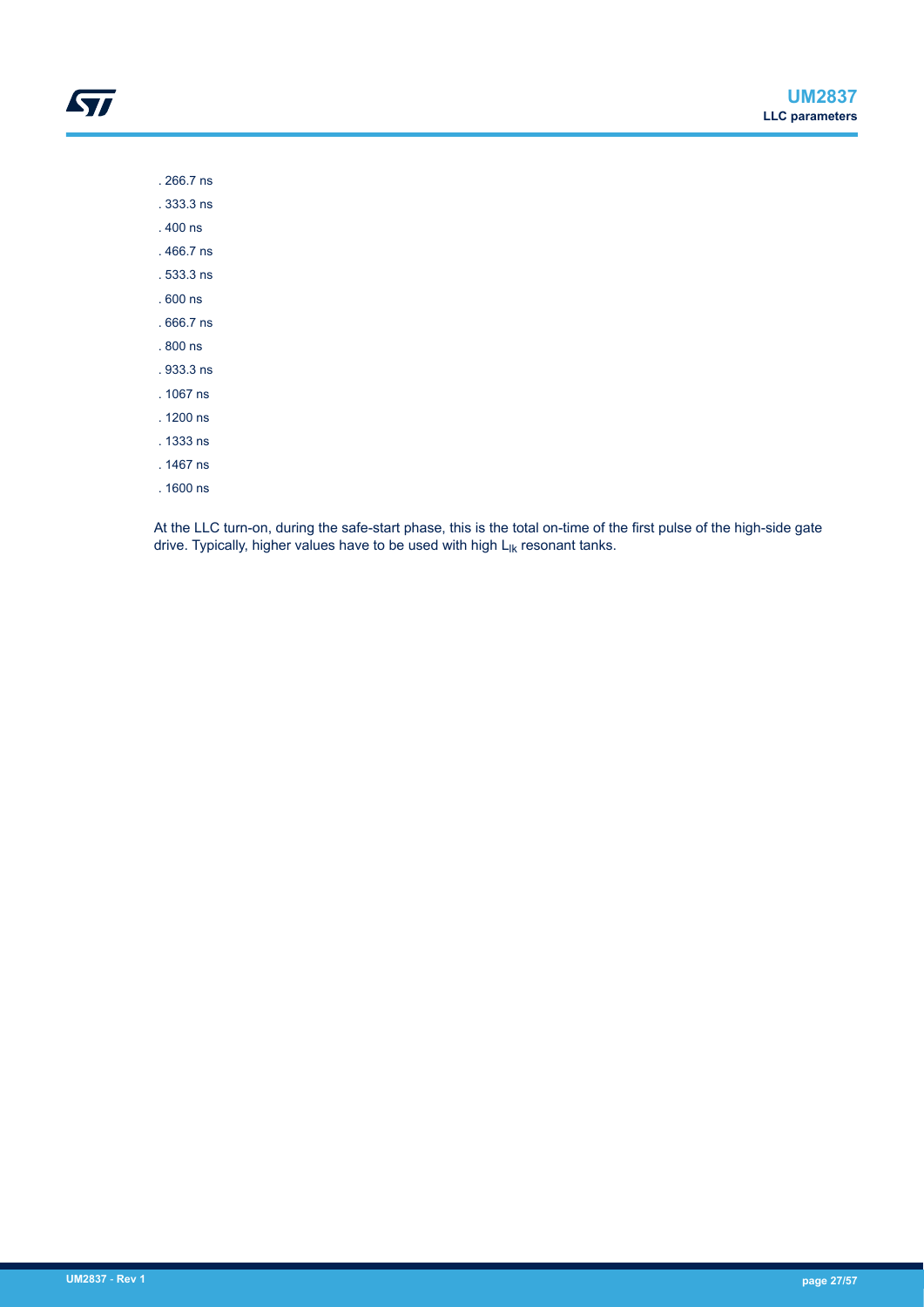<span id="page-27-0"></span>*kyi* 

#### **3.4.3 LLC LVG first ts**

Size: 4 bits Sets the time shift value of the first LLC LVG. Available values are:

| "LLC low frequency range" | "LLC low frequency range" |
|---------------------------|---------------------------|
| = disabled                | $=$ enabled               |
| $\cdot$ 166.7 ns          | $\cdot$ 333.3 ns          |
| $\cdot$ 200 ns            | $\cdot$ 366.7 ns          |
| $\cdot$ 233.3 ns          | $\cdot$ 400 ns            |
| $\cdot$ 266.7 ns          | $-433.3$ ns               |
| $\cdot$ 300 ns            | $.466.7$ ns               |
| $-333.3$ ns               | $\cdot$ 500 ns            |
| $\cdot$ 366.7 ns          | $\cdot$ 533.3 ns          |
| $\cdot$ 400 ns            | $\cdot$ 566.7 ns          |
| $-433.3$ ns               | $-600$ ns                 |
| $\cdot$ 500 ns            | $.666.7$ ns               |
| $\cdot$ 566.7 ns          | $-733.3$ ns               |
| $-633.3$ ns               | $.800$ ns                 |
| $\cdot$ 700 ns            | $.866.7$ ns               |
| $.766.7$ ns               | $-933.3$ ns               |
| $-833.3$ ns               | $\cdot$ 1000 ns           |
| $-900$ ns                 | $\cdot$ 1067 ns           |
|                           |                           |

This parameter defines the time shift for the first low-side gate drive pulse, during the safe-start.

Such time shift value is then used as the first one for the LLC soft-start.

The available values depend on the LLC switching frequency range selected with the "LLC low frequency range" parameter.

#### **3.4.4 LLC deadtime**

Size: 2 bits Sets the LLC half-bridge deadtime.

Available values are:

- . 266.7 ns
- . 333.3 ns
- . 400 ns
- . 466.7 ns

Use this parameter to select the deadtime duration (for both transitions) according to resonant tank needs.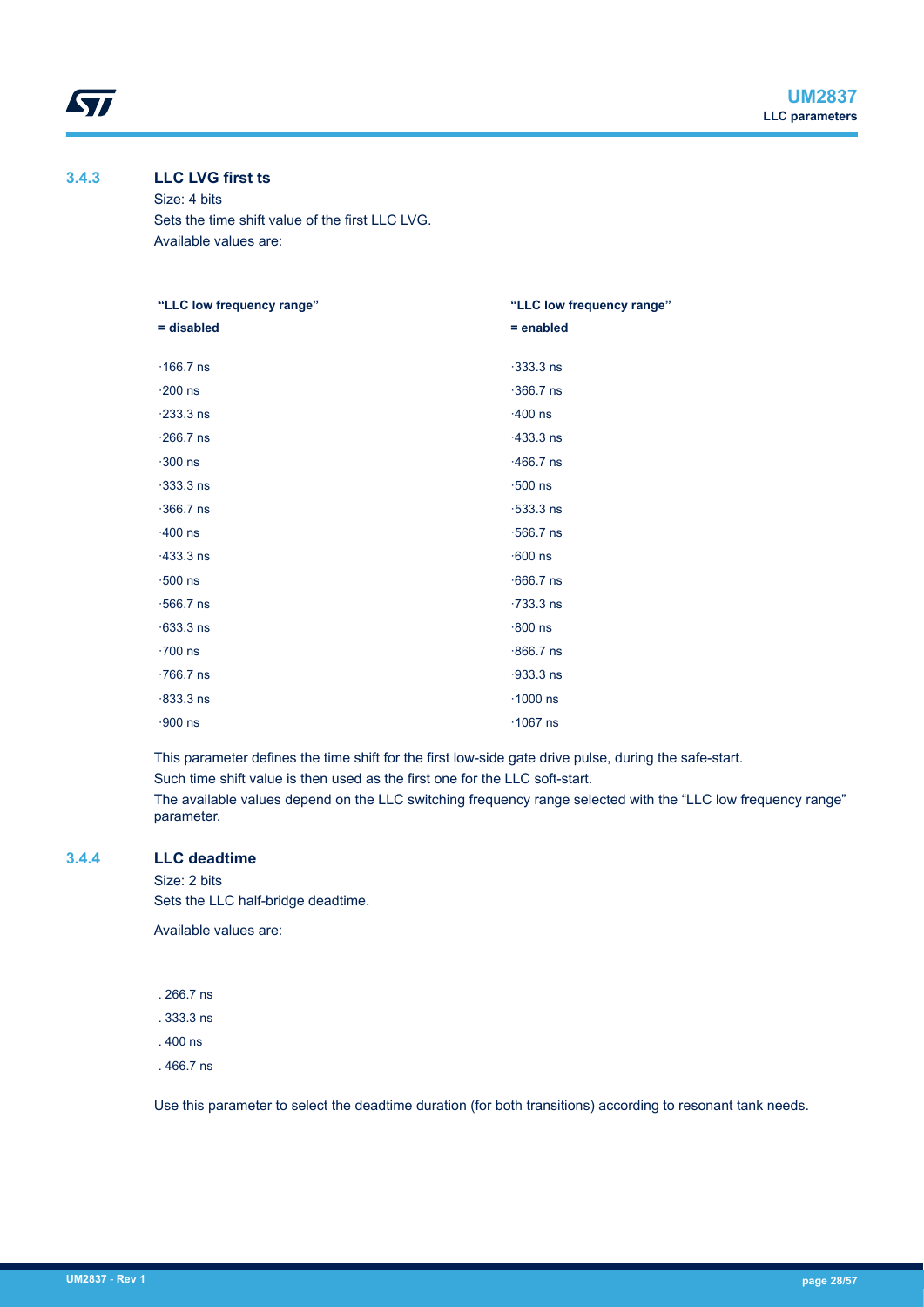# **3.4.5 LLC soft-start speed**

<span id="page-28-0"></span>*kyi* 

Size: 3 bits Sets the speed of the LLC soft-start. Available values are:

| "LLC low frequency range" | "LLC low frequency range" |
|---------------------------|---------------------------|
| $=$ disabled              | $=$ enabled               |
| $-8.3$ ns                 | $\cdot$ 16.7 ns           |
| $\cdot$ 16.7 ns           | $-33.3$ ns                |
| $\cdot$ 25 ns             | $\cdot 50$ ns             |
| $-33.3$ ns                | $-66.7$ ns                |
| $\cdot$ 41.7 ns           | $-83.3$ ns                |
| $\cdot$ 50 ns             | $\cdot$ 100 ns            |
| $\cdot$ 58.3 ns           | $\cdot$ 117 ns            |
| $-66.7$ ns                | $\cdot$ 133 ns            |

This parameter is the time shift increment applied every 30 μs during the LLC soft-start. The smaller the value, the slower the output voltage rise and the LLC tank current.

It is suggested to start with the minimum value (usually OK for most applications) and increase it in case a faster Vout rise time is required.

The available values depend on the LLC switching frequency range selected with the "LLC low frequency range" parameter.

#### **3.4.6 Minimum time shift**

Size: 4 bits

Sets the minimum value for the time shift during the normal operation.

Available values are: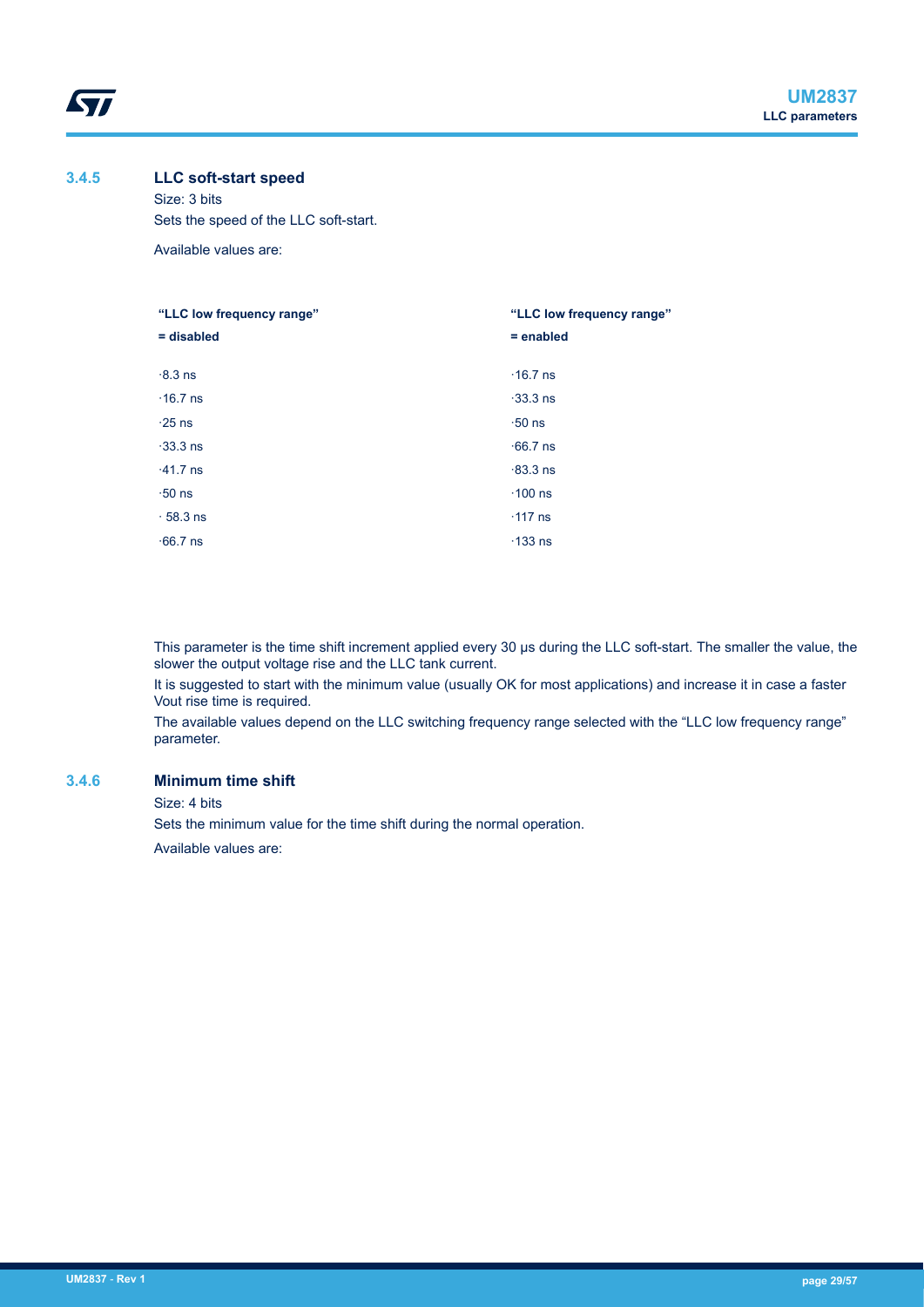Approximating the current triangular and neglecting the deadtimes, the time shift value (i.e. the time between zero crossing and MOS turn-off) becomes half of each MOSFET on-time.

Therefore:

$$
fsw \ max = \frac{1}{4 \cdot (TS_{\min} + ZCD_{delay})}
$$
 (12)

| = disabled       | $=$ enabled      |
|------------------|------------------|
| $\cdot$ 125 ns   | $\cdot$ 250 ns   |
| $\cdot$ 158.3 ns | $\cdot$ 316.7 ns |
| $\cdot$ 191.7 ns | $-383.3$ ns      |
| $\cdot$ 225 ns   | $-450$ ns        |
| $\cdot$ 258.3 ns | $\cdot$ 516.7 ns |
| $\cdot$ 291.7 ns | $-583.3$ ns      |
| $\cdot$ 325 ns   | $\cdot$ 650 ns   |
| $-358.3$ ns      | $\cdot$ 716.7 ns |
| $\cdot$ 391.7 ns | $-783.3$ ns      |
| $-425$ ns        | $-850$ ns        |
| $-458.3$ ns      | $-916.7$ ns      |
| $\cdot$ 491.7 ns | $-983.3$ ns      |
| $\cdot$ 525 ns   | $\cdot$ 1050 ns  |
| $\cdot$ 558.3 ns | $\cdot$ 1116 ns  |
| $\cdot$ 591.7 ns | $\cdot$ 1183 ns  |
| $-625$ ns        | $\cdot$ 1250 ns  |

The available values depend on the LLC switching frequency range selected with the "LLC low frequency range" parameter.

**"LLC low frequency range"**

#### **Use**

The minimum time shift value is used to set the maximum LLC switching frequency. The relationship between the time shift and switching period is complex. Anyway, for this limit condition and by looking at *Fig.* 3 , a good approximation can be found.



**Figure 3. LLC operation at**  $f_{SW}$  **>>**  $f_{RES}$ 

<span id="page-29-0"></span>**"LLC low frequency range"**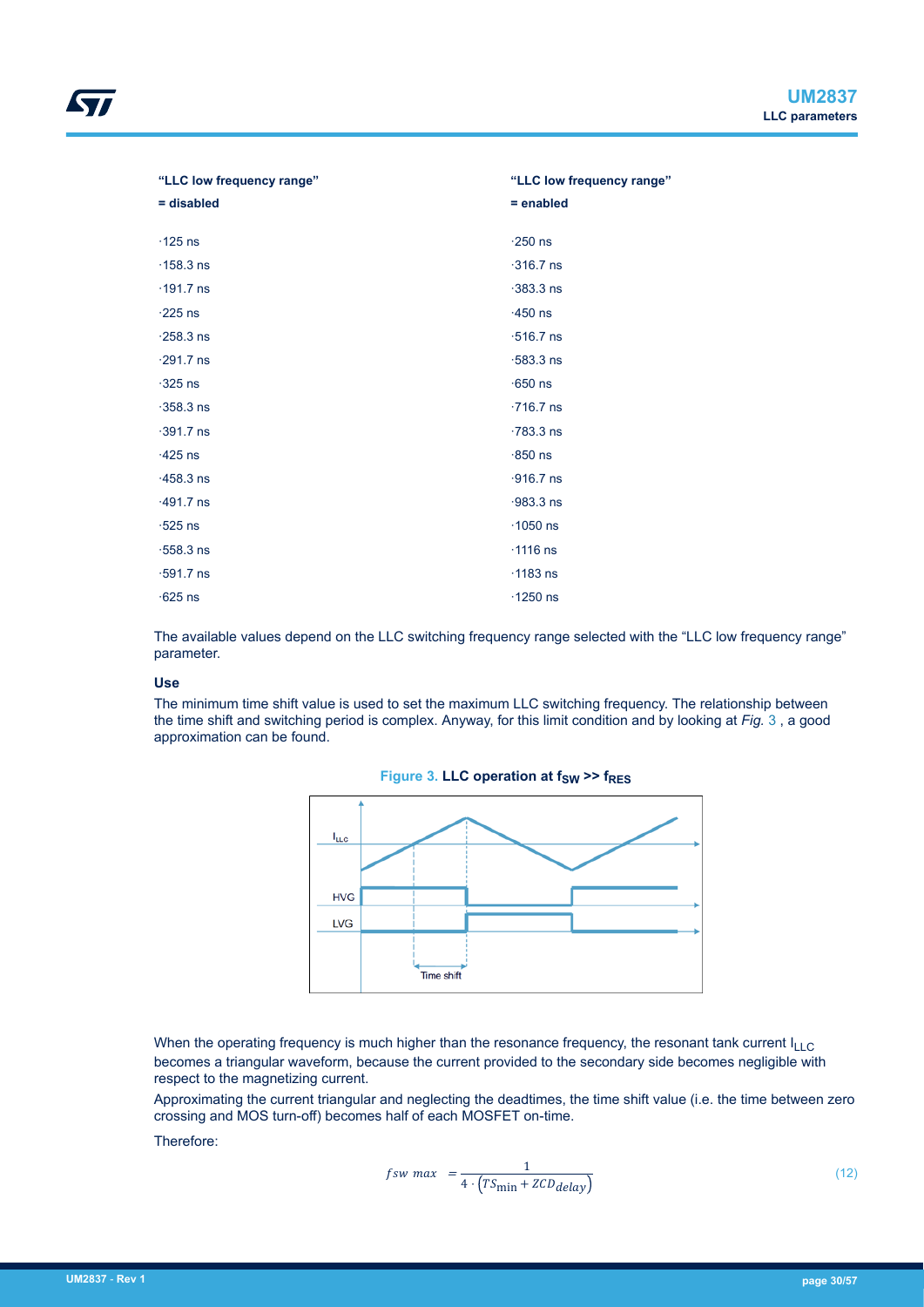where TS<sub>min</sub> is the minimum time shift value and ZCD<sub>delay</sub> is the delay given by the ZCD comparator and digital filtering:

$$
ZCD_{delay} = ZCD_{\text{comp}} + LLC \quad ZCD \, comp \, digital \, filtering \tag{13}
$$

ZCD\_compdel is the comparator delay, estimated in 150 ns. "LLC ZCD comp digital filtering" is the digital filtering of the ZCD comparator.

Even if the deadtimes are not negligible (since we are working at high frequency), the above relationship is still valid if the system is well designed and guarantees the ZVS operation.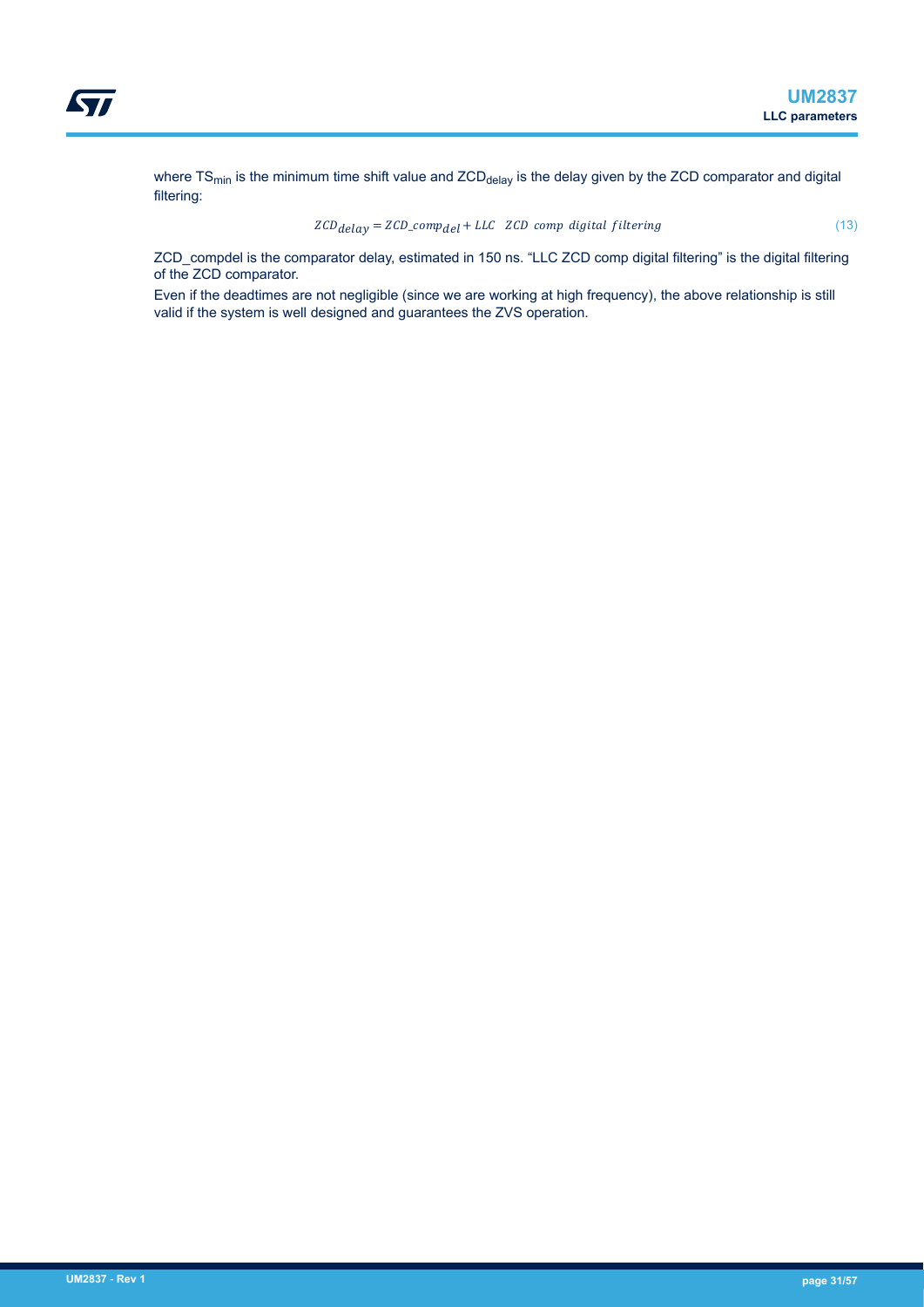# **3.4.7 Maximum time shift**

<span id="page-31-0"></span>**ST** 

Size: 4 bits

Sets the maximum value for the time shift during the normal operation.

Available values are:

| "LLC low frequency range" | "LLC low frequency range"   |
|---------------------------|-----------------------------|
| = disabled                | $=$ enabled                 |
|                           |                             |
| $\cdot$ 3.96 µs           | $\cdot$ 7.92 µs             |
| $-4.22 \,\mu s$           | $-8.45 \,\mu s$             |
| $-4.49$ µs                | $-8.98 \,\mu s$             |
| $\cdot$ 4.76 µs           | $-9.52 \text{ }\mu\text{s}$ |
| $\cdot 5.02$ µs           | $\cdot$ 10.05 µs            |
| $\cdot$ 5.29 µs           | $\cdot$ 10.58 µs            |
| $\cdot$ 5.56 µs           | $\cdot$ 11.12 µs            |
| $\cdot$ 5.82 µs           | $\cdot$ 11.65 µs            |
| $-6.09$ µs                | $\cdot$ 12.18 µs            |
| $-6.36 \,\mu s$           | $\cdot$ 12.72 µs            |
| $-6.62 \,\mu s$           | $\cdot$ 13.25 µs            |
| $-6.89$ µs                | $\cdot$ 13.78 µs            |
| $\cdot$ 7.16 µs           | $\cdot$ 14.32 µs            |
| $-7.42 \,\mu s$           | $\cdot$ 14.85 µs            |
| $\cdot$ 7.69 µs           | $\cdot$ 15.38 µs            |
| $\cdot$ 7.96 µs           | $\cdot$ 15.92 µs            |

The available values depend on the LLC switching frequency range selected with the "LLC low frequency range" parameter.

# **Use**

The maximum time shift value is used to set the minimum LLC switching frequency. The relationship is not as easy as for the maximum frequency but it is possible to find a simple relationship to set the parameter.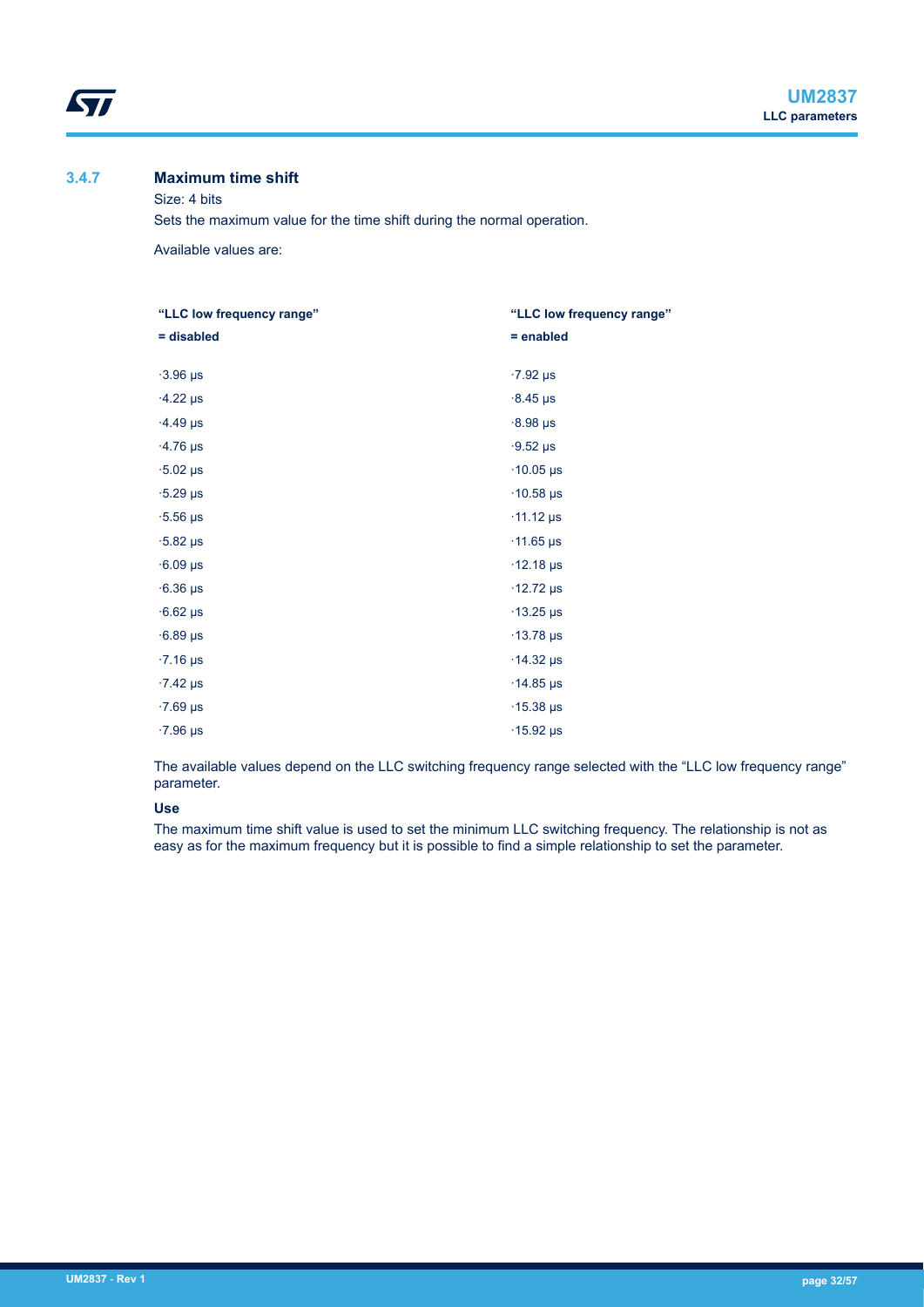<span id="page-32-0"></span>Minimum frequency typically means working in the below resonance region. The key waveform is shown in *Fig*. 4.



**Figure 4. LLC operation at**  $f_{SW} < f_{RES}$ 

Looking at *Fig*. 4 it is possible to see that, when working below resonance, the time shift duration and the half period become quite similar. As a limit case, when working on the boundary between inductive and capacitive regions, the time shift is exactly half of the switching cycle.

The above information can be used to estimate a first value for the maximum time shift

$$
fSW min \approx \frac{1}{2 \cdot (TS_{\text{max}} + ZCD_{\text{delay}})}
$$
\n<sup>(14)</sup>

where TS<sub>max</sub> is the maximum time shift value and ZCDdelay is the delay given by the ZCD comparator and digital filtering

$$
ZCD_{delay} = ZCD\_comp_{del} + "LLC \ ZCD \ comp \ digital \ filtering
$$
 (15)

ZCD comp<sub>del</sub> is the comparator delay, estimated in 150 ns. "LLC ZCD comp digital filtering"

is the digital filtering of the ZCD comparator.

This formula can be used to start the design and the value can be fine-tuned at the bench, running the real application prototype.

Remember that the STNRG012 provides anti-capacitive protection (ACP), so, even if the user puts a large value there is no risk of damaging the board components.

# **3.4.8 LLC OLP threshold**

Size: 4 bits

Sets the threshold of the LLC OC1 comparator on the LLC\_CS pin for OLP functionality.

Available values are:

- . 23.87 mV
- . 55.61 mV
- . 87.35 mV
- . 119.1 mV
- . 150.84 mV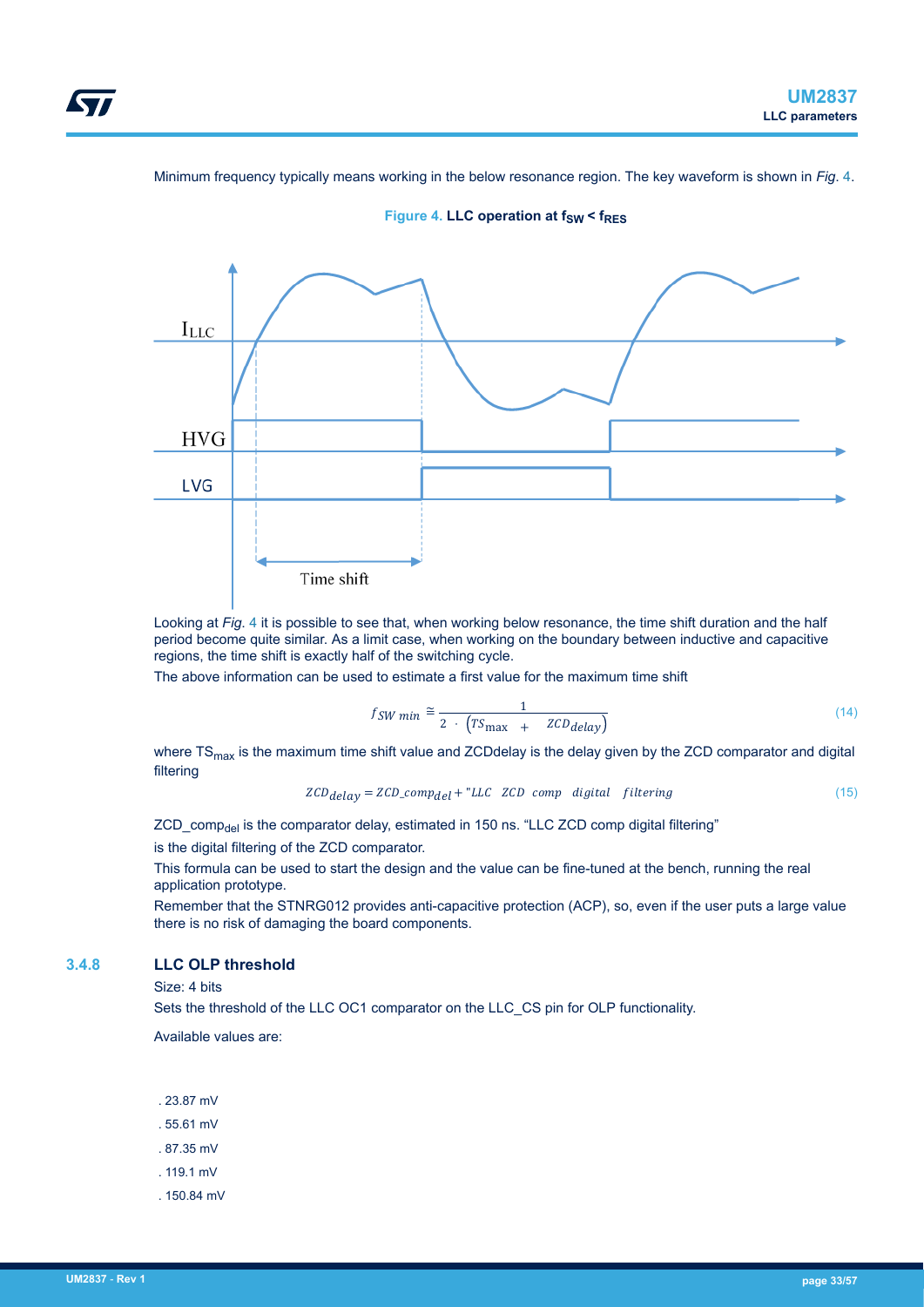. 182.58 mV

<span id="page-33-0"></span>57

- . 214.32 mV
- . 246.06 mV
- . 277.81 mV
- . 309.55 mV
- . 341.29 mV
- . 373.03 mV
- . 404.77 mV
- . 436.52 mV
- . 468.26 mV
- . 500 mV

#### **Use**

The LLC OC1 comparator is used to manage overload conditions (OLP). This parameter defines the threshold of the current sense level of the application at which the system has to enter the OLP fault, after a timeout defined by the "LLC OLP timeout".

#### **3.4.9 LLC OLP timeout**

Size: 2 bits

Sets the duration of the OLP management.

Available values are:

- . 10 ms
- . 200 ms
- . 400 ms
- . 1 s

#### **Use**

The LLC OC1 comparator is used to manage overload conditions (OLP). This parameter defines how long an overload condition can be sustained.

If the load is high enough to continuously trigger the LLC OC1 comparator, set with the "LLC OLP threshold" parameter, the system shuts down after the timeout defined by this parameter.

# **3.4.10 ACP sensitivity**

Size: 1 bit

Sets the sensitivity on detection ACP condition.

Available values are:

. Low

. High

The ACP sensitivity applies either for hard and soft ACP features. Please note that the accuracy of this parameter depends on the main clock accuracy.

#### **3.4.11 Hard ACP detection**

Size: 1 bit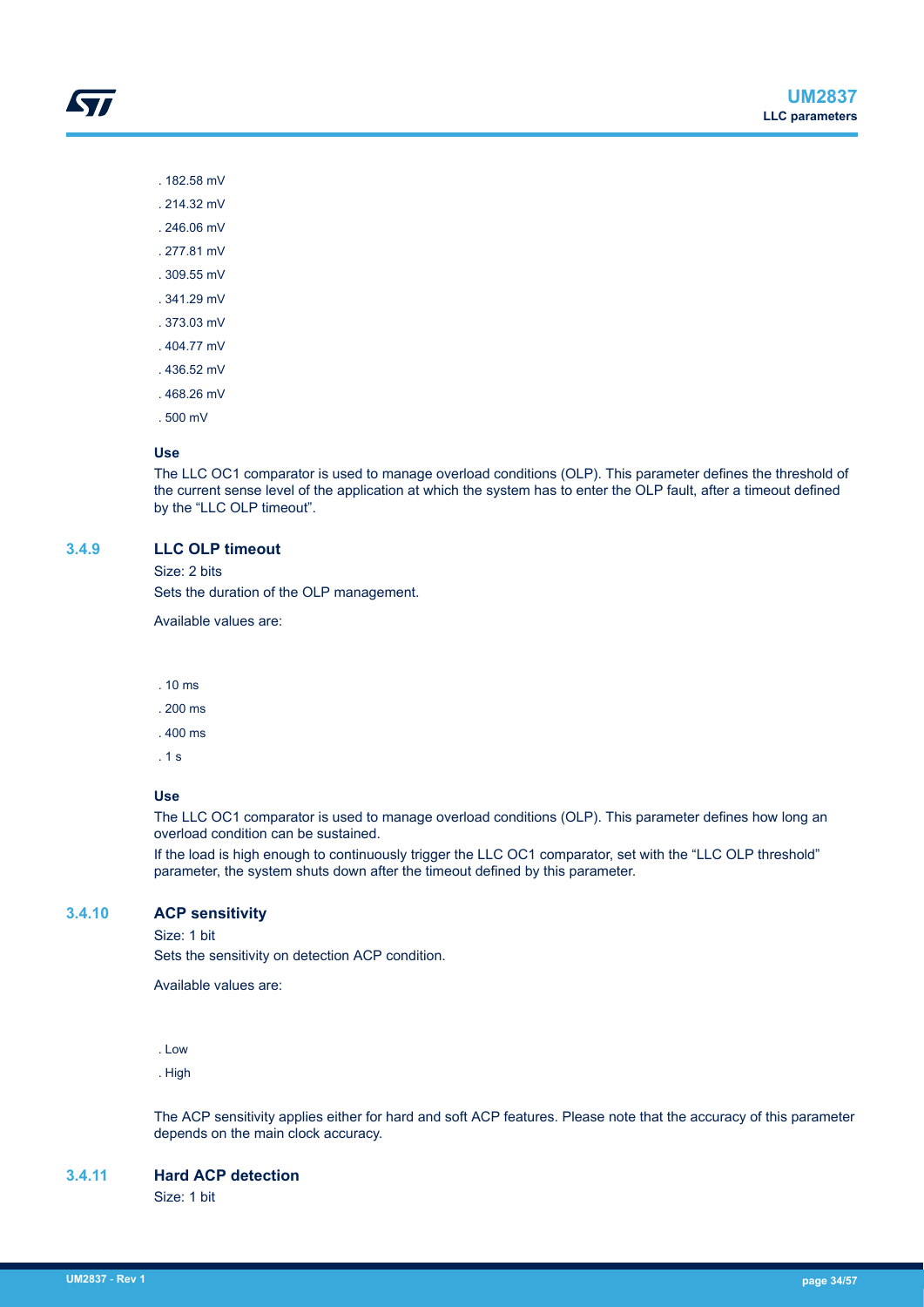<span id="page-34-0"></span>Enables / disables the hard ACP detection.

Available values are:

. Disabled

. Enabled

Hard ACP is the protection that is triggered when the system reaches the capacitive mode (i.e. the time between the MOSFET turn-on and tank current zero crossing becomes zero or negative). The system immediately shuts down both sections if the fault is triggered.

The fault can be latched or not latched depending on the "LLC ACP behavior".

*Note: In case the hard ACP detection is disabled, the system doesn't shut down if ACP is sensed during deadtime, but it waits for the correct ZCD sign in order to turn on the next gate-drive*

# **3.4.12 Soft ACP feature**

Size: 1 bit Enables / disables the soft ACP management.

Available values are:

. Enabled

. Disabled

Soft ACP is the protection that is triggered when the system is approaching the capacitive mode (i.e. the time between the MOSFET turn-on and tank current zero crossing becomes smaller than the value programmed with the parameter "Soft ACP entering threshold").

The feature tries to recover the capacitive mode, reducing the LLC time shift value of a quantity defined by the "Soft ACP TS decrement", every time the protection is triggered, for a maximum number of occurrences of "Maximum soft ACP occurrences".

Every time the system triggers the soft ACP feature, the STNRG012 moves to the soft-start state, to smoothly stabilize the regulation. It shuts down for the soft ACP fault if the minimum time shift or the maximum number of soft ACP occurrences are reached. The fault can be latched or not latched depending on the "LLC ACP behavior".

The system shuts down for the soft ACP fault if the minimum time shift or the maximum number of soft ACP occurrences are reached. The fault can be latched or not latched depending on the "LLC ACP behavior".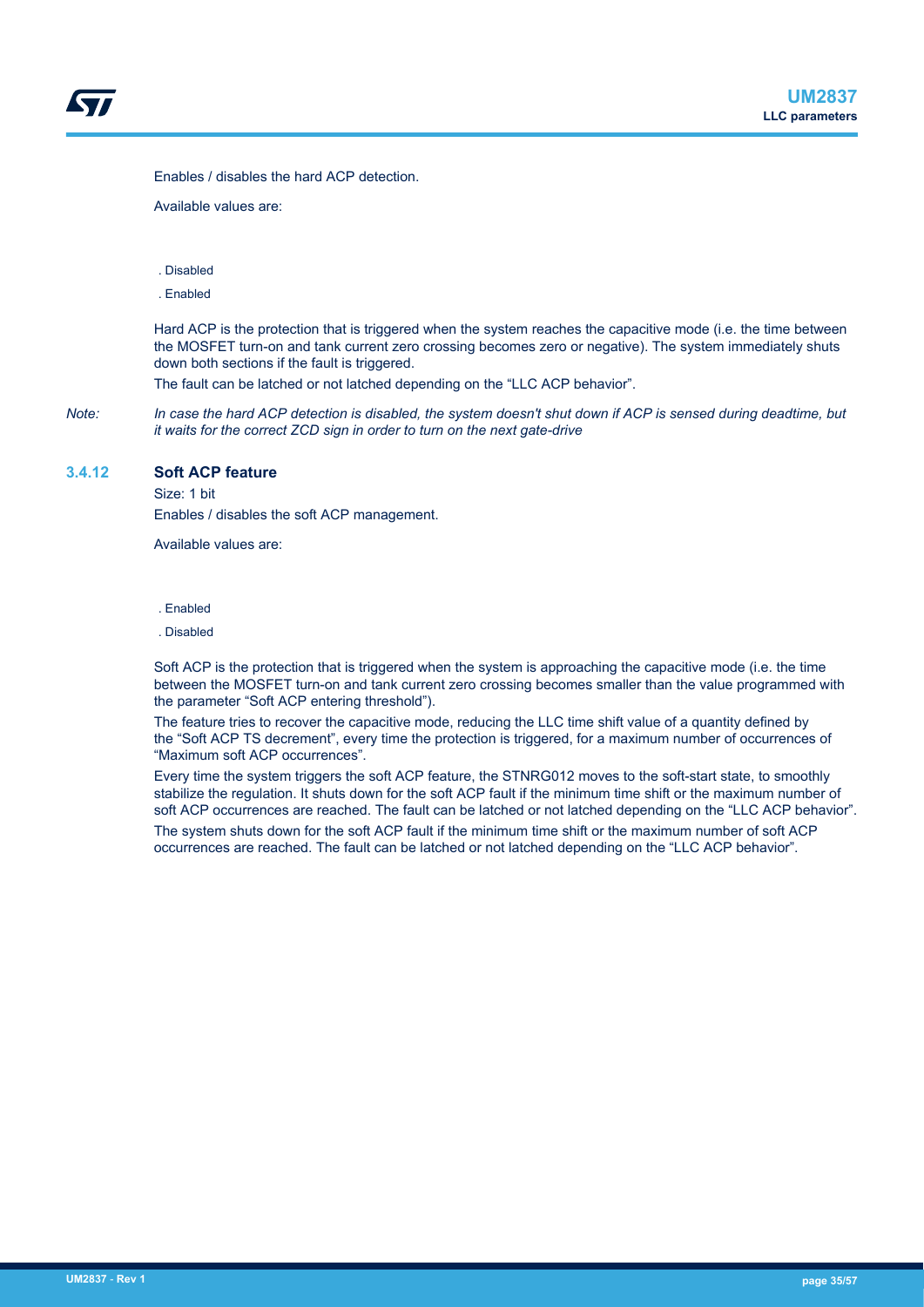# **3.4.13 Soft ACP entering threshold**

<span id="page-35-0"></span>W

Size: 3 bits Sets the time threshold for entering the soft ACP management.

Available values are:

| "LLC low frequency range" | "LLC low frequency range" |
|---------------------------|---------------------------|
| $=$ disabled              | $=$ enabled               |
| $\cdot$ 100 ns            | $\cdot$ 200 ns            |
| $\cdot$ 167 ns            | $\cdot$ 333 ns            |
| $\cdot$ 133 ns            | $\cdot$ 267 ns            |
| $\cdot$ 233 ns            | $\cdot$ 467 ns            |
| $\cdot$ 300 ns            | $\cdot$ 600 ns            |
| $\cdot$ 367 ns            | $\cdot$ 733 ns            |
| $\cdot$ 433 ns            | $\cdot$ 867 ns            |
| $\cdot$ 567 ns            | $\cdot$ 1133 ns           |

#### **Use**

If the time between the MOSFET turn-on and LLC ZCD signal becomes lower than the threshold defined by this parameter (i.e. the system is approaching the capacitive mode), the IC enters the soft ACP management. The available values depend on the LLC switching frequency range selected with the "LLC low frequency range" parameter.

# **3.4.14 Soft ACP TS decrement**

Size: 3 bits

Sets the immediate time shift decrease during the soft ACP management.

Available values are:

| "LLC low frequency range" | "LLC low frequency range" |
|---------------------------|---------------------------|
| $=$ disabled              | $=$ enabled               |
| $\cdot$ 66.7 ns           | $\cdot$ 133 ns            |
| $\cdot$ 100 ns            | $\cdot$ 200 ns            |
| $\cdot$ 133 ns            | $\cdot$ 267 ns            |
| $\cdot$ 200 ns            | $\cdot$ 400 ns            |
| $\cdot$ 267 ns            | $\cdot$ 533 ns            |
| $\cdot$ 400 ns            | $\cdot$ 800 ns            |
| $\cdot$ 533 ns            | $\cdot$ 1067 ns           |
| $\cdot$ 800 ns            | $\cdot$ 1600 ns           |

#### **Use**

During the Soft ACP management, the time shift value is decreased by the amount defined by this parameter. This delta is applied immediately, every time the system triggers the soft ACP. The higher the value, the faster the shift towards higher switching frequencies.

The system shuts down for the soft ACP fault if the minimum time shift is reached. The fault can be latched or not latched depending on the "LLC ACP behavior".

The time shift decrement depends on the "LLC low frequency range" parameter.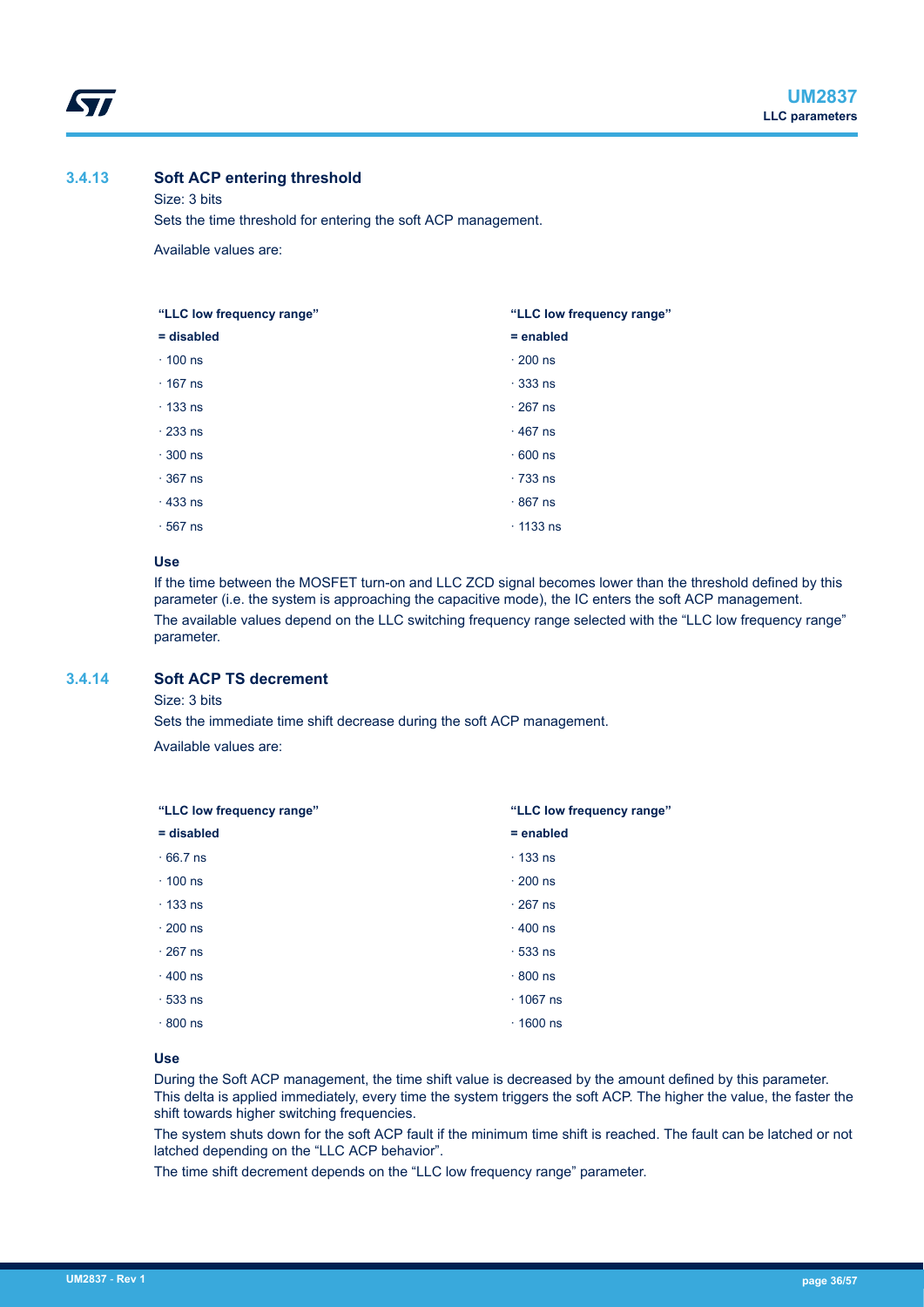# <span id="page-36-0"></span>**3.4.15 Maximum soft ACP occurrences**

#### Size: 1 bit

Sets the maximum number of consecutive soft ACP occurrences before the shutdown. Available values are:

. 33

. 66

#### **Use**

This parameter defines the maximum consecutive number of times the soft ACP is managed.

Every time the system triggers the soft ACP feature, the STNRG012 moves to the soft-start state, to recover smoothly the regulation. The counter of the soft ACP managed is not cleared if the system cannot move to the normal running state.

The system shuts down for the soft ACP fault if the maximum number of soft ACP occurrences is reached. The fault can be latched or not latched depending on the "LLC ACP behavior" parameter.

# **3.5 Burst mode parameters**

#### **3.5.1 External burst mode**

Size: 1 bit

Enables / disables the external burst mode feature.

Available values are:

#### . Disabled

. Enabled

#### **Use**

The external burst mode feature is used to drive the burst mode through an external signal. The feature enables / disables the external BM comparator active on the LLC\_AUX pin with a threshold of 0.9 V. Two types of external burst mode can be defined:

- Pure external burst mode: only the external BM comparator manages the burst mode entering / exiting
- Hybrid external burst mode: if the external BM comparator is high, the system stays out of burst mode while if the external BM comparator is low, burst mode entering / exiting is managed by the LLC\_FB pin parameters.

The selection between the pure and hybrid is done with the "LLC\_FB burst entering thr" parameter. In both external burst mode cases, the burst switching activity is managed by the LLC\_FB pin and the burst comparator.

#### **3.5.2 BM enter for minimum TS**

Size: 1 bit

Enables / disables the burst mode entering request if the minimum time shift is reached.

Available values are:

. Disabled

. Enabled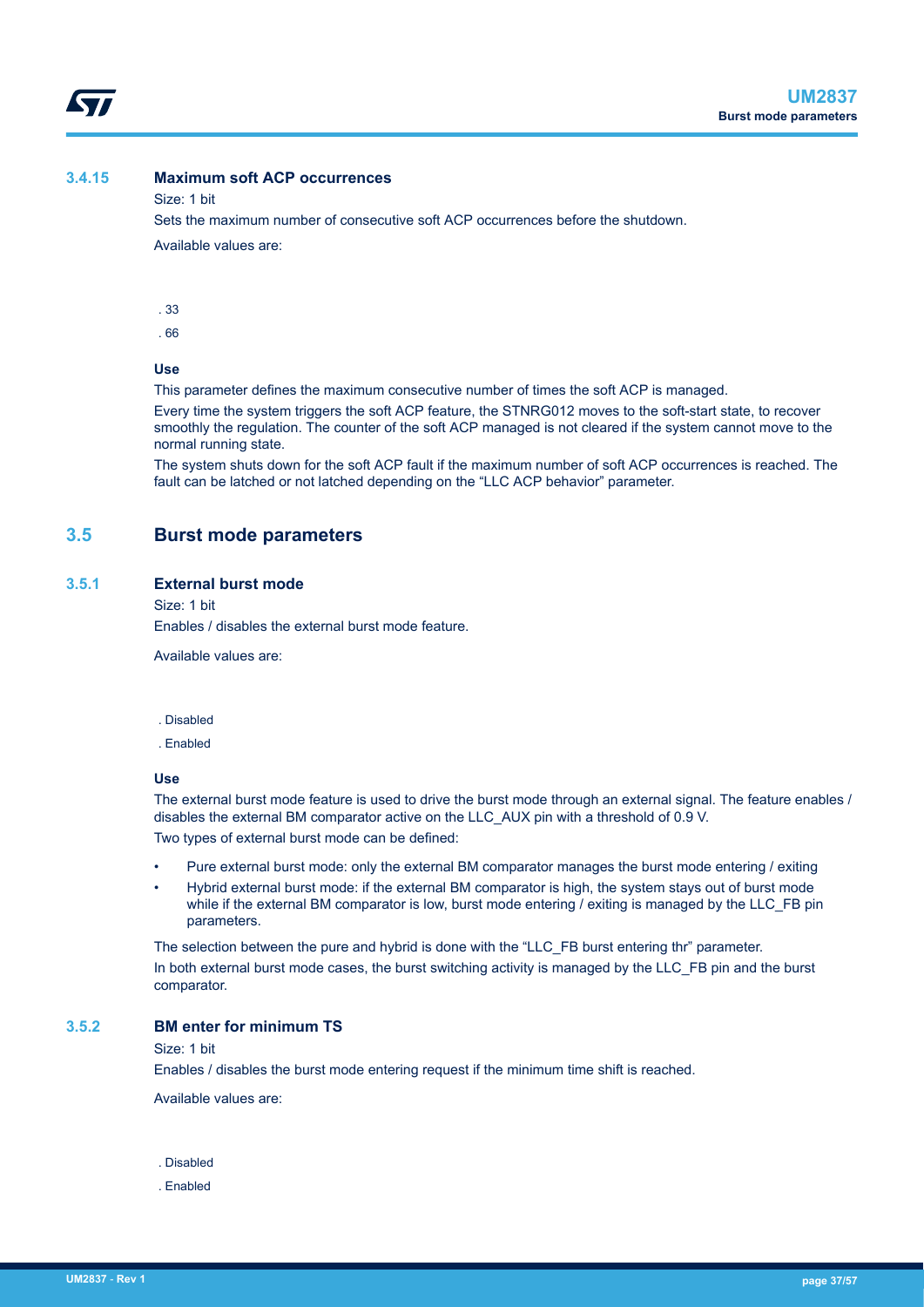#### **Use**

<span id="page-37-0"></span>W

This feature can be useful in case the resonant tank is not able to regulate the output at light/no loads even at the minimum time shift value. If the time shift has reached its minimum value, the feature allows entering the burst mode if the condition is asserted for at least 480 μs, in addition to the "Burst entering digital filtering". This prevents output overshoot. For this reason, the feature does not wait for the "No-burst window width" time before entering burst mode.

## **3.5.3 Burst entering digital filtering**

Size: 2 bits

Sets the digital filtering to enter burst mode.

Available values are:

. 270 μs

. 510 μs

. 750 μs

. 990 μs

To enter burst mode, the burst request (external or LLC\_FB pin driven) must be asserted for the time defined by this parameter.

This allows reject noise on LLC\_FB and LLC\_AUX pins.

# **3.5.4 LLC\_FB burst entering thr**

#### Size: 6 bits

Sets the voltage threshold to enter burst mode. Available values are:

| Voltage on LLC FB pin | "LLC low frequency range" | "LLC low frequency range" |
|-----------------------|---------------------------|---------------------------|
|                       | = disabled                | $=$ enabled               |
| $\cdot$ 268.6 mV      | $-350$ ns                 | $\cdot 700$ ns            |
| $\cdot$ 278.3 mV      | $-383.3$ ns               | $.766.7$ ns               |
| $-288.1$ mV           | $\cdot$ 416.7 ns          | $-833.3$ ns               |
| $\cdot$ 297.9 mV      | $-450$ ns                 | $-900$ ns                 |
| $\cdot$ 307.6 mV      | $-483.3$ ns               | $.966.7$ ns               |
| $-317.4$ mV           | $\cdot$ 516.7 ns          | $\cdot$ 1033 ns           |
| $-327.1$ mV           | $\cdot 550$ ns            | $\cdot$ 1100 ns           |
| $-336.9$ mV           | $\cdot$ 583.3 ns          | $\cdot$ 1167 ns           |
| $-346.7$ mV           | $\cdot$ 616.7 ns          | $\cdot$ 1233 ns           |
| $-356.4$ mV           | $\cdot$ 650 ns            | $\cdot$ 1300 ns           |
| $-366.2$ mV           | $-683.3$ ns               | $\cdot$ 1367 ns           |
| $-376.0$ mV           | $\cdot$ 716.7 ns          | $\cdot$ 1433 ns           |
| $-385.7$ mV           | $\cdot$ 750 ns            | $\cdot$ 1500 ns           |
| $\cdot$ 395.5 mV      | $-783.3$ ns               | $\cdot$ 1567 ns           |
| $-405.3$ mV           | $\cdot$ 816.7 ns          | $\cdot$ 1633 ns           |
| $\cdot$ 415.0 mV      | $\cdot$ 850 ns            | $\cdot$ 1700 ns           |
| $-424.8$ mV           | $\cdot$ 883.3 ns          | $\cdot$ 1767 ns           |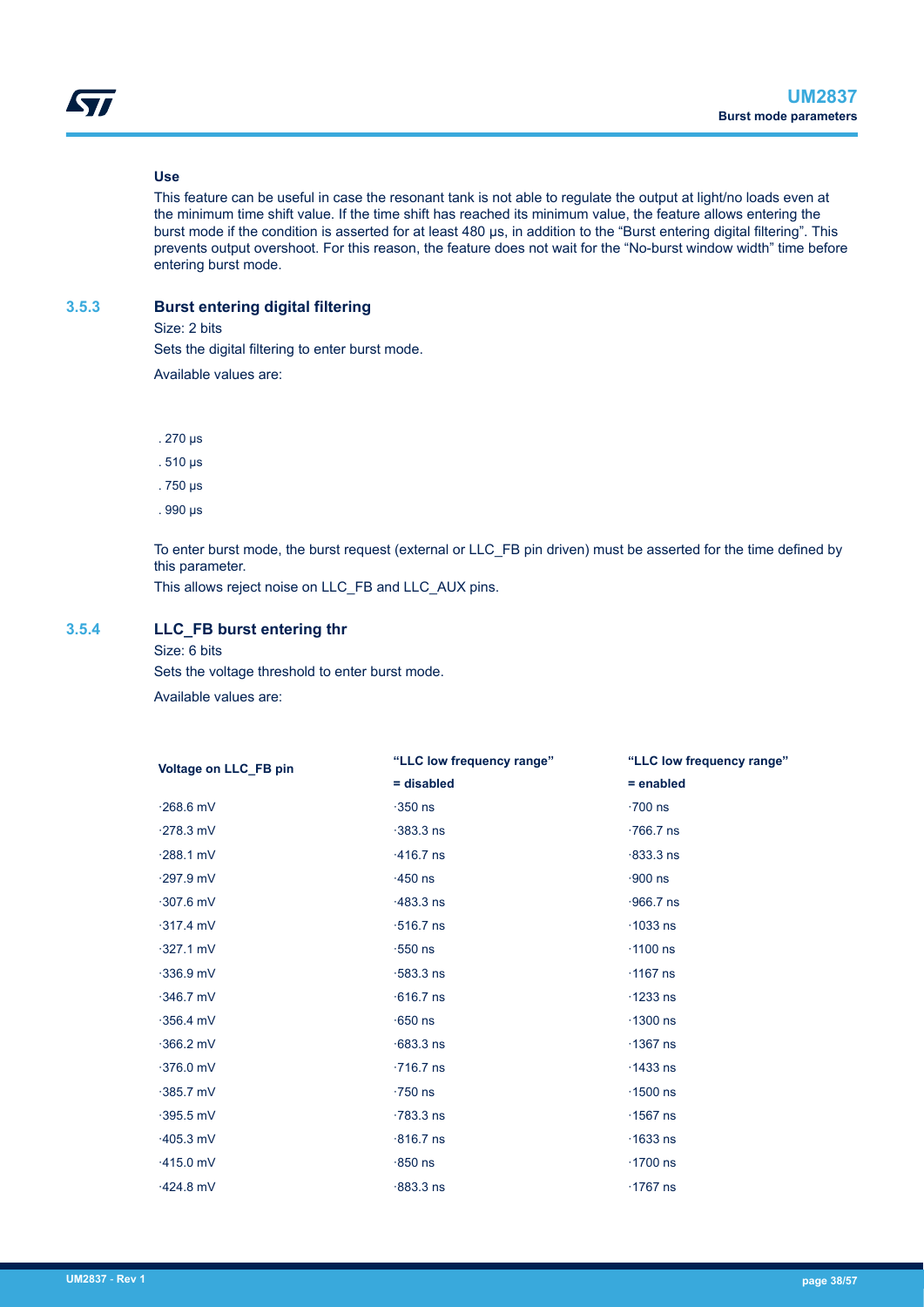| $-434.6$ mV      | $\cdot$ 916.7 ns | $\cdot$ 1833 ns |
|------------------|------------------|-----------------|
| $-444.3$ mV      | $-950$ ns        | $\cdot$ 1900 ns |
| $-454.1$ mV      | $-983.3$ ns      | $\cdot$ 1967 ns |
| $-463.9$ mV      | $\cdot$ 1017 ns  | $\cdot$ 2033 ns |
| $-473.6$ mV      | $\cdot$ 1050 ns  | $\cdot$ 2100 ns |
| $-483.4$ mV      | $\cdot$ 1083 ns  | $\cdot$ 2167 ns |
| $-493.2$ mV      | $\cdot$ 1117 ns  | $\cdot$ 2233 ns |
| $-502.9$ mV      | $\cdot$ 1150 ns  | $\cdot$ 2300 ns |
| $-512.7$ mV      | $\cdot$ 1183 ns  | $\cdot$ 2367 ns |
| $\cdot$ 522.5 mV | $\cdot$ 1217 ns  | $-2433$ ns      |
| $-532.2$ mV      | $\cdot$ 1250 ns  | $\cdot$ 2500 ns |
| $-542.0$ mV      | $\cdot$ 1283 ns  | $\cdot$ 2567 ns |
| $\cdot$ 551.8 mV | $\cdot$ 1317 ns  | $-2633$ ns      |
| $\cdot$ 561.5 mV | $\cdot$ 1350 ns  | $\cdot$ 2700 ns |
| $-571.3$ mV      | $\cdot$ 1383 ns  | $\cdot$ 2767 ns |
| $-581.1$ mV      | $\cdot$ 1417 ns  | $\cdot$ 2833 ns |
| $-590.8$ mV      | $\cdot$ 1450 ns  | $\cdot$ 2900 ns |
| $-600.6$ mV      | $\cdot$ 1483 ns  | $\cdot$ 2967 ns |
| $-610.4$ mV      | $\cdot$ 1517 ns  | $\cdot$ 3033 ns |
| $-620.1$ mV      | $\cdot$ 1550 ns  | $\cdot$ 3100 ns |
| $-629.9$ mV      | $\cdot$ 1583 ns  | $\cdot$ 3167 ns |
| $-639.6$ mV      | $\cdot$ 1617 ns  | $-3233$ ns      |
| $-649.4$ mV      | $\cdot$ 1650 ns  | $\cdot$ 3300 ns |
| $-659.2$ mV      | $\cdot$ 1683 ns  | $-3367$ ns      |
| $-668.9$ mV      | $\cdot$ 1717 ns  | $\cdot$ 3433 ns |
| $-678.7$ mV      | $\cdot$ 1750 ns  | $\cdot$ 3500 ns |
| $-688.5$ mV      | $\cdot$ 1783 ns  | $\cdot$ 3567 ns |
| $-698.2$ mV      | $\cdot$ 1817 ns  | $-3633$ ns      |
| $\cdot$ 708.0 mV | $\cdot$ 1850 ns  | $\cdot$ 3700 ns |
| $\cdot$ 717.8 mV | $\cdot$ 1883 ns  | $\cdot$ 3767 ns |
| $\cdot$ 727.5 mV | $\cdot$ 1917 ns  | $-3833$ ns      |
| $-737.3$ mV      | $\cdot$ 1950 ns  | $-3900$ ns      |
| $-747.1$ mV      | $\cdot$ 1983 ns  | $-3967$ ns      |
| $-756.8$ mV      | $\cdot$ 2017 ns  | $-4033$ ns      |
| $\cdot$ 766.6 mV | $\cdot$ 2050 ns  | $\cdot$ 4100 ns |
| $-776.4$ mV      | $-2083$ ns       | $\cdot$ 4167 ns |
| $-786.1$ mV      | $\cdot$ 2117 ns  | $-4233$ ns      |
| $-795.9$ mV      | $\cdot$ 2150 ns  | $-4300$ ns      |
| $-805.7$ mV      | $\cdot$ 2183 ns  | $-4367$ ns      |
| $-815.4$ mV      | $\cdot$ 2217 ns  | $-4433$ ns      |
| $-825.2$ mV      | $\cdot$ 2250 ns  | $\cdot$ 4500 ns |
| $-835.0$ mV      | $-2283$ ns       | $\cdot$ 4567 ns |
| $-844.7$ mV      | $-2317$ ns       | $-4633$ ns      |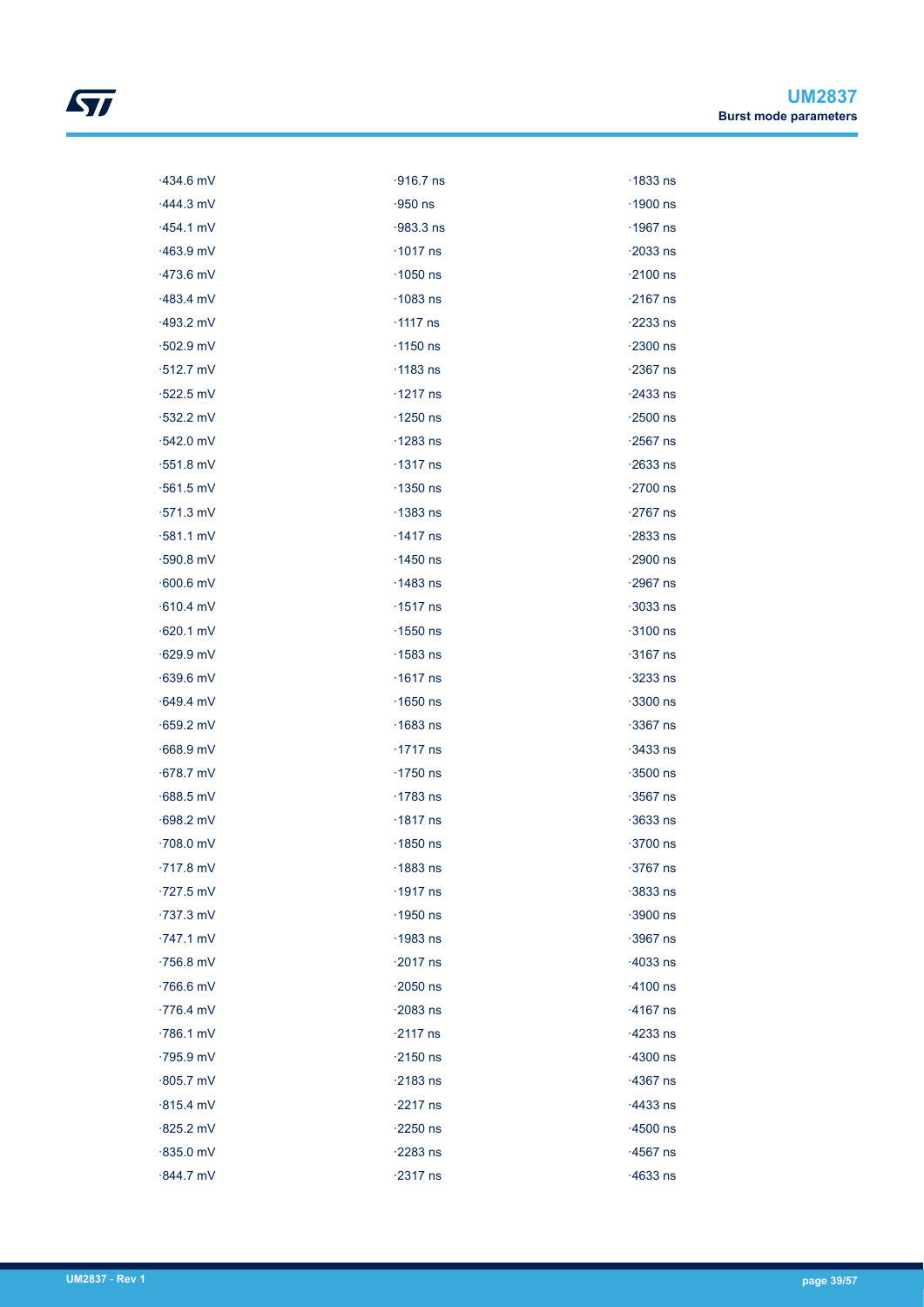<span id="page-39-0"></span>

| $\cdot$ 854.5 mV | $\cdot$ 2350 ns | $\cdot$ 4700 ns |
|------------------|-----------------|-----------------|
| $-864.3$ mV      | $\cdot$ 2383 ns | $\cdot$ 4767 ns |
| $-874.0$ mV      | $\cdot$ 2417 ns | $\cdot$ 4833 ns |
| $-883.8$ mV      | $\cdot$ 2450 ns | $\cdot$ 4900 ns |

#### **Use**

When the external burst mode is disabled, the parameter sets the voltage threshold at the LLC\_FB pin to enter burst mode. In order to correctly select this parameter, set it first to the minimum level, then adjust the board to work at the required load to enter burst mode. Measure the voltage at the LLC\_FB pin and select the closer "LLC\_FB burst entering thr" value, from the values on the left.

If the external burst mode is enabled and the minimum value (268.6 mV) is selected, the pure external burst mode is activated: only the LLC\_AUX Ext. The BM comparator manages burst mode entering / exiting. If the external burst mode is enabled and the minimum value (268.6 mV) is NOT selected, the hybrid external burst mode is activated: when the LLC\_AUX Ext. BM comparator is high, the system stays out of burst mode; when the LLC\_AUX Ext. BM comparator is low, burst mode entering / exiting is managed by the voltage at the "LLC\_FB burst entering thr", as the standard burst mode.

*Note: In order to enter the burst mode driven by LLC\_FB pin voltage, the equivalent time shift (on the right of the voltage threshold and depending on "LLC low frequency range") must be higher than the "Minimum time shift", otherwise the system does not enter the burst mode for LLC\_FB.*

## **3.5.5 LLC\_FB burst wake-up thr**

#### Size: 2 bits

Sets the threshold for the burst wake-up comparator (connected to the LLC\_FB pin).

Available values are:

| "Voltage on LLC FB range" | "LLC low frequency range" | "LLC low frequency range" |  |
|---------------------------|---------------------------|---------------------------|--|
|                           | = disabled                | $=$ enabled               |  |
| $\cdot$ 0.75 V            | $\cdot$ 2 µs              | $\cdot$ 4 us              |  |
| $\cdot$ 1 V               | $\cdot$ 2.85 µs           | $\cdot$ 5.7 us            |  |
| $\cdot$ 1.25 V            | $\cdot$ 3.7 us            | $\cdot$ 7.4 µs            |  |

During burst mode, the STNRG012 restarts switching and performs one burst when the LLC\_FB pin goes over this threshold.

#### **Use**

The wake-up threshold on the left has to be set higher than the "LLC\_FB burst entering thr".

After wake-up, the time shift follows the LLC\_FB if it is higher than the "Min TS in burst mode". On the right of the voltage threshold, the equivalent time shift of that voltage is shown and it depends on the "LLC low frequency range" parameter.

The most suitable values are usually 0.75 V or 1 V.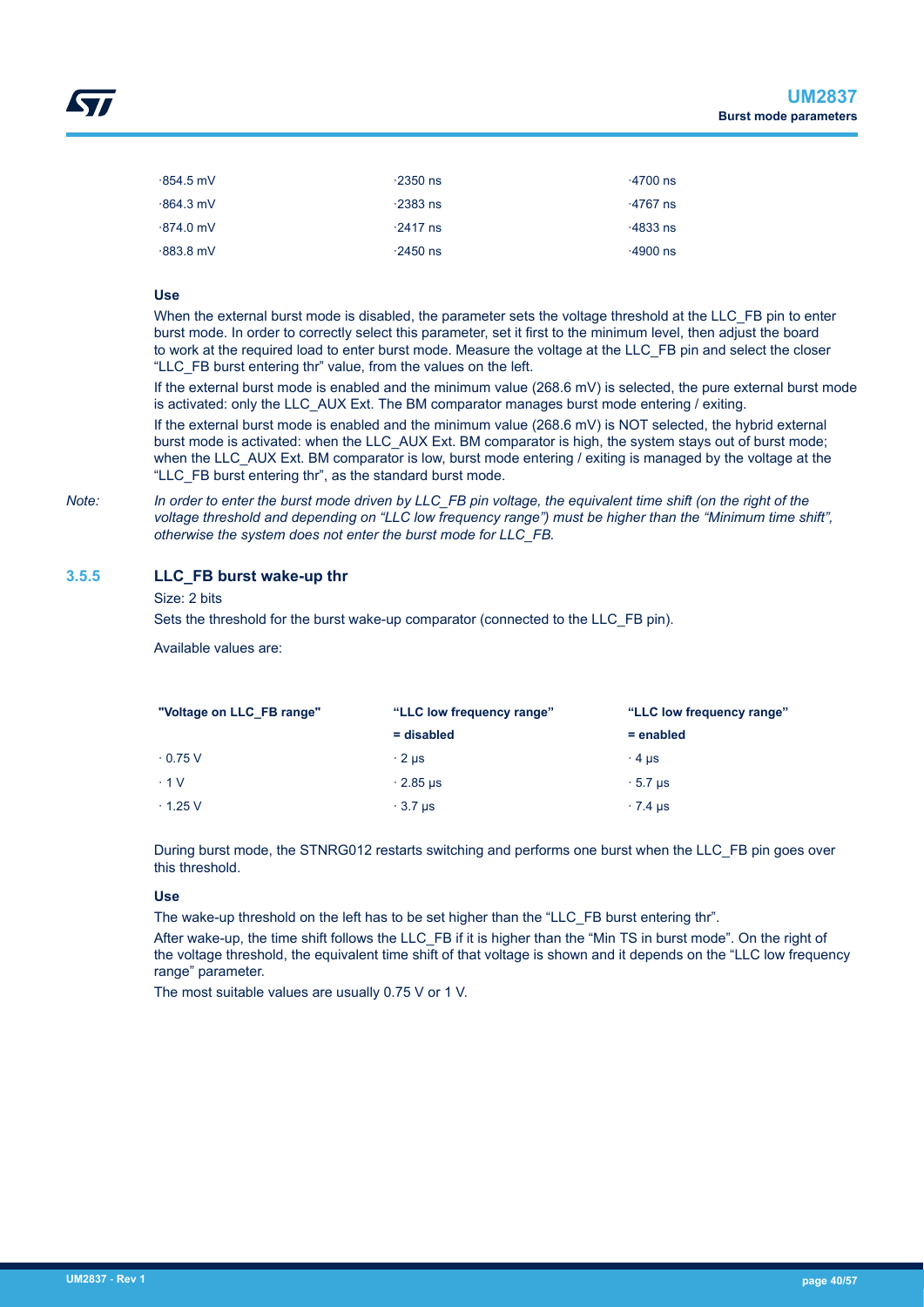<span id="page-40-0"></span>

# **3.5.6 LLC\_FB burst wake-up hyst**

Size: 1 bit Sets the hysteresis for the burst wake-up comparator (connected to LLC\_FB). Available values are:

. 5 mV

. 10 mV

# **Use**

The best choice is usually 5 mV.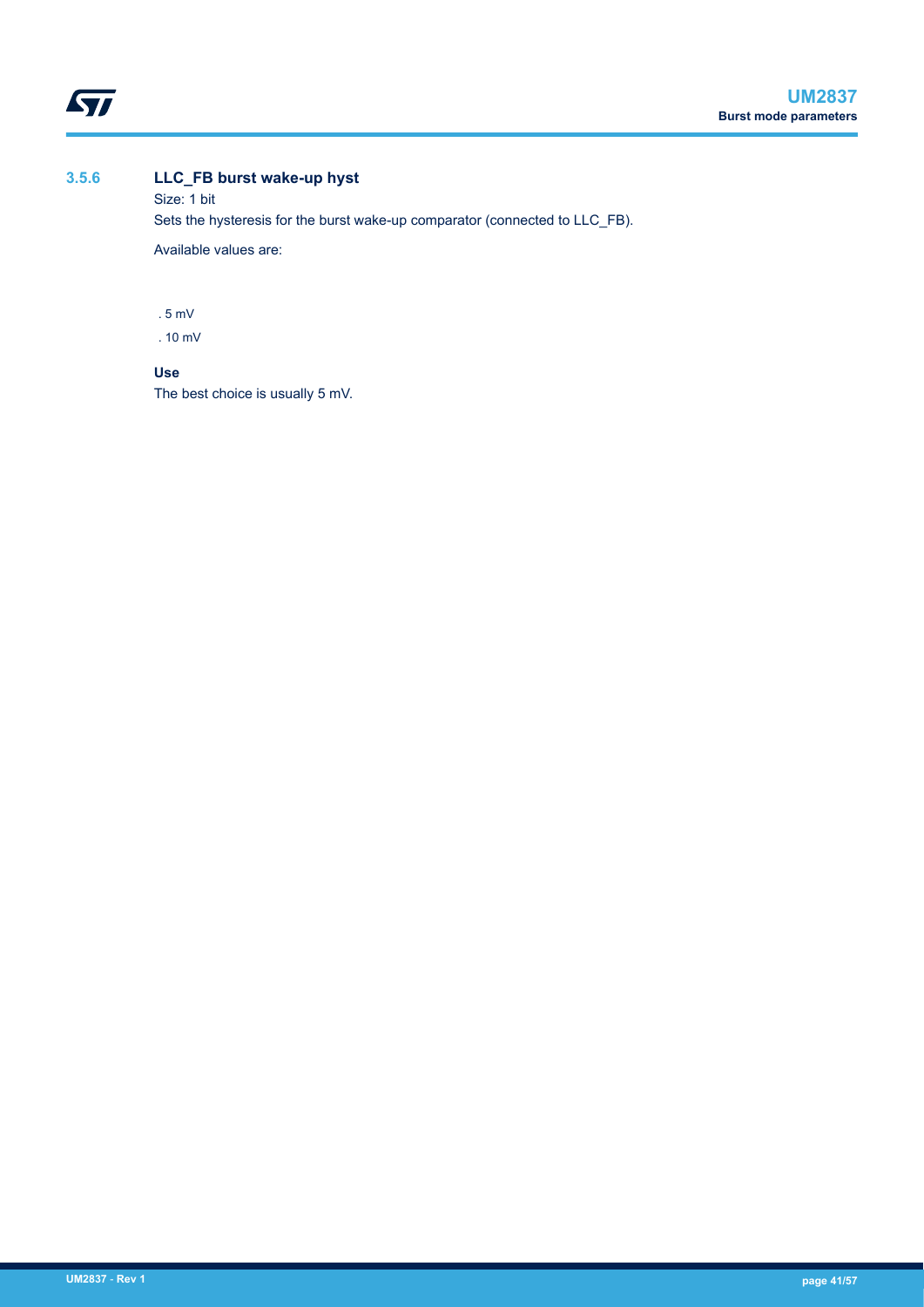# **3.5.7 Min TS in burst mode**

<span id="page-41-0"></span>ST

Size: 5 bits Sets the minimum time shift value during the burst mode. Available values are:

| "LLC low frequency range" | "LLC low frequency range"   |
|---------------------------|-----------------------------|
| = disabled                | $=$ enabled                 |
| $\cdot$ 1 µs              | $-4.2 \,\mu s$              |
| $\cdot$ 1.13 µs           | $-4.33 \,\mu s$             |
| $\cdot$ 1.27 µs           | $-4.47$ µs                  |
| $\cdot$ 1.4 µs            | $-4.6$ µs                   |
| $\cdot$ 1.53 µs           | $\cdot$ 4.73 µs             |
| $\cdot$ 1.67 µs           | $-4.87 \,\mu s$             |
| $\cdot$ 1.8 µs            | $\cdot 5 \mu s$             |
| $\cdot$ 1.93 µs           | $\cdot$ 5.13 µs             |
| $\cdot$ 2.07 µs           | $\cdot$ 5.27 µs             |
| $\cdot$ 2.2 µs            | $\cdot$ 5.4 µs              |
| $\cdot$ 2.33 µs           | $\cdot$ 5.53 µs             |
| $\cdot$ 2.47 µs           | $\cdot$ 5.67 µs             |
| $\cdot$ 2.6 µs            | $\cdot$ 5.8 µs              |
| $\cdot$ 2.73 µs           | $\cdot$ 5.93 µs             |
| $\cdot$ 2.87 µs           | $-6.07 \,\mu s$             |
| $-3 \mu s$                | $-6.2 \,\mu s$              |
| $-3.13 \,\mu s$           | $-6.33 \,\mu s$             |
| $-3.27 \,\mu s$           | $-6.47 \text{ }\mu\text{s}$ |
| $-3.4$ µs                 | $-6.6$ µs                   |
| $\cdot$ 3.53 µs           | $-6.73 \,\mu s$             |
| $-3.67 \,\mu s$           | $-6.87 \,\mu s$             |
| $-3.8$ µs                 | $\cdot$ 7 µs                |
| $-3.93 \,\mu s$           | $\cdot$ 7.13 µs             |
| $\cdot$ 4.07 µs           | $\cdot$ 7.27 µs             |
| $-4.2 \mu s$              | $-7.4 \text{ }\mu\text{s}$  |
| $\cdot$ 4.33 µs           | $\cdot$ 7.53 µs             |
| $-4.47 \,\mu s$           | $\cdot$ 7.67 µs             |
| $\cdot$ 4.6 µs            | $\cdot$ 7.8 µs              |
| $\cdot$ 4.73 µs           | $\cdot$ 7.93 µs             |
| $-4.87 \,\mu s$           | $\cdot 8.07$ µs             |
| $-5 \mu s$                | $-8.2 \,\mu s$              |
| $\cdot$ 5.13 µs           | $\cdot$ 8.33 µs             |

Setting the time shift value (and therefore the switching frequency), it is possible to fix how much energy is transferred to the output by one burst sequence.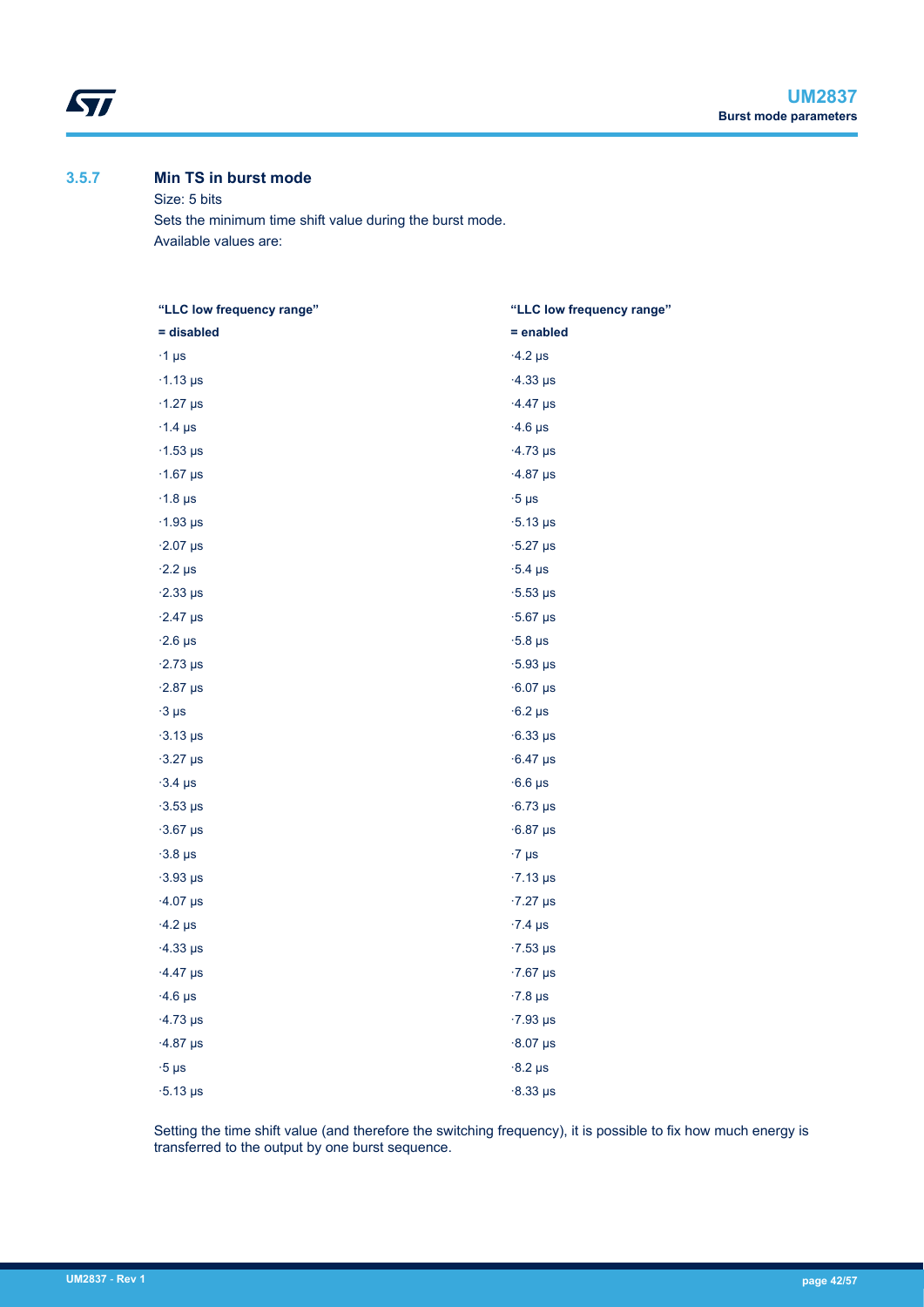<span id="page-42-0"></span>The parameter sets the time shift of the first low-side and high-side gate drives of the burst sequence. Please note that the shift value also works as a low limit: if the feedback should ask for an increased time shift, the system follows the feedback request. This is very useful during load transient, in order to have a prompt response in case of large load increases. Consider also the equivalent time shift of the "LLC\_FB burst wake-up thr": if this is higher, the time shift increases after the first pulses.

The time shift value depends on the "LLC low frequency range" parameter.

# **Use**

The suggestion is to use a value that provides good energy transfer, in order to have efficient operation. For example, in systems designed to work at resonance, the time shift during the burst mode can be selected to work at resonance or a little below it.

#### **3.5.8 Min number of burst pulses**

#### Size: 4 bits

Sets the minimum number of switching cycles inside one burst sequence.

Available values are:

| $\overline{2}$ |  |  |  |
|----------------|--|--|--|
| .3             |  |  |  |
| .4             |  |  |  |
| .5             |  |  |  |
| .6             |  |  |  |
| .7             |  |  |  |
| . $\bf 8$      |  |  |  |
| .9             |  |  |  |
| .10            |  |  |  |
| .11            |  |  |  |
| .12            |  |  |  |
| .13            |  |  |  |
| .14            |  |  |  |
| .15            |  |  |  |
| .16            |  |  |  |
| .17            |  |  |  |

This parameter defines the minimum number of switching cycles composing a single burst. This condition is reached at light loads.

#### **Use**

The minimum number of switching cycles is usually selected in order to not have a long distance between two bursts at the no-load and therefore to avoid the saturation of the optocoupler output transistor.

#### **3.5.9 Max number of burst pulses (delta)**

#### Size: 4 bits

Sets the maximum number of switching cycles inside one burst sequence.

Available values are: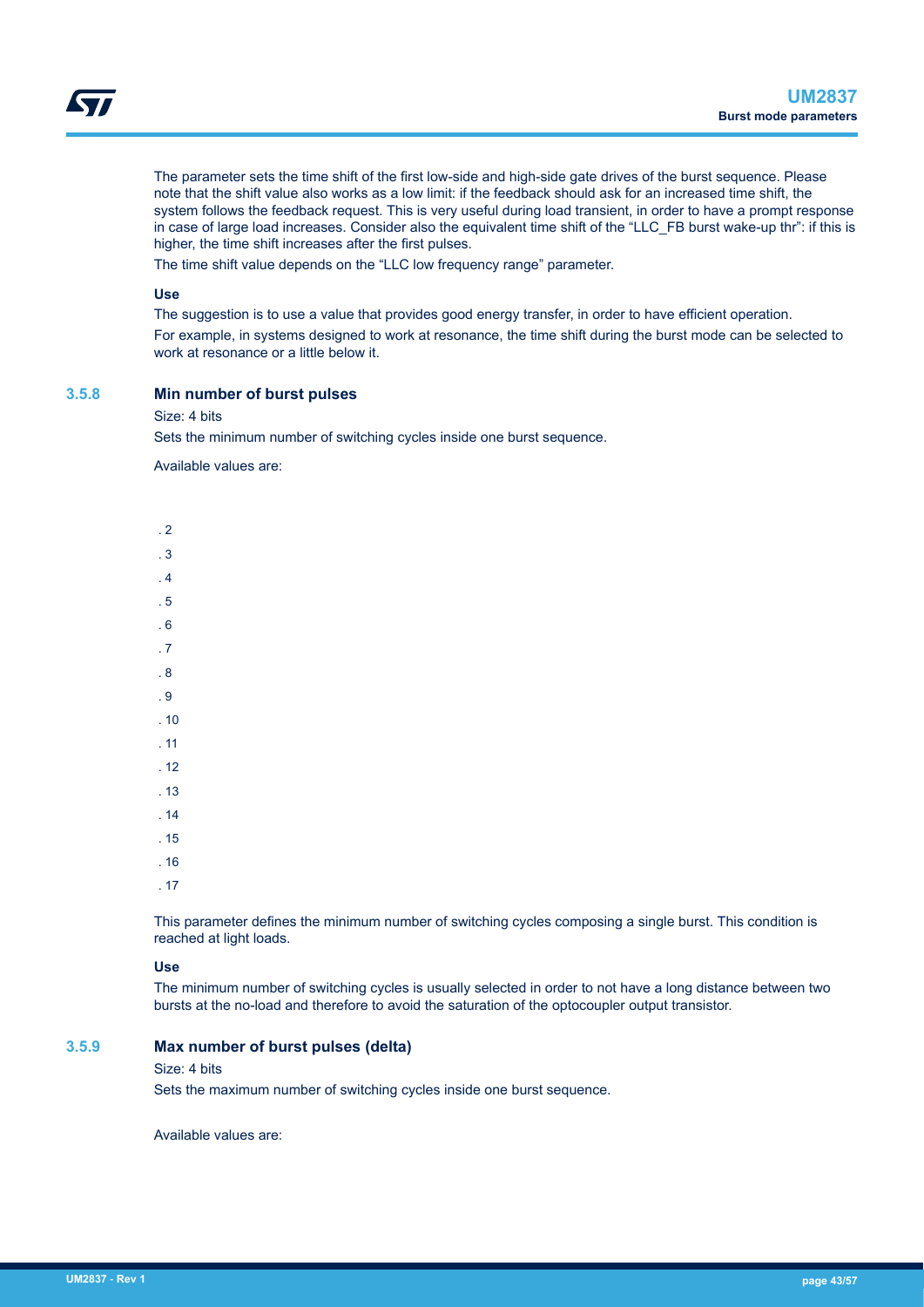- <span id="page-43-0"></span>. 0
- . 1
- . 2
- . 3
- . 4
- . 5
- . 6
- . 7
- . 8
- . 9
- . 10
- . 11
- . 12
- . 13
- . 14
- . 15

This parameter defines the maximum number of switching cycles composing a single burst. This condition is reached at medium/high loads (in the burst mode).

Please note that this parameter is defined as a positive delta with respect to the "Min number of burst pulses" parameter, so the total maximum number of burst pulses is

> "Max number of burst pulses" = "Min number of burst pulses" + "Max number of burst pulses (delta)" (16)

# **Use**

The maximum number of switching cycles is usually selected in order to stay within the maximum output voltage ripple allowed.

If the designer wants a fixed number of switching cycles, it could be done by setting the parameter to 0.

#### **3.5.10 Min time between burst seq**

#### Size: 2 bits

Sets the minimum time between two burst sequences to increase the number of switching cycles.

Available values are:

- . 5.93 ms
- . 10.2 ms
- . 14.47 ms
- . 18.73 ms

During the burst mode, if the load is increased and the distance between two bursts reaches the value defined by this parameter, the system increases the number of switching cycles by one.

The upper limit for the switching cycles is defined by the "Max number of burst pulses (delta)" parameter.

#### **3.5.11 Max time between burst seq (delta)**

#### Size: 2 bits

Sets the maximum time between two burst sequences to decrease the number of switching cycles.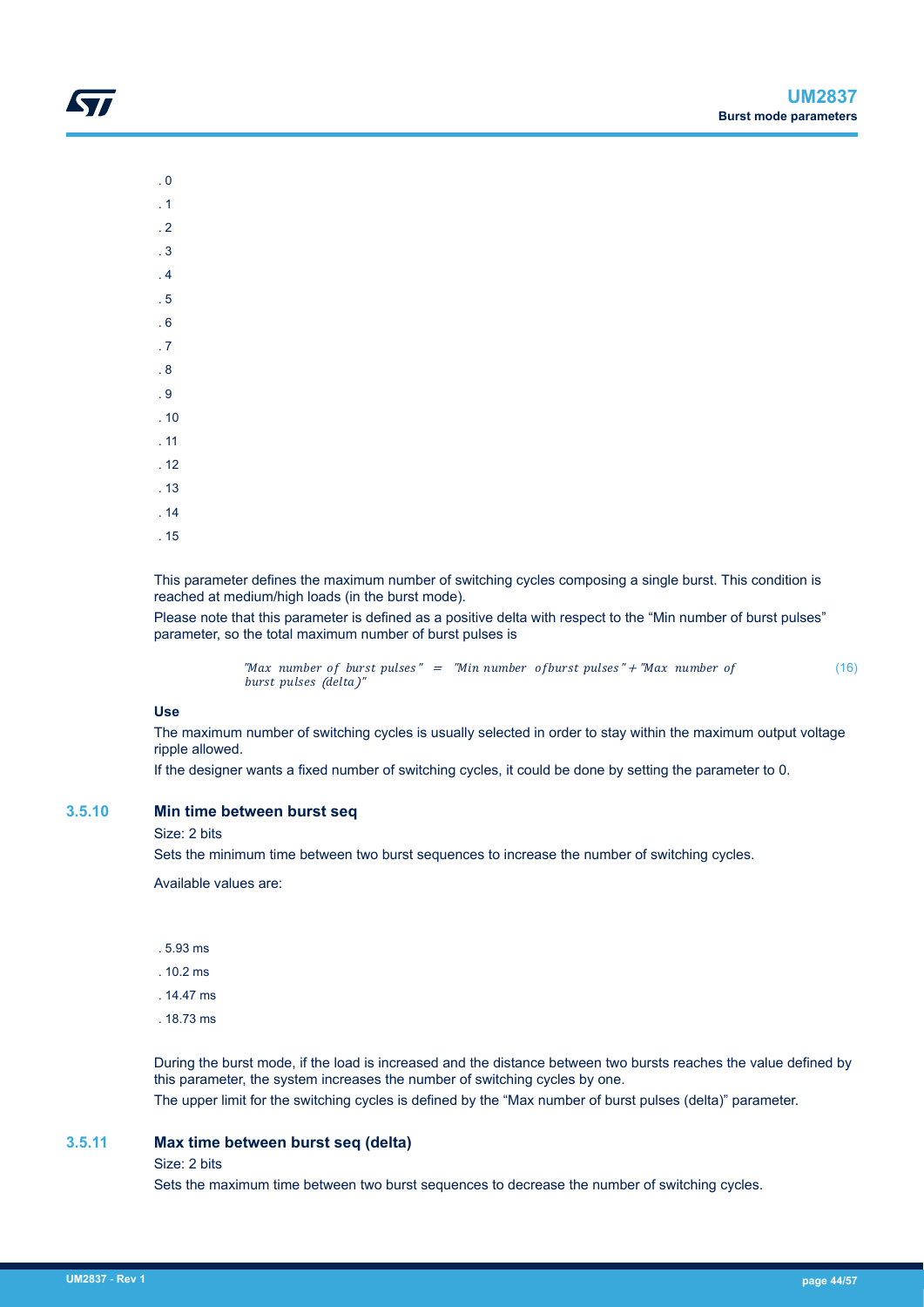#### <span id="page-44-0"></span>Available values are:

. 2.83 ms

. 4.97 ms

. 7.1 ms

. 9.23 ms

During the burst mode, if the load is decreased and the distance between two bursts reaches the value defined by this parameter, the system decreases the number of switching cycles by one. The lower limit for the switching cycles is defined by the "Min number of burst pulses" parameter.

Please note that this parameter is defined as a positive delta with respect to the "Min time between burst seq" parameter, so the total maximum time between burst sequences is

```
"Max time between burst seq" = "Min time burst seq" + "Max time between burst
seq (delta)"
                                                                                              (17)
```
#### **3.5.12 Minimum period to exit burst**

Size: 4 bits

Sets the minimum time between two consecutive burst sequences to exit the burst mode. Available values are:

. 66.7 μs . 100 μs

. 133 μs

. 167 μs

. 200 μs

. 233 μs

. 267 μs

. 300 μs

. 333 μs . 367 μs

. 400 μs

. 433 μs

. 467 μs

. 500 μs

. 533 μs

- 
- . 567 μs

When the system is in the burst mode and the load increases, the time between two burst sequences is reduced. If the time distance between two consecutive burst sequences reaches the time threshold set by this parameter, the system exits the burst mode.

Therefore, the lower the value for this parameter, the higher the load for exiting the burst mode.

Please note that this mechanism is not used with the pure external burst mode.

**Use**

To tune this parameter, initially set it to a very low value. Bring the system to the burst mode and then increase the load to the desired burst exit point. Measure the distance between two consecutive burst sequences and program that value in the parameter.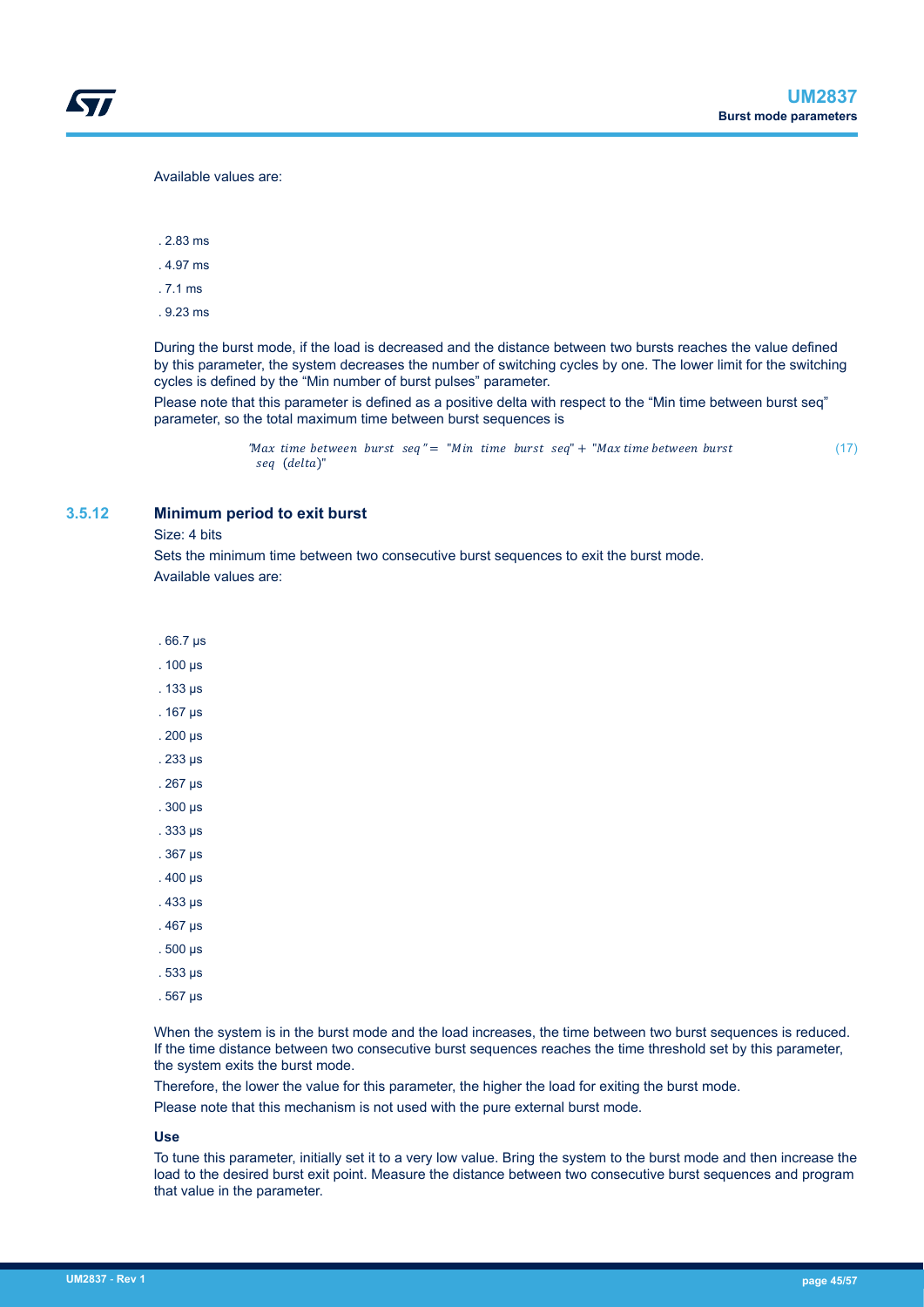<span id="page-45-0"></span>

# **3.5.13 No-burst window width**

Size: 1 bit Sets the minimum time that avoids burst re-entering.

Available values are:

. 90 μs

. 7.5 ms

If the system exits the burst mode, burst mode re-entering is forbidden for a minimum time defined by this parameter.

#### **Use**

The suggested value is 7.5 ms to avoid burst mode re-entering at low load in case the feedback voltage undershoots at the burst mode exit.

Please note that the no-burst window does not apply for the "BM enter for minimum TS".

# **3.6 Comparators setting**

#### **3.6.1 Surge comp digital filtering**

Size: 1 bit

Sets the digital filtering for the line surge comparator.

Available values are:

. 100 ns

. 500 ns

#### **3.6.2 PFC CS comp digital filtering**

Size: 2 bits

Sets the digital filtering for the PFC CS comparator for the ReCOT functionality (THD improver).

Available values are:

- . No filtering
- . 16.7 ns
- . 33.3 ns
- . 50 ns

#### **3.6.3 PFC OC2 comp digital filtering**

Size: 2 bits

Sets the digital filtering for the PFC OC2 comparator. Available values are:

. No filtering

. 133.3 ns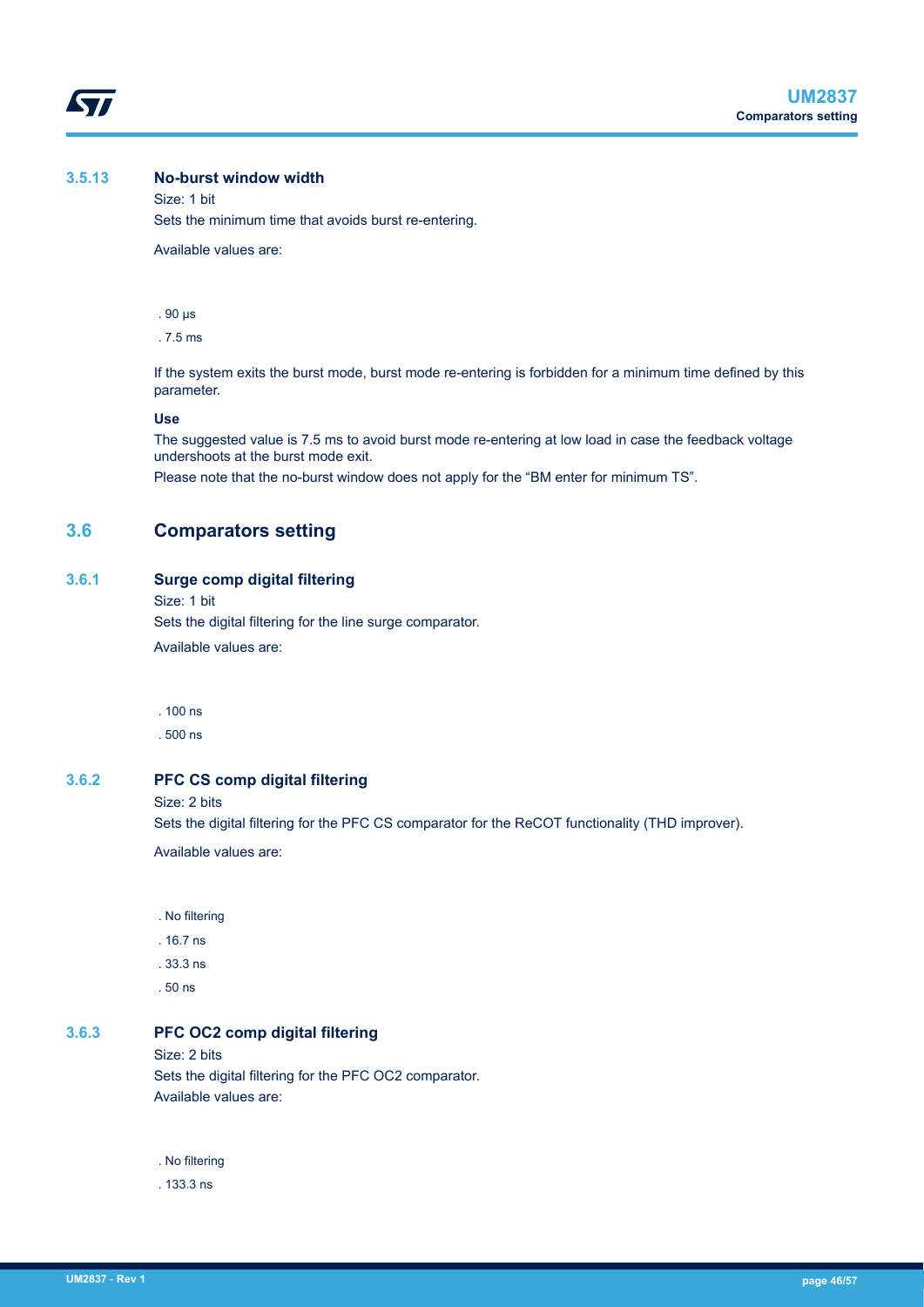<span id="page-46-0"></span>. 266.7 ns . 400 ns

# **3.6.4 PFC OC1 comp digital filtering (delta)**

Size: 1 bit

Sets the digital filtering for the PFC OC1 comparator.

Available values are:

. 33.3 ns

. 166.7 ns

#### **Use**

The digital filter for the PFC OCP1 comparator is defined as a positive delta with respect to the "PFC OC2 comp digital filtering" parameter:

> "PFC OC1 comp digital fitering  $" = "PFC$  OC2 comp digital fitering" + "PFC OC1 comp digital fitering (delta)' (18)

The digital filter in the OC1 comparator has to be longer than the one in the OCP2 because otherwise OC1 detection and management could mask the OC2 events.

#### **3.6.5 PFC ZCD comp digital filtering**

Size: 1 bit

Sets the digital filtering for the PFC ZCD comparator.

Available values are:

. 33.3 ns

. 66.7 ns

#### **3.6.6 PFC ZCD comp falling thr**

Size: 2 bits

Sets the falling threshold for the PFC ZCD comparator (TH\_F).

Available values are:

. 0 mV

. 50 mV

- . 100 mV
- . 200 mV

## **3.6.7 PFC ZCD comp rising thr**

Size: 2 bits

Sets the rising threshold for the PFC ZCD comparator (TH\_R). Available values are: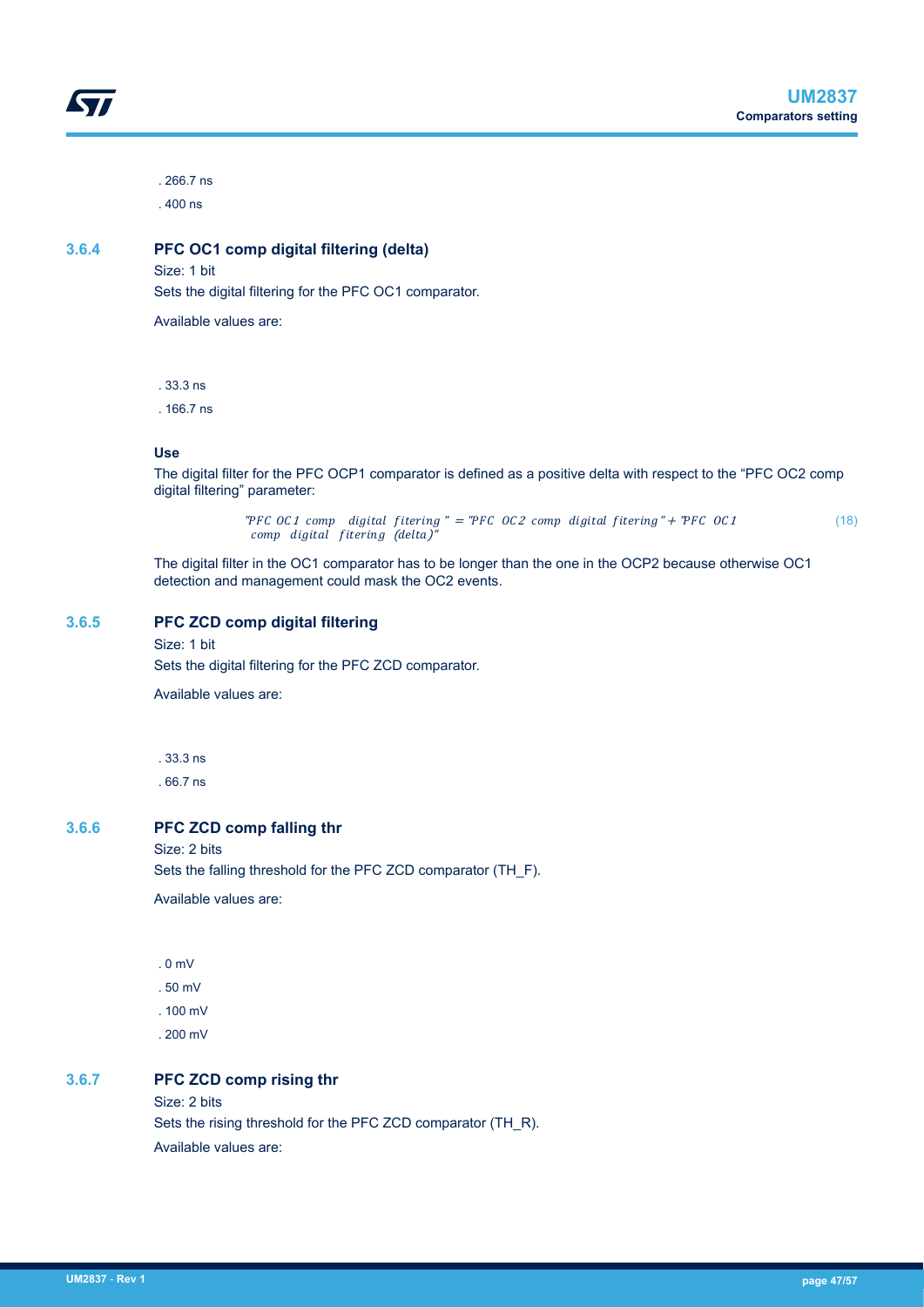<span id="page-47-0"></span>

. 210 mV

. 110 mV (N/A with TH\_F = 200 mV)

. 310 mV

. TH\_F + 10 mV

#### **Use**

The rising threshold of the PFC ZCD comparator must be higher than the falling one. For this reason, the selection TH  $F = 200$  mV and TH  $R = 110$  mV is not allowed. The last selection sets the rising threshold 10 mV higher with respect to any selection of the falling threshold.

## **3.6.8 PFC HW OVP comp digital filtering**

#### Size: 2 bits

Sets the digital filtering for the PFC HW OVP comparator.

Available values are:

. 4.25 μs

. 2.12 μs

. 1.05 μs

. 516.7 μs

# **3.6.9 LLC OLP comp digital filtering**

#### Size: 2 bits

Sets the digital filtering for the LLC OC1 comparator, for the OLP functionality. Available values are:

- . No filtering
- . 16.7 ns
- . 33.3 ns
- . 50 ns

#### **Use**

The value 16.7 ns can be used as the starting value. In noisy applications, it may be necessary to increase the filtering.

#### **3.6.10 LLC OC2 comp digital filtering**

Size: 2 bits

Sets the digital filtering for the LLC OC2 comparator.

Available values are:

. 133.3 ns

- . 166.7 ns
- . 200 ns
- . 233.3 ns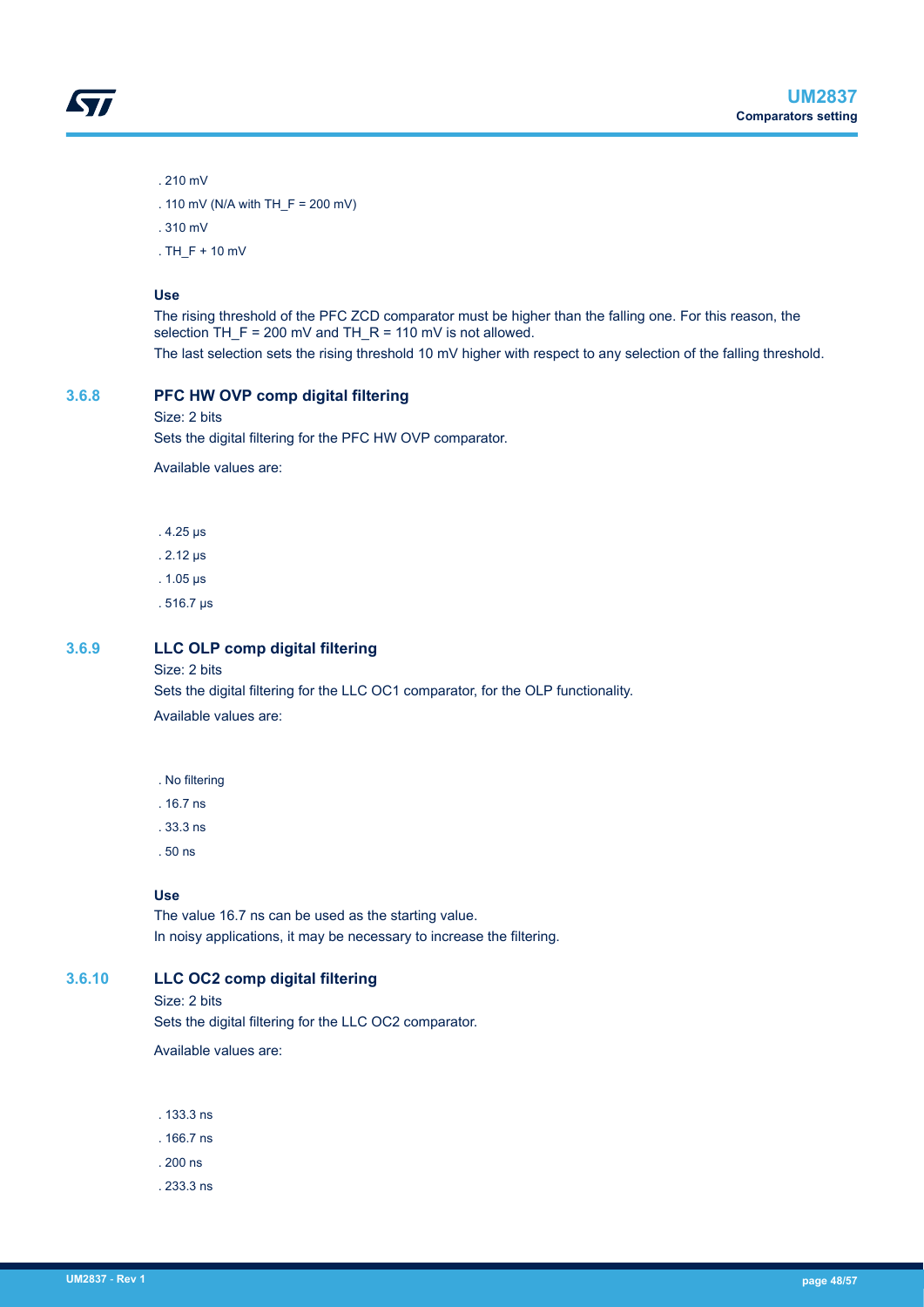<span id="page-48-0"></span>ST

# **3.6.11 LLC ZCD comp digital filtering**

Size: 3 bits Sets the digital filtering for the LLC ZCD comparator.

Available values are:

. 50 ns

. 116.7 ns

. 183.3 ns

. 250 ns

. 316.7 ns

. 383.3 ns

. 450 ns

. 516.7 ns

#### **Use**

The filtering has to be chosen considering the trade-off between the noise rejection and maximum operating frequency.

# **3.6.12 LLC ZCD comp hysteresis**

Size: 1 bit

Sets the LLC ZCD comparator hysteresis.

Available values are:

. 5 mV

. 10 mV

# **Use**

The comparator's hysteresis has to be chosen considering the trade-off between the noise rejection and LLC\_CS signal at the minimum time shift.

It is suggested to use 10 mV as hysteresis.

# **3.6.13 LLC OVP comp digital filtering**

Size: 2 bits

Sets the digital filtering for the LLC OVP comparator.

Available values are:

. 4.25 μs

. 2.12 μs

. 1.05 μs

. 516.7 ns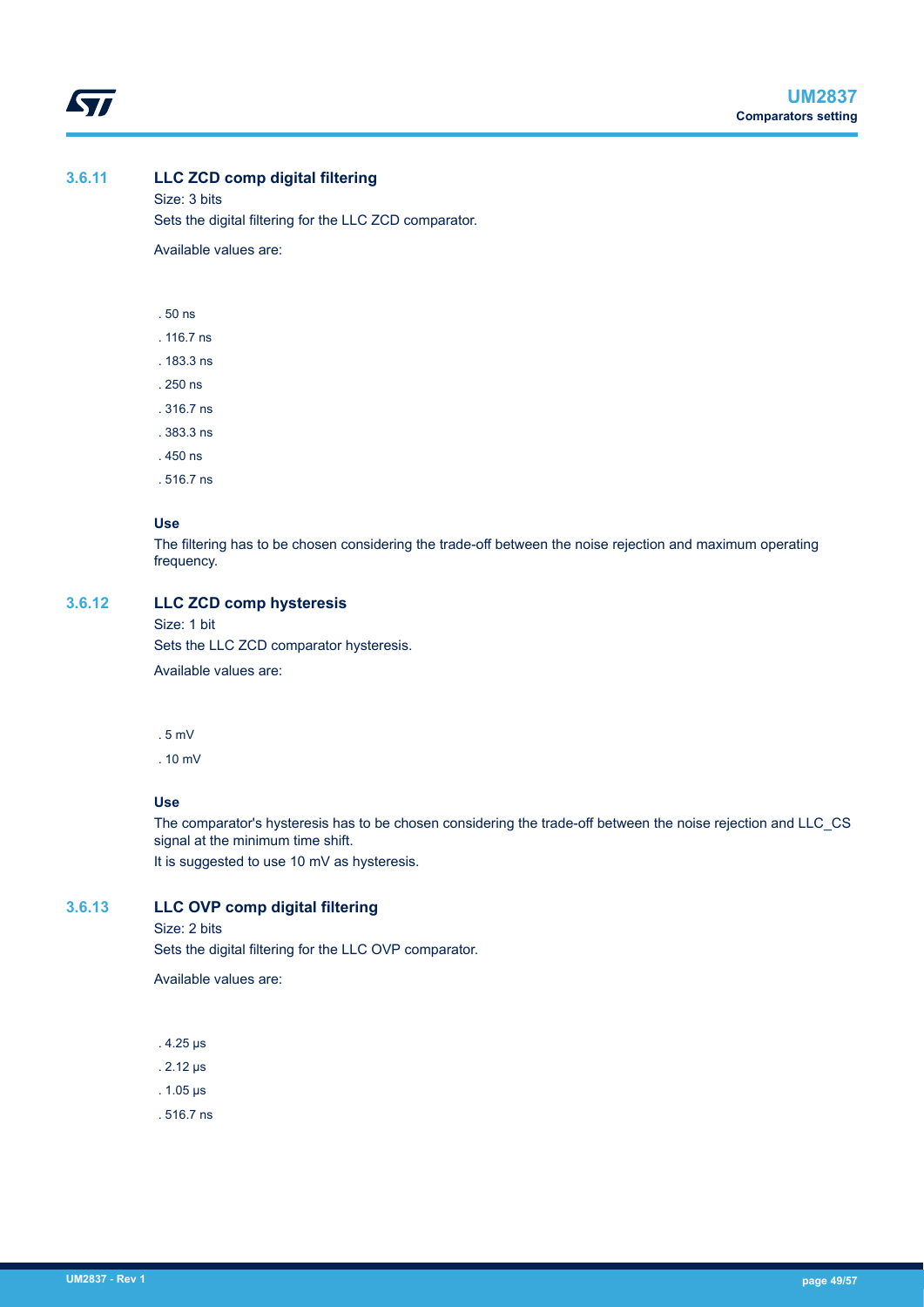# <span id="page-49-0"></span>**Revision history**

# **Table 1. Document revision history**

| <b>Date</b> | <b>Version</b> | <b>Changes</b>   |
|-------------|----------------|------------------|
| 27-Aug-2021 |                | Initial release. |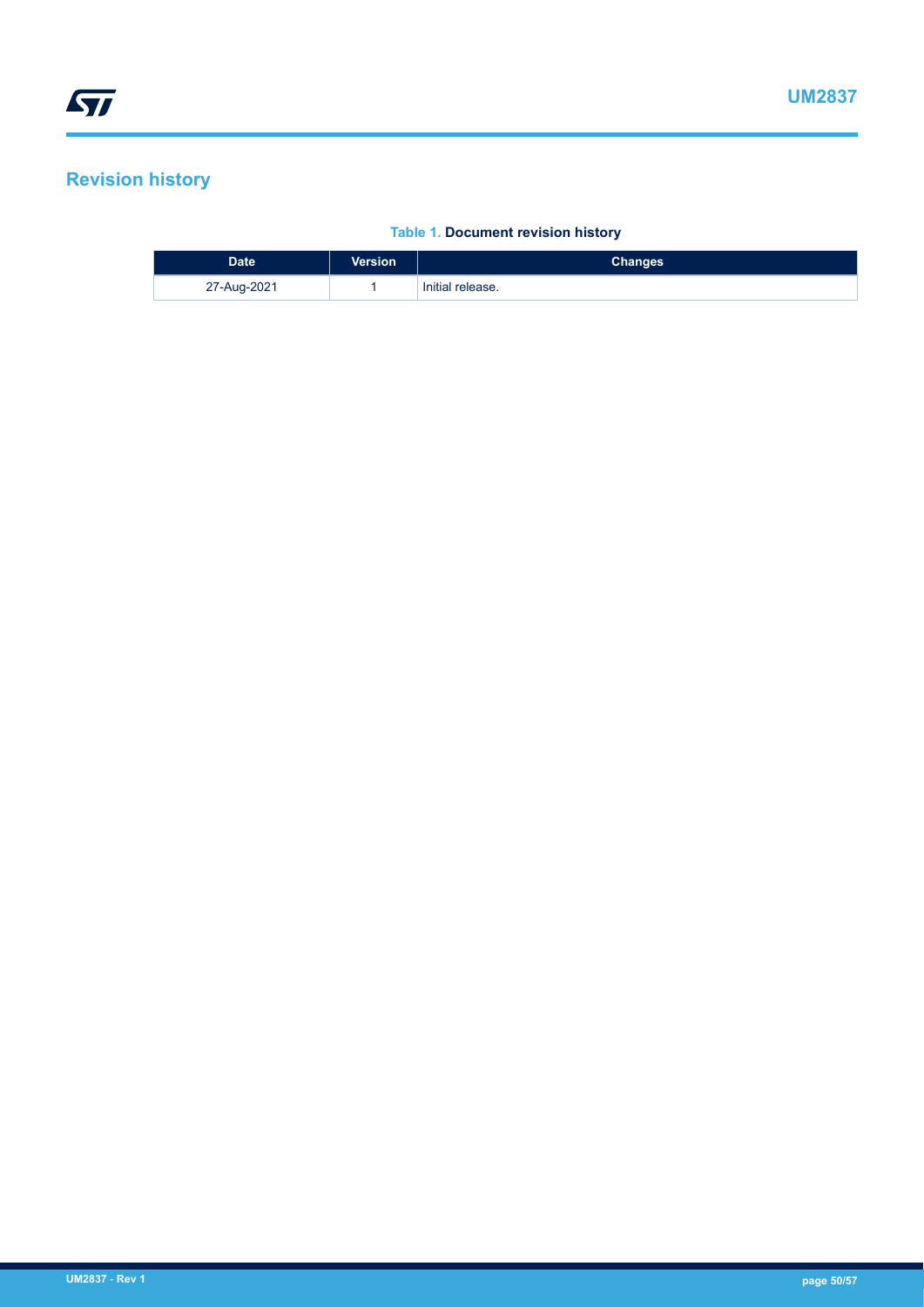# <span id="page-50-0"></span>**Contents**

| 1                       |     |        |  |
|-------------------------|-----|--------|--|
|                         | 1.1 |        |  |
|                         | 1.2 |        |  |
|                         | 1.3 |        |  |
| $\overline{2}$          |     |        |  |
|                         | 2.1 |        |  |
|                         |     | 2.1.1  |  |
|                         |     | 2.1.2  |  |
|                         | 2.2 |        |  |
| $\overline{\mathbf{3}}$ |     |        |  |
|                         | 3.1 |        |  |
|                         |     | 3.1.1  |  |
|                         |     | 3.1.2  |  |
|                         |     | 3.1.3  |  |
|                         |     | 3.1.4  |  |
|                         |     | 3.1.5  |  |
|                         |     | 3.1.6  |  |
|                         | 3.2 |        |  |
|                         |     | 3.2.1  |  |
|                         |     | 3.2.2  |  |
|                         |     | 3.2.3  |  |
|                         |     | 3.2.4  |  |
|                         |     | 3.2.5  |  |
|                         |     | 3.2.6  |  |
|                         |     | 3.2.7  |  |
|                         |     | 3.2.8  |  |
|                         |     | 3.2.9  |  |
|                         |     | 3.2.10 |  |
|                         |     | 3.2.11 |  |
|                         |     | 3.2.12 |  |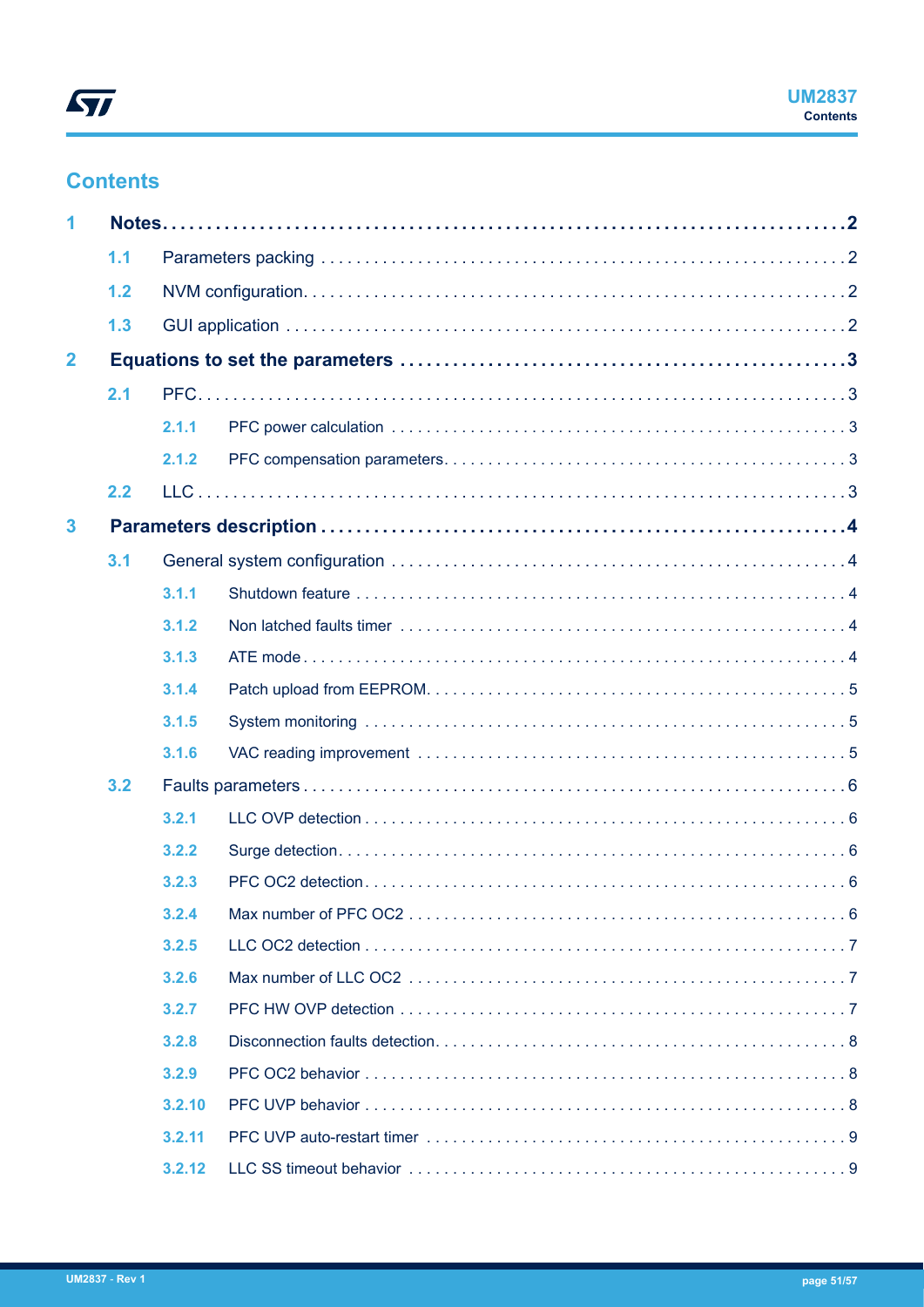

|     | 3,2,13 |  |
|-----|--------|--|
|     | 3.2.14 |  |
|     | 3.2.15 |  |
|     | 3.2.16 |  |
| 3.3 |        |  |
|     | 3.3.1  |  |
|     | 3.3.2  |  |
|     | 3.3.3  |  |
|     | 3.3.4  |  |
|     | 3.3.5  |  |
|     | 3.3.6  |  |
|     | 3.3.7  |  |
|     | 3.3.8  |  |
|     | 3.3.9  |  |
|     | 3.3.10 |  |
|     | 3.3.11 |  |
|     | 3.3.12 |  |
|     | 3.3.13 |  |
|     | 3.3.14 |  |
|     | 3.3.15 |  |
|     | 3.3.16 |  |
|     | 3.3.17 |  |
|     | 3.3.18 |  |
|     | 3.3.19 |  |
|     | 3.3.20 |  |
|     | 3.3.21 |  |
|     | 3.3.22 |  |
| 3.4 |        |  |
|     | 3.4.1  |  |
|     | 3.4.2  |  |
|     | 3.4.3  |  |
|     | 3.4.4  |  |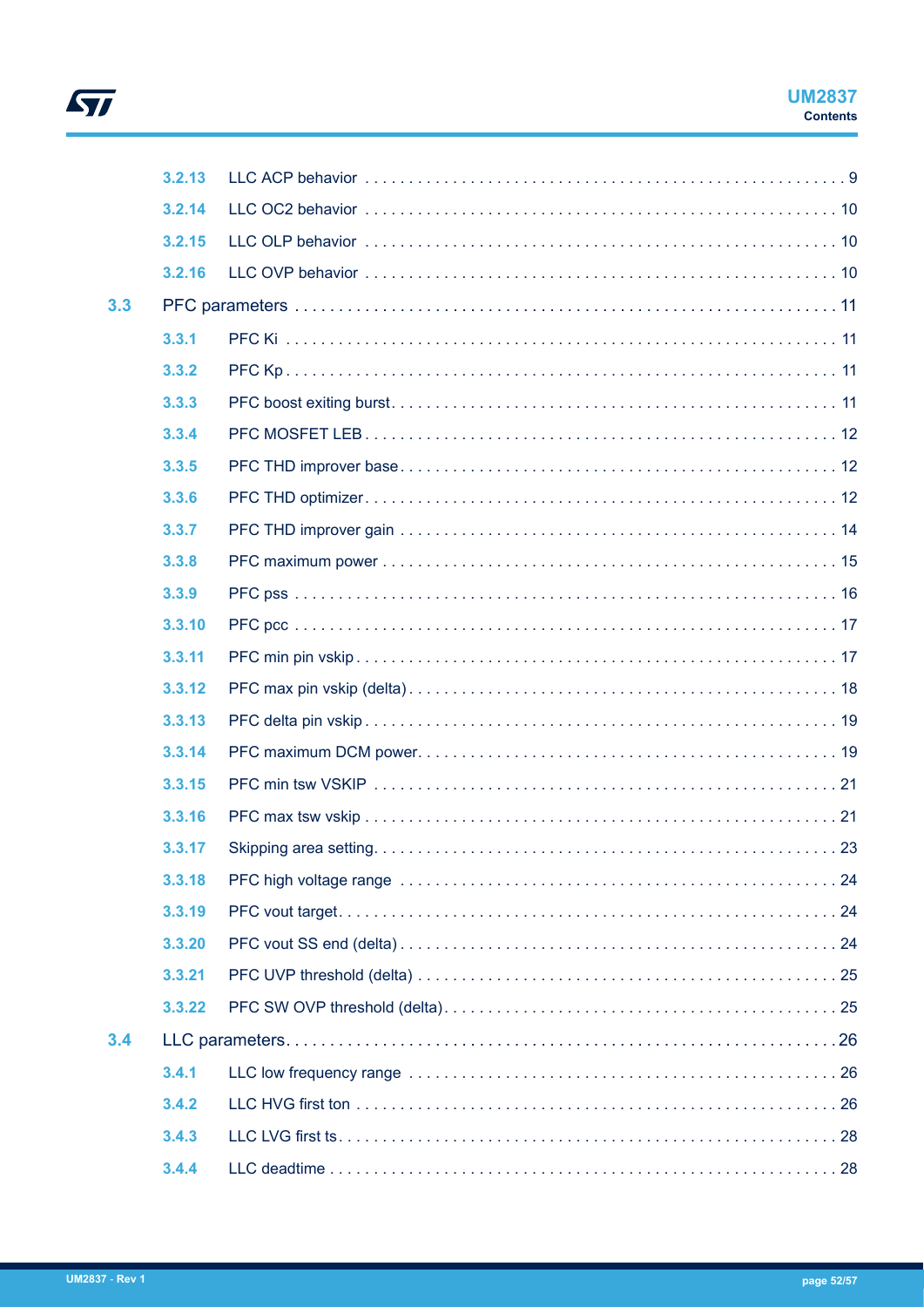

|     | 3.4.5  |  |
|-----|--------|--|
|     | 3.4.6  |  |
|     | 3.4.7  |  |
|     | 3.4.8  |  |
|     | 3.4.9  |  |
|     | 3.4.10 |  |
|     | 3.4.11 |  |
|     | 3.4.12 |  |
|     | 3.4.13 |  |
|     | 3.4.14 |  |
|     | 3.4.15 |  |
| 3.5 |        |  |
|     | 3.5.1  |  |
|     | 3.5.2  |  |
|     | 3.5.3  |  |
|     | 3.5.4  |  |
|     | 3.5.5  |  |
|     | 3.5.6  |  |
|     | 3.5.7  |  |
|     | 3.5.8  |  |
|     | 3.5.9  |  |
|     | 3.5.10 |  |
|     | 3.5.11 |  |
|     | 3.5.12 |  |
|     | 3.5.13 |  |
| 3.6 |        |  |
|     | 3.6.1  |  |
|     | 3.6.2  |  |
|     | 3.6.3  |  |
|     | 3.6.4  |  |
|     | 3.6.5  |  |
|     | 3.6.6  |  |

 $\sqrt{2}$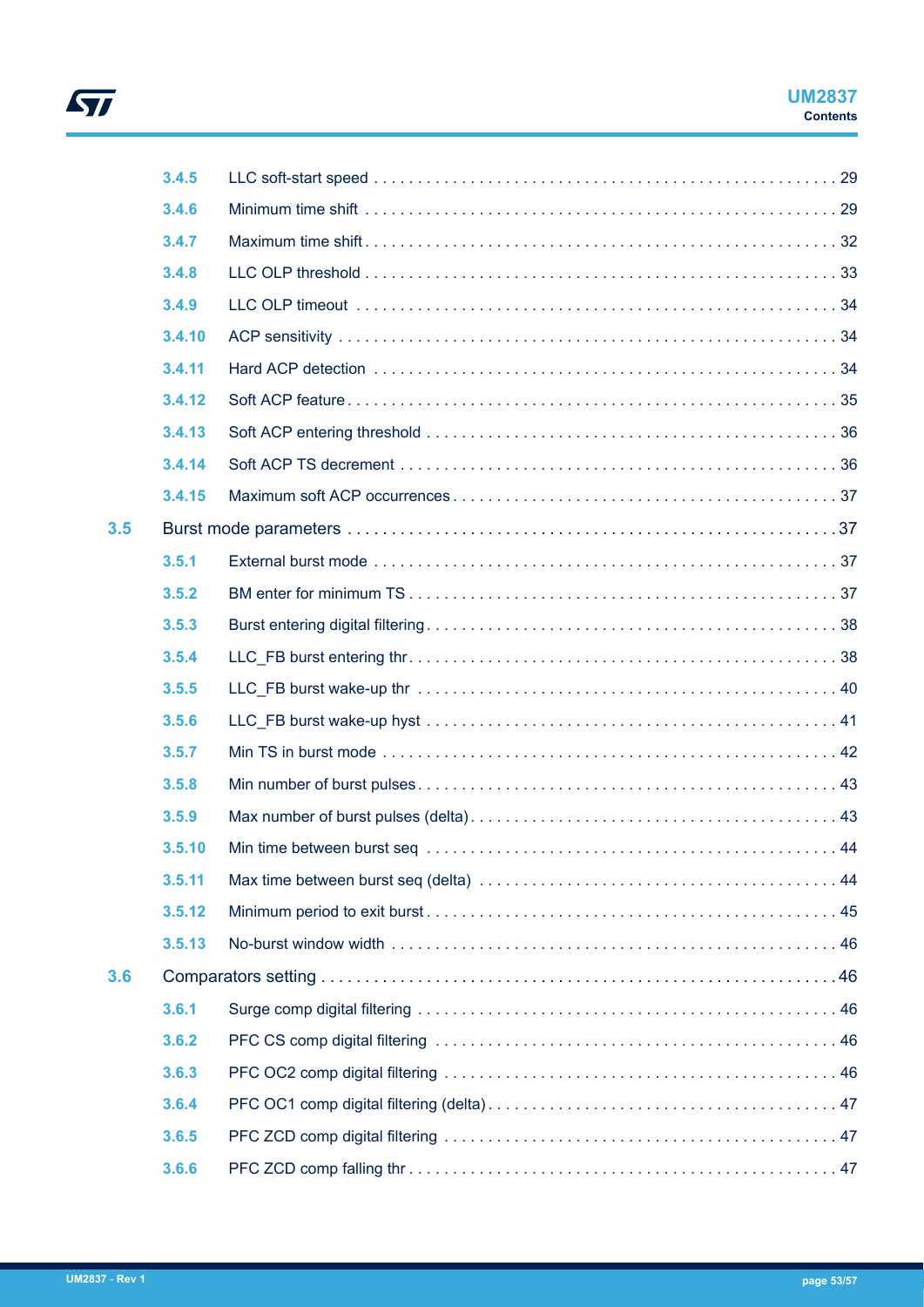

# **UM2837 Contents**

| 3.6.7  |  |
|--------|--|
| 3.6.8  |  |
| 3.6.9  |  |
| 3.6.10 |  |
| 3.6.11 |  |
|        |  |
|        |  |
|        |  |
|        |  |
|        |  |
|        |  |
|        |  |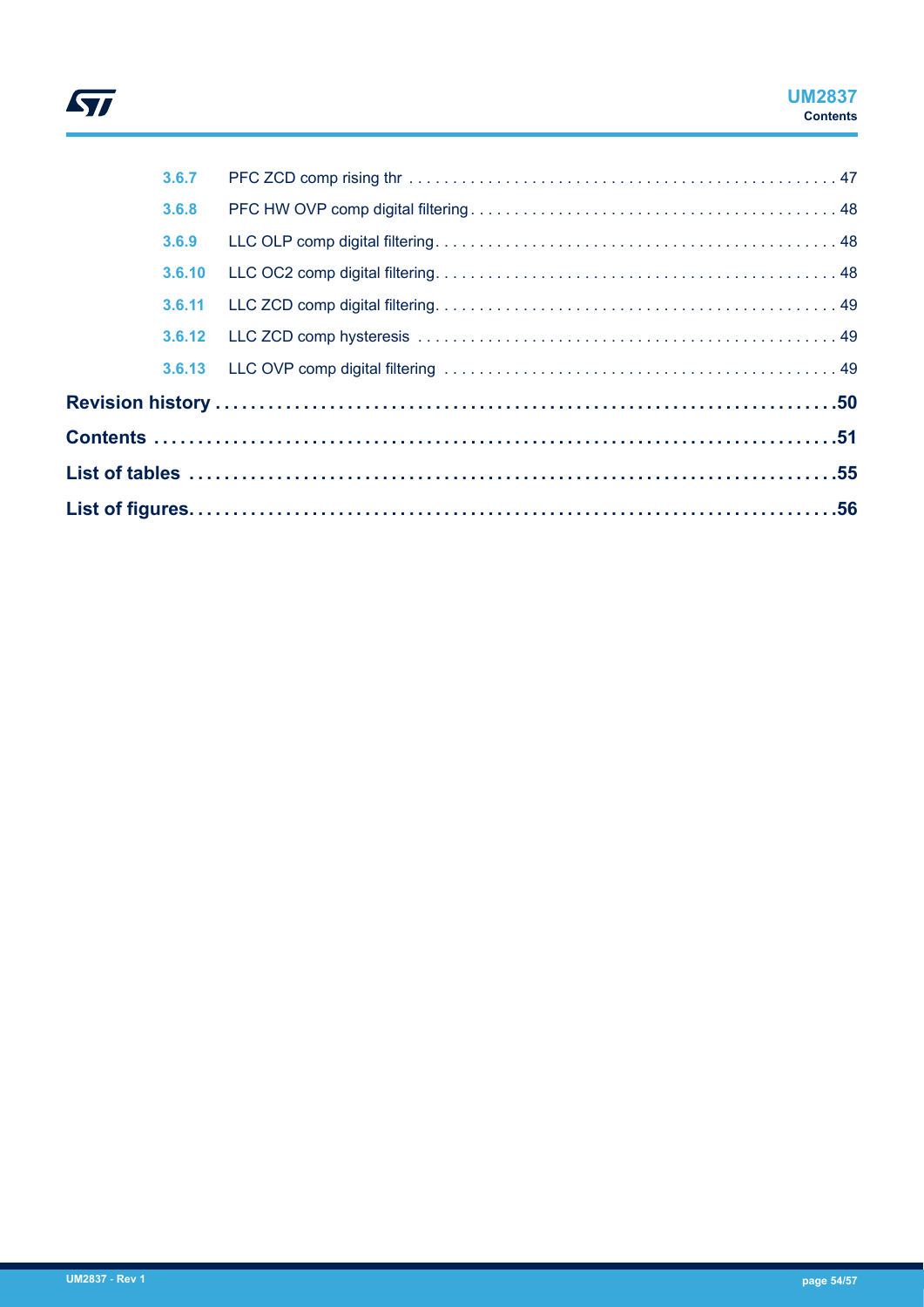# <span id="page-54-0"></span>**List of tables**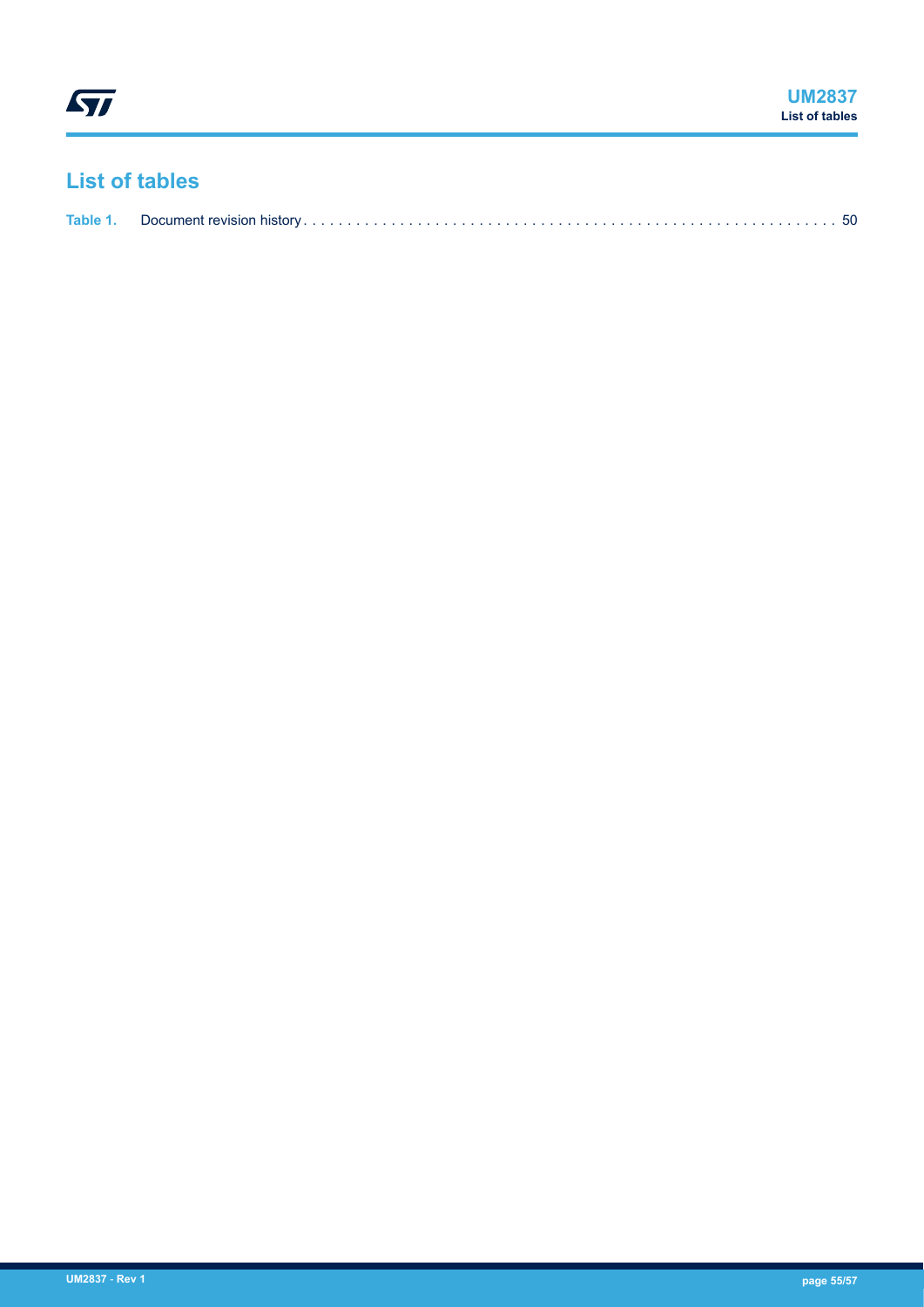# <span id="page-55-0"></span>**List of figures**